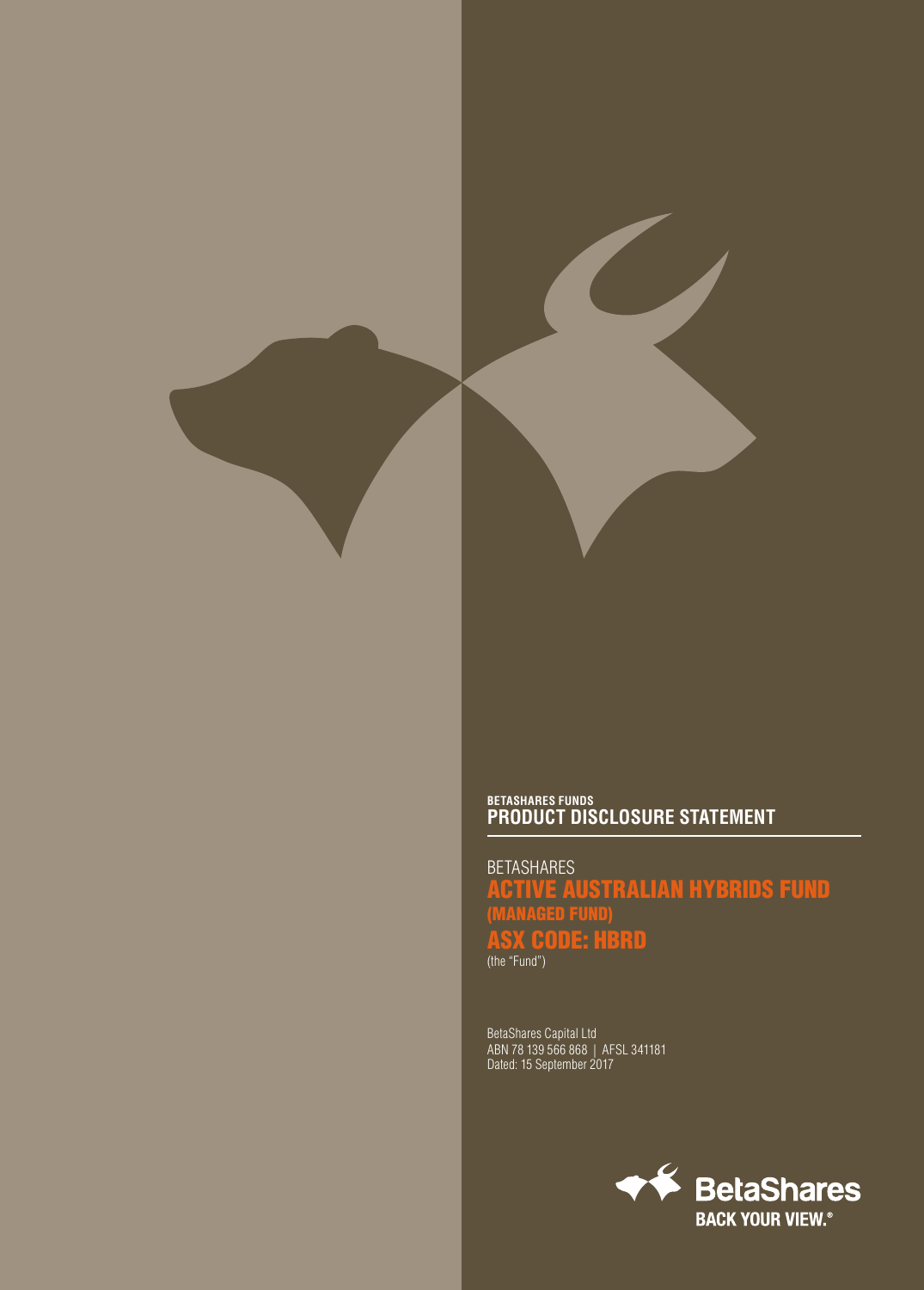#### IMPORTANT INFORMATION

#### **About this PDS**

This Product Disclosure Statement (**PDS**) is dated 15 September 2017.

BetaShares Capital Ltd ABN 78 139 566 868 AFS Licence 341181 is the issuer of this PDS and is responsible for its contents. In this PDS references to the "Responsible Entity", "BetaShares", "we", "our" and "us" refer to BetaShares Capital Ltd.

This PDS is the offer document for the following registered managed investment scheme: BetaShares Active Australian Hybrids Fund (managed fund) (ARSN 613 694 009) (the "Fund"). A copy of this PDS has been lodged with the Australian Securities and Investments Commission (**ASIC**) on 15 September 2017. Neither ASIC nor ASX Limited takes any responsibility for the contents of this PDS.

No applications for Units in the Fund will be accepted until the exposure period for the Fund has expired. The exposure period for the Fund expires seven days after lodgement of this PDS with ASIC, subject to possible extension by ASIC for a further period of up to seven days. At the time of lodgement of this PDS with ASIC, the Units in the Fund are yet to be quoted for trading on the ASX. An application has been

made to the ASX for Units in the Fund issued pursuant to this PDS to be quoted for trading on the ASX under the AQUA Rules.

A copy of the latest PDS for the Fund is available on the BetaShares website at <u>www.betashares.com.au</u> or by contacting BetaShares on (02) 9290 6888. A paper copy will be provided free of charge on request.

#### **The offer**

This PDS does not constitute an offer of securities in any jurisdiction where, or to any person to whom, it would be unlawful to make such an offer.

No action has been taken to register or qualify the Fund in any jurisdiction outside Australia and New Zealand, although the Responsible Entity reserves the right to do so at any time. The distribution of this PDS outside Australia and New Zealand may be restricted by law and persons who come into possession of this PDS outside Australia and New Zealand should seek advice on and observe any such restrictions. Any failure to comply with such restrictions may constitute a violation of applicable securities law.

Units have not been registered under the United States Securities Act of 1933 (as amended) and except in a transaction which does not violate such Act, may not be directly or indirectly offered or sold in the United States of America or any of its territories or for the benefit of a US Person (as defined in Regulation S of such Act).

The initial Units in the Fund will be issued to an applicant off-market. Following the issue of those initial Units, investors can buy Units on the ASX AQUA market through a stockbroker or via a financial adviser. Such investors may use this PDS for information purposes only.

#### **PDS updates**

Information in this PDS that is not materially adverse to investors is subject to change from time to time and may be updated by the Responsible Entity by publishing such information on the BetaShares website at www.betashares.com.au. A paper copy of any updated information will be provided free of charge on request. Any new or updated information that is materially adverse to investors will be available to investors via a supplementary or new PDS accessible via the ASX Market Announcements Platform.

#### **Risks**

An investment in the Units is subject to risk (refer to section 4), which may include possible delays in repayment and loss of income and capital invested.

None of BetaShares Holdings Pty Ltd, BetaShares, or any of their related entities, directors or officers gives any guarantee or assurance as to the performance of, or the repayment of capital or income reinvested in, the Fund. BetaShares Holdings Pty Ltd and its related entities may invest in, lend to or provide other services to the Fund.

#### **Not personal advice**

This PDS is prepared for general information only and is not financial product advice. It is not intended to be a recommendation by the Responsible Entity, any of the Responsible Entity's associates or any other person to invest in the Fund. In preparing this PDS, the Responsible Entity did not take into account the investment objectives, financial situation or particular needs of any particular person. Before making an investment decision, investors need to consider whether an investment in the Fund is appropriate to their needs, objectives and circumstances.

Investors should consult a professional financial adviser and ensure they understand the risks of the Fund before investing.

#### **Definitions**

Certain terms used in this PDS are defined in the Glossary in section 8.

For further details on BetaShares Funds, please contact a stockbroker or financial adviser or visit www.betashares.com.au.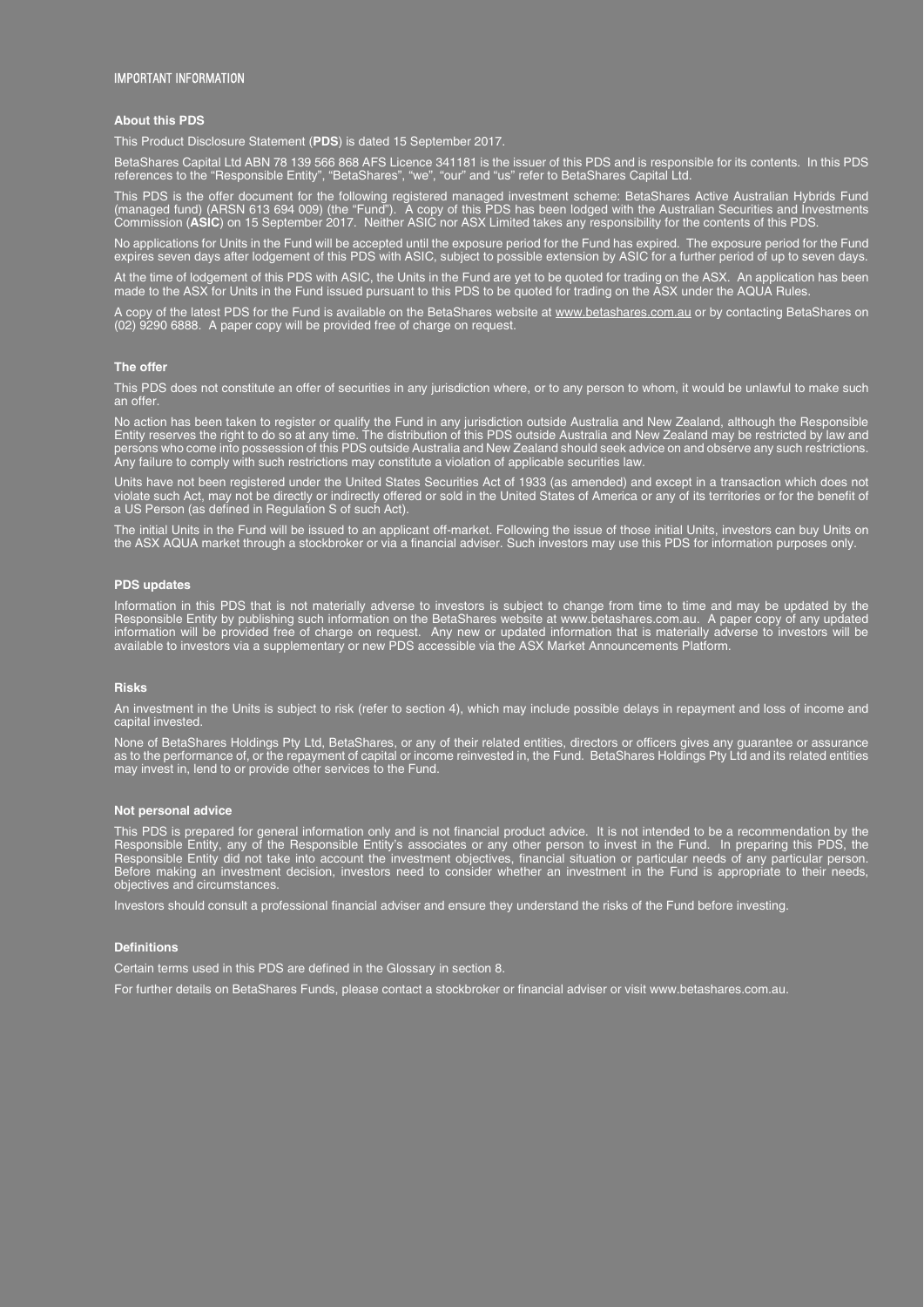## PRODUCT DISCLOSURE STATEMENT **CONTENTS**

|                | 32<br>DIRECT              |                            |
|----------------|---------------------------|----------------------------|
| 8              | Glossary                  | 31                         |
| $\overline{7}$ | Taxation                  | 29                         |
| 6              | Additional information    | 23                         |
| 5              | How to buy and sell Units | 21                         |
| $\overline{4}$ | Risks                     | 17                         |
| 3              | Fees and other costs      | 12                         |
| 2              | About the Fund            | $\Theta$                   |
| $\mathbf{1}$   | Key features              | $\ensuremath{\mathcal{S}}$ |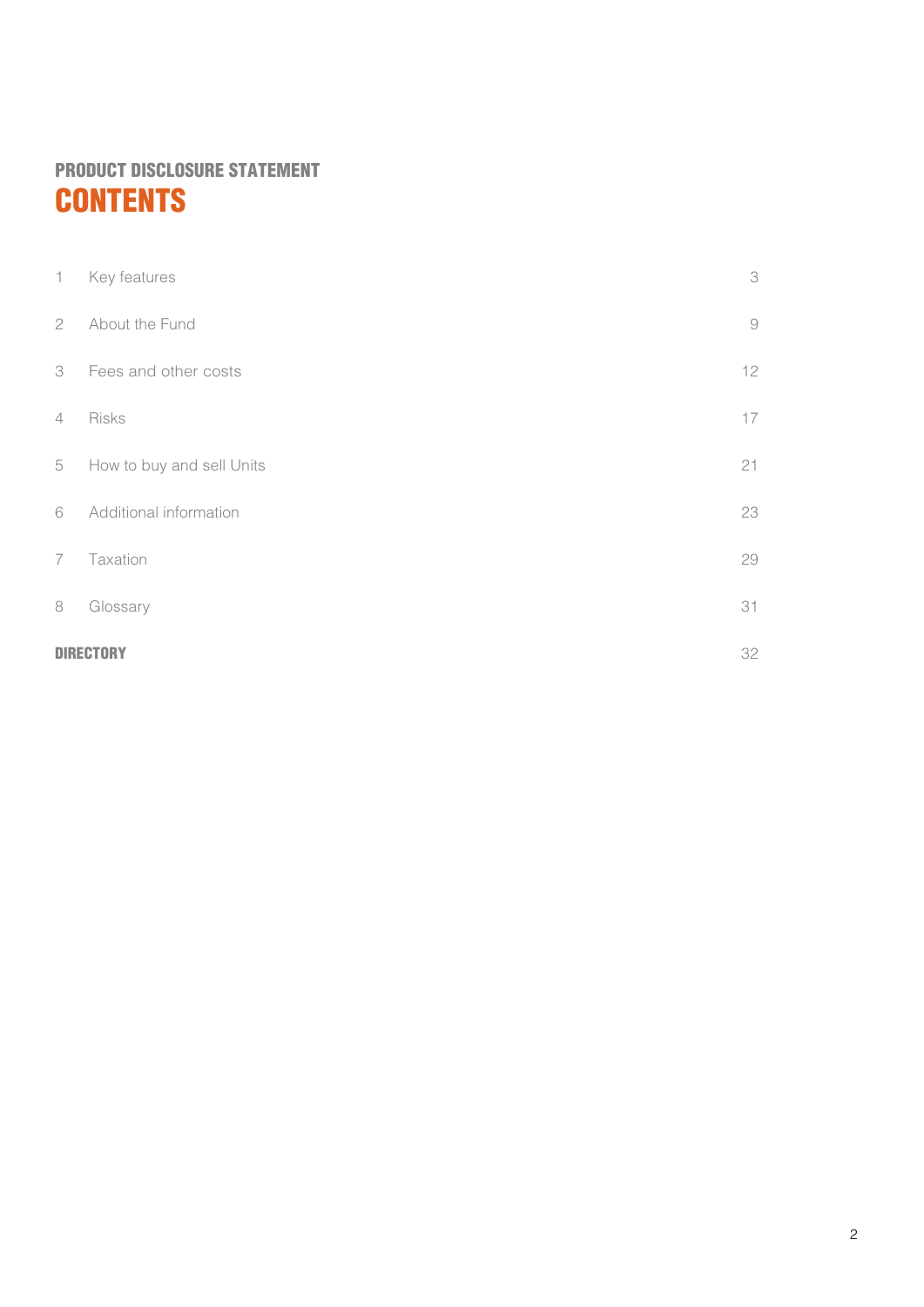## <span id="page-3-0"></span>**KEY FEATURES**

## 1.1 ABOUT THE FUND

The BetaShares Active Australian Hybrids Fund (managed fund) (the Fund) is an actively managed investment fund whose units will trade on the ASX, much like listed shares, enabling investors to benefit from simple trading of their investment, including the ability to buy and sell during the course of the trading day.

The Fund seeks to provide investors with a convenient way to access attractive income returns, including franking credits, from an actively managed, diversified portfolio of hybrid securities overseen by a professional investment manager. By employing an active management approach, the Fund aims to reduce the volatility and downside risk that may otherwise be experienced by direct holders of hybrid securities.

Hybrid securities are so called because they tend to combine both "equity like" and "debt like" characteristics. They include subordinated notes, convertible preference shares and capital notes issued by banks, insurance companies and other companies.

The Fund carries certain investment risks. For information on the risks applicable to the Fund, see section 4.

Investors should note that:

- hybrid securities have complex and unique terms of issue and involve higher risk when compared to traditional fixed-income investments;
- an investment in the Fund may not be suitable for all investors and should only be made by investors who fully understand the features and risks of hybrid securities or after consulting a professional financial adviser; and
- an investment in the Fund should only be considered as a component of an investor's overall portfolio.

## 1.2 SUMMARY OF KEY INFORMATION

The following table briefly summarises some of the key information contained in this PDS. It is not a complete summary of this PDS and you should read the PDS in its entirety. You should seek your own professional investment advice before deciding to invest in the Fund.

## TABLE 1.2: SUMMARY OF KEY INFORMATION

| <b>TOPIC</b>                | <b>SUMMARY</b>                                                                                                                                                                                                                                                                                            | <b>SECTION</b> |
|-----------------------------|-----------------------------------------------------------------------------------------------------------------------------------------------------------------------------------------------------------------------------------------------------------------------------------------------------------|----------------|
| <b>Investment objective</b> | The Fund aims to provide investors with a convenient way to access an actively<br>managed, diversified portfolio of hybrid securities, while at the same time:                                                                                                                                            | 2.2.1, 2.2.2   |
|                             | reducing the volatility and downside risk associated with investing in hybrid<br>$\bullet$<br>securities given its ability to hold cash and higher-ranking bonds as a<br>defensive measure if and when hybrids are assessed to be materially<br>overvalued or to present heightened risk of capital loss; |                |
|                             | targeting a similar level of distribution income as may be achieved by an<br>$\bullet$<br>investor directly holding a diversified portfolio of hybrid securities;                                                                                                                                         |                |
|                             | distributing to investors the franking credits associated with the Fund's<br>$\bullet$<br>holdings of hybrid securities; and                                                                                                                                                                              |                |
|                             | minimising interest rate risk (known as "duration risk") when compared with<br>$\bullet$<br>conventional fixed-income funds that hold fixed-rate bonds, by investing<br>primarily in floating-rate hybrids that deliver higher income when interest<br>rates rise.                                        |                |
|                             | The Fund targets volatility of 3% to 4% p.a., which is less than one-third of that<br>historically displayed by the Australian equities market.                                                                                                                                                           |                |
|                             | Over time the Fund expects to deliver net returns after fees and expenses that<br>exceed the RBA cash rate by at least 2.5% per year.                                                                                                                                                                     |                |
|                             | The Fund aims to achieve these objectives by adopting the investment strategy set<br>out in section 2.2.2                                                                                                                                                                                                 |                |
|                             | There is no assurance or guarantee that the Fund will meet its investment objectives.                                                                                                                                                                                                                     |                |
| Investing and withdrawing   | The Fund's Units will be quoted on the ASX under the AQUA Rules. Once quoted<br>(and subject to market conditions), investors may buy or sell Units by trading on the<br>ASX at the prevailing market prices for the Units. Brokerage and other costs may<br>apply.                                       | 5              |
|                             | Investors may also be able to make an off-market request to withdraw their<br>investment from the Fund where trading in the Units has been suspended for more                                                                                                                                             |                |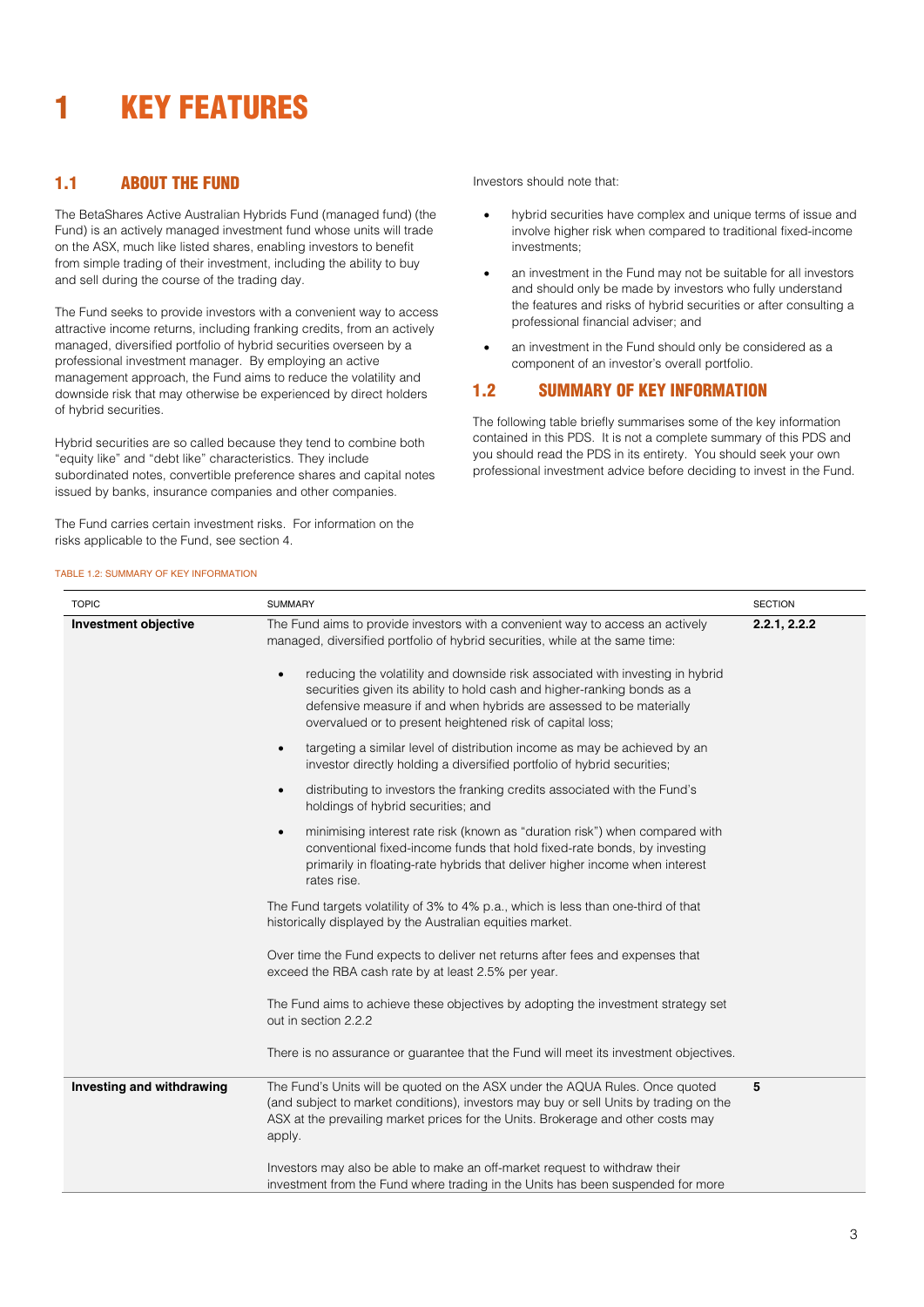| <b>TOPIC</b>            | <b>SUMMARY</b>                                                                                                                                                                                                                                                                                                                      | <b>SECTION</b> |
|-------------------------|-------------------------------------------------------------------------------------------------------------------------------------------------------------------------------------------------------------------------------------------------------------------------------------------------------------------------------------|----------------|
|                         | than five consecutive ASX Trading Days, subject to the provisions of the Fund's<br>Constitution. For further details, see section 5.                                                                                                                                                                                                |                |
| <b>Distributions</b>    | The Responsible Entity intends to make distributions monthly.                                                                                                                                                                                                                                                                       | 2.3            |
| <b>Risks</b>            | There are a number of risks associated with investing in the Fund. The key risks<br>include the following:                                                                                                                                                                                                                          | 4              |
|                         | There is no guarantee that the Fund's investment strategy will be successful<br>or that the investment objectives will be achieved.                                                                                                                                                                                                 |                |
|                         | Interest rate risk - declining interest rates can negatively impact the income<br>$\bullet$<br>paid by hybrids and the Fund.                                                                                                                                                                                                        |                |
|                         | Credit risk - the Fund will be exposed to the risk that an issuer of hybrid<br>$\bullet$<br>securities may default or not choose to make its payment obligations, thereby<br>adversely affecting the Fund's value.                                                                                                                  |                |
|                         | Market price volatility - the market price of hybrid securities may fall below<br>$\bullet$<br>the price originally paid to buy them.                                                                                                                                                                                               |                |
|                         | Liquidity - while most hybrids are traded on the ASX, they are often less liquid<br>$\bullet$<br>than the shares in the company that issued them.                                                                                                                                                                                   |                |
|                         | Subordinated ranking - hybrids are generally unsecured obligations of the<br>$\bullet$<br>issuer that rank behind deposits (where the issuer is a bank) and senior<br>bonds.                                                                                                                                                        |                |
|                         | Hybrid security risk - hybrids have complex and unique terms of issue that<br>$\bullet$<br>can significantly affect the future value of the securities.                                                                                                                                                                             |                |
|                         | Regulatory risk - hybrids issued by banks and insurers typically allow the<br>$\bullet$<br>relevant regulator to unilaterally convert these securities into ordinary shares,<br>or write them off partially or wholly, if certain events occur.                                                                                     |                |
|                         | Concentration risk - The Fund's investments may be concentrated in a<br>$\bullet$<br>relatively small number of hybrid securities, from a relatively small number of<br>issuers.                                                                                                                                                    |                |
|                         | Industry risk - A large proportion of the hybrids market in Australia is made up<br>$\bullet$<br>of issuances by banks and insurance companies.                                                                                                                                                                                     |                |
|                         | Although the Units will be quoted on the ASX under the AQUA Rules, there<br>$\bullet$<br>can be no assurance that there will be a liquid market for Units.                                                                                                                                                                          |                |
|                         | In certain circumstances, the ASX may suspend trading of the Units of the<br>Fund and in that event Unitholders would not be able to buy or sell Units of<br>the Fund on the ASX.                                                                                                                                                   |                |
|                         | The trading price of Units on the ASX may differ from the Net Asset Value per<br>$\bullet$<br>Unit and the iNAV.                                                                                                                                                                                                                    |                |
|                         | The iNAV published by the Fund is indicative only, may not be up to date and<br>$\bullet$<br>may not reflect the true value of a Unit.                                                                                                                                                                                              |                |
|                         | As the Responsible Entity intends to act as a market maker in the Units on<br>$\bullet$<br>behalf of the Fund, the Fund will bear the cost and risk of these market<br>making activities.                                                                                                                                           |                |
|                         | The market making agent appointed by the Responsible Entity may execute<br>$\bullet$<br>activities incorrectly or may fail to comply with settlement processing<br>obligations.                                                                                                                                                     |                |
|                         | The lack of an operating history for the Fund.<br>$\bullet$                                                                                                                                                                                                                                                                         |                |
|                         | This is not a comprehensive summary of all the risks of investing in the Fund. Before<br>investing, investors should carefully consider the risks associated with an investment<br>in the Fund and obtain financial advice on whether an investment in the Fund is<br>suitable for their objectives, financial situation and needs. |                |
|                         | For further details on the risks of investing, see section 4.                                                                                                                                                                                                                                                                       |                |
| <b>Management costs</b> | Estimated at 0.55% p.a. of the Fund's Net Asset Value (comprising the management<br>3<br>fee, estimated recoverable expenses, estimated performance fee and estimated<br>indirect costs).                                                                                                                                           |                |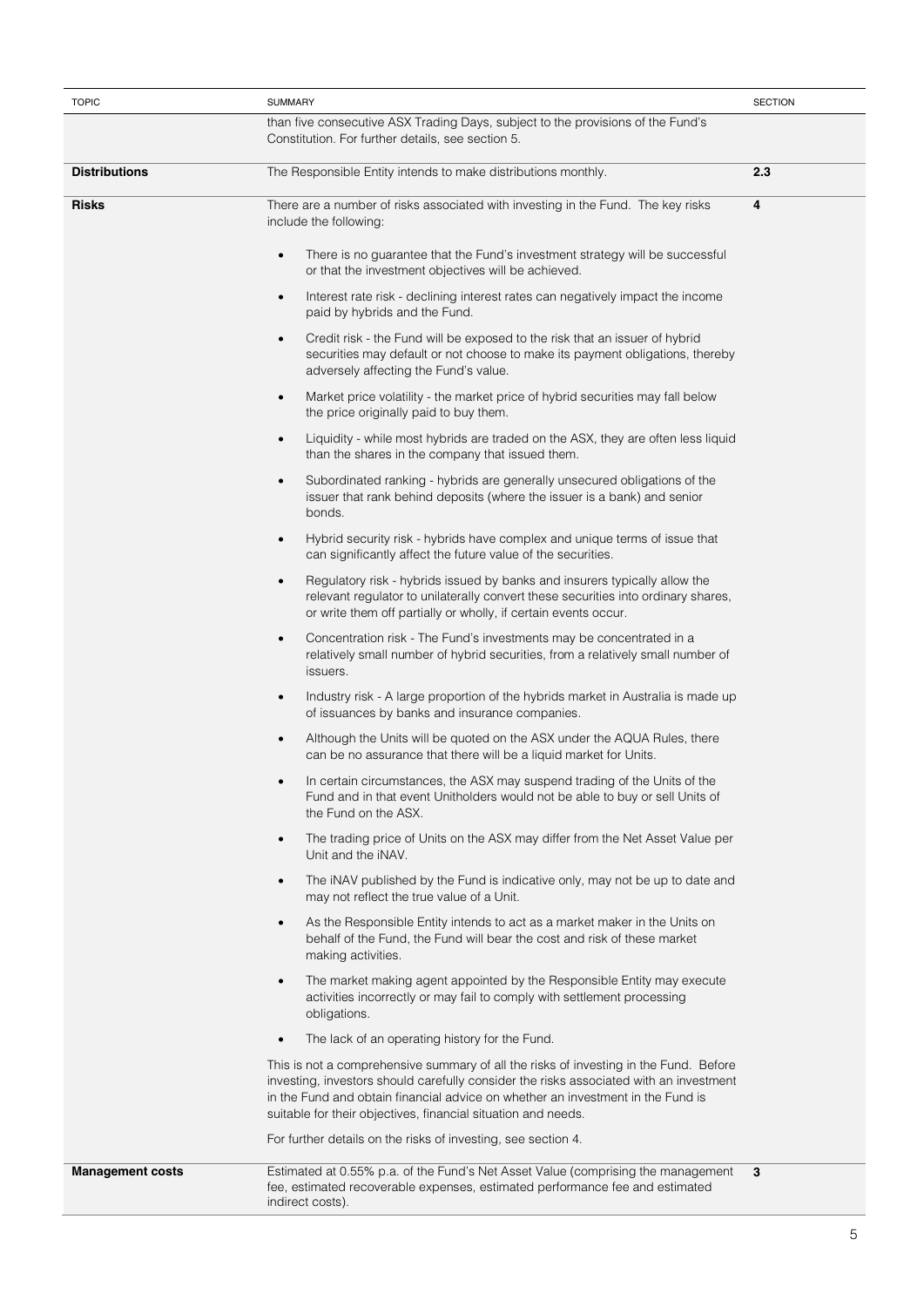| <b>TOPIC</b>              | <b>SUMMARY</b>                                                                                                                                                                      | <b>SECTION</b> |
|---------------------------|-------------------------------------------------------------------------------------------------------------------------------------------------------------------------------------|----------------|
|                           | Certain additional costs apply. The applicable fees and costs are described in<br>detail in section 3 of this PDS.                                                                  |                |
| Tax                       | Tax information of a general nature is set out in section 7. Investors should seek<br>their own professional tax advice which takes into account their particular<br>circumstances. | 7              |
| <b>Complaints</b>         | The Responsible Entity has a process in place to deal with complaints from<br>Unitholders.                                                                                          | 6.2.19         |
| <b>Responsible Entity</b> | BetaShares Capital Ltd is the responsible entity of the Fund and is the issuer of this<br>PDS.                                                                                      | 1.3            |

## <span id="page-5-0"></span>1.3 ABOUT BETASHARES

BetaShares Capital Ltd is the responsible entity of the Fund and is responsible for the ongoing management of the Fund.

The Responsible Entity is an Australian asset management business located in Sydney which was established in 2009 to be a specialist provider of fund products that are exchange traded. The Responsible Entity launched its first funds in 2010. As at the date of this PDS, it manages over \$4.6 billion in assets and acts as responsible entity for more than 40 funds whose units are, or are expected to be, quoted for trading on the Australian Securities Exchange under the AQUA Rules. These funds provide exposure to the performance of specific equity strategies, equity indices, fixed income strategies, fixed income indices, currencies, commodities or commodity indices. The primary focus of the Responsible Entity's business is the operation of funds that are exchange traded.

The Responsible Entity is a member of the Mirae Asset Global Investments Group. Mirae Asset Global Investments Co., Ltd., which is the international asset management business within Mirae Asset Financial Group, is one of Asia's largest asset management firms, managing over US\$100 billion in assets globally as of 31 August 2017, including more than US\$10 billion in exchange traded funds.

No member of the Mirae Asset Global Investments Group, or any of its related entities, directors or officers gives any guarantee or assurance as to the performance of, or the repayment of capital invested in, the Fund.

The Responsible Entity has sufficient working capital to enable it to operate the Fund as outlined in this PDS.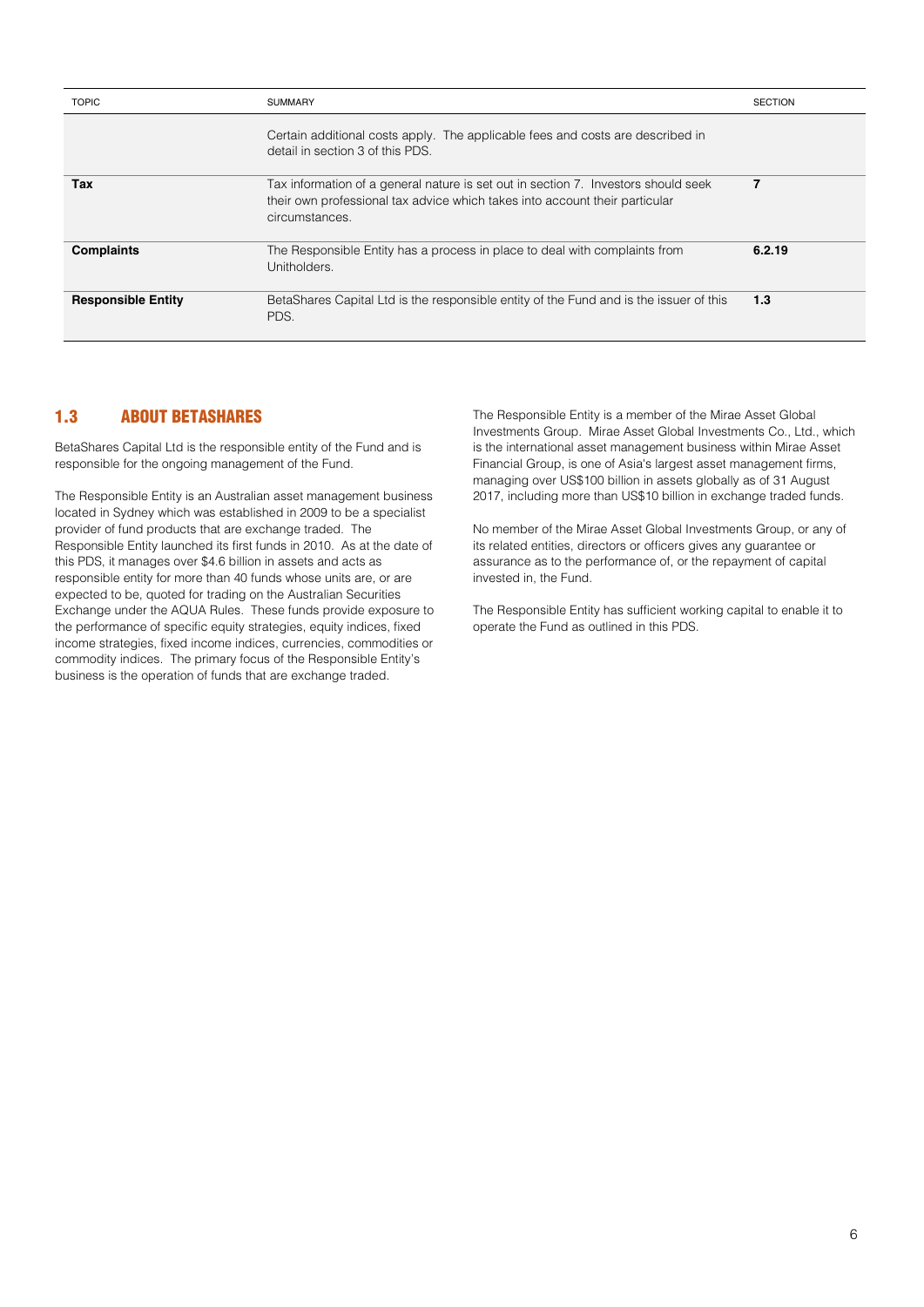## 1.4 ADMISSION TO TRADING UNDER THE AQUA RULES

Application has been made to admit the Units to trading status on the ASX under the AQUA Rules. The AQUA Rules form part of the ASX Operating Rules. The Fund will not be listed on the ASX under the ASX Listing Rules.

The AQUA Rules provides a tailored framework for the quotation of managed funds, exchange traded funds and structured products on the ASX.

In operational terms, the market for products quoted under the AQUA Rules operates in the same way that it does for listed equities, with continuous matching of bids and offers and an opening and closing auction.

## **AQUA Rules: fundamental difference**

The key distinction between products admitted under the ASX Listing Rules and those quoted under the AQUA Rules is the level of control and influence that the issuer of the relevant product has over the value of the underlying assets of the product.

Under the ASX Listing Rules, listed equity securities typically reflect the value of the business operated by the issuer. By contrast, the value of a product quoted under the AQUA Rules typically reflects the performance of the underlying assets.

The following table highlights the key specific differences between the AQUA Rules and the ASX Listing Rules.

| <b>ASX LISTING RULES</b>                                                                                                                                                                                                                                                                                    | <b>AQUA RULES</b>                                                                                                                                                                                                                                                                                                                                                                                                     |  |
|-------------------------------------------------------------------------------------------------------------------------------------------------------------------------------------------------------------------------------------------------------------------------------------------------------------|-----------------------------------------------------------------------------------------------------------------------------------------------------------------------------------------------------------------------------------------------------------------------------------------------------------------------------------------------------------------------------------------------------------------------|--|
| <b>Continuous Disclosure</b>                                                                                                                                                                                                                                                                                |                                                                                                                                                                                                                                                                                                                                                                                                                       |  |
| Issuers are subject to the continuous disclosure<br>requirements under ASX Listing Rule 3.1 and Section<br>674 of the Corporations Act.                                                                                                                                                                     | Issuers of products quoted under the AQUA Rules are not subject to the<br>continuous disclosure requirements under ASX Listing Rule 3.1 and section 674 of<br>the Corporations Act but must disclose information about:                                                                                                                                                                                               |  |
|                                                                                                                                                                                                                                                                                                             | the Net Tangible Assets ("NTA") or the Net Asset Value ("NAV") of the<br>funds;                                                                                                                                                                                                                                                                                                                                       |  |
|                                                                                                                                                                                                                                                                                                             | distributions declared;                                                                                                                                                                                                                                                                                                                                                                                               |  |
|                                                                                                                                                                                                                                                                                                             | redemptions; and                                                                                                                                                                                                                                                                                                                                                                                                      |  |
|                                                                                                                                                                                                                                                                                                             | any other information that is required to be disclosed to ASIC under<br>section 675 of the Corporations Act must be disclosed via the ASX<br>Market Announcements Platform at the same time it is disclosed to<br>ASIC. The Responsible Entity also intends to post any such information<br>on its website www.betashares.com.au at the same time.                                                                    |  |
|                                                                                                                                                                                                                                                                                                             | AQUA Product issuers must also disclose to the ASX any information the<br>non-disclosure of which may lead to the establishment of a false market in its<br>products or would materially affect the price of its products.                                                                                                                                                                                            |  |
| <b>Periodic Disclosure</b>                                                                                                                                                                                                                                                                                  |                                                                                                                                                                                                                                                                                                                                                                                                                       |  |
| Issuers are required to disclose their half-yearly and<br>annual financial information or annual reports to the<br>ASX under Chapter 4 of the ASX Listing Rules.                                                                                                                                            | Financial reports relating to the issuer itself are not required to be disclosed to<br>ASX. However, periodic financial reports relating to the AQUA Product must be<br>disclosed to the ASX at the same time they are lodged with ASIC under Chapter<br>2M of the Corporations Act.                                                                                                                                  |  |
| <b>Corporate Control</b>                                                                                                                                                                                                                                                                                    |                                                                                                                                                                                                                                                                                                                                                                                                                       |  |
| Requirements in the Corporations Act and the ASX<br>Listing Rules in relation to matters such as takeover<br>bids, share buy-backs, change of capital, new issues,<br>restricted securities, disclosure of directors' interests<br>and substantial shareholdings, apply to companies<br>and listed schemes. | These requirements do not apply to AQUA product issuers. Section 601FM of the<br>Corporations Act continues to apply to the removal or change of the responsible<br>entity. An extraordinary resolution would be required to change the responsible<br>entity. An extraordinary resolution is a resolution passed by a majority of the total<br>votes that may be cast by members entitled to vote on the resolution. |  |
| <b>Related Party Transactions</b>                                                                                                                                                                                                                                                                           |                                                                                                                                                                                                                                                                                                                                                                                                                       |  |
| Chapter 10 of the ASX Listing Rules, which relates to<br>transactions between an entity and persons in a<br>position to influence the entity, specifies controls over<br>related party transactions.                                                                                                        | Chapter 10 of the ASX Listing Rules does not apply to AQUA Products. Products<br>quoted under the AQUA Rules which are registered managed investment<br>schemes remain subject to the related party requirements in Part 5C.7 and<br>Chapter 2E of the Corporations Act.                                                                                                                                              |  |
| <b>Auditor Rotation Obligations</b>                                                                                                                                                                                                                                                                         |                                                                                                                                                                                                                                                                                                                                                                                                                       |  |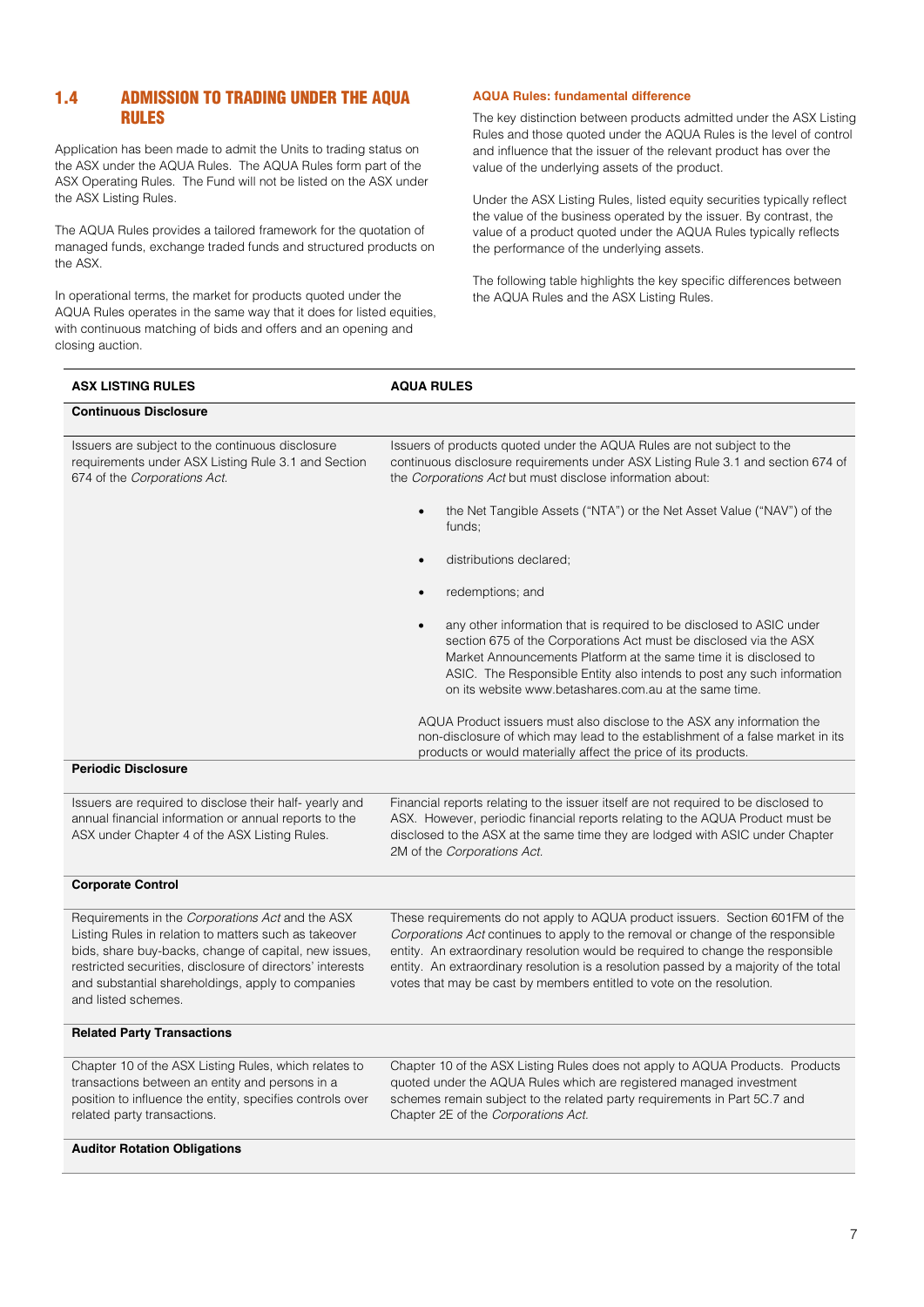| <b>ASX LISTING RULES</b>                                                                                                                                                                   | <b>AQUA RULES</b>                                                                                                                                                                                                                                                                                                                                                                                                                                                                                                  |
|--------------------------------------------------------------------------------------------------------------------------------------------------------------------------------------------|--------------------------------------------------------------------------------------------------------------------------------------------------------------------------------------------------------------------------------------------------------------------------------------------------------------------------------------------------------------------------------------------------------------------------------------------------------------------------------------------------------------------|
| There are specific requirements in relation to auditor<br>rotation under Part 2M.4 Division 5 of the Corporations<br>Act.                                                                  | Issuers of products quoted under the AQUA Rules are not subject to the<br>requirements under Part 2M.4 Division 5 of the Corporations Act. A responsible<br>entity of a registered managed investment scheme will continue to be required to<br>undertake an independent audit of its compliance with the scheme's compliance<br>plan in accordance with Section 601HG of the Corporations Act and the auditor<br>must not be the auditor of the scheme's financial statements (but may be from the<br>same firm). |
| <b>Spread Requirements</b>                                                                                                                                                                 |                                                                                                                                                                                                                                                                                                                                                                                                                                                                                                                    |
| There are requirements under the ASX Listing Rules<br>that issuers satisfy certain minimum spread<br>requirements (i.e. a minimum number of holders each<br>having a minimum parcel size). | These requirements do not apply to AQUA Product issuers. Under the AQUA<br>Rules, unless and until a suitable spread of holders is achieved, an AQUA<br>Product issuer must ensure a reasonable bid and volume is maintained for the<br>AQUA Product on the ASX except in permitted circumstances, or have in place<br>other arrangements which meet ASX's requirements for providing liquidity,<br>generally through the appointment of a market making agent.                                                    |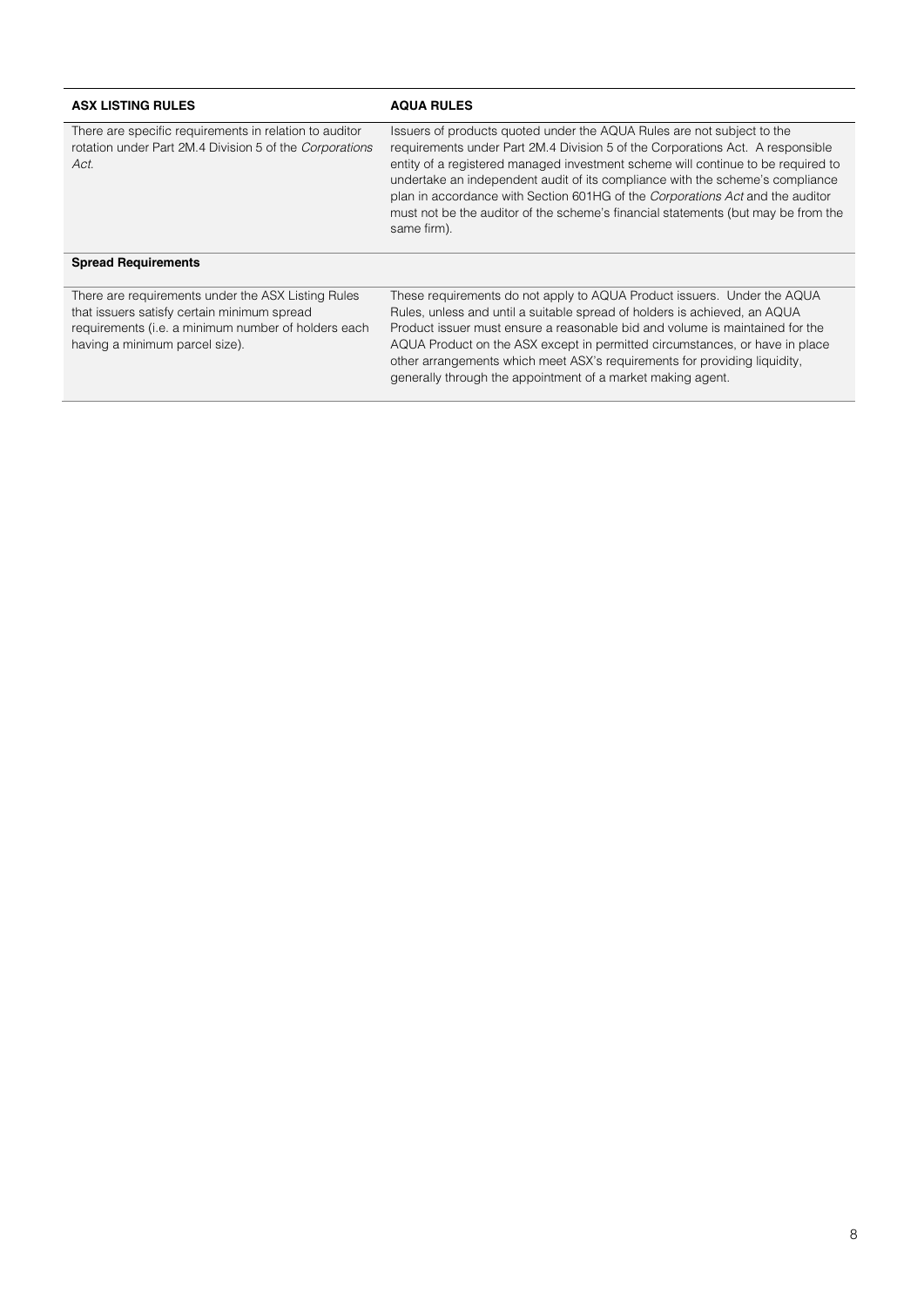## <span id="page-8-0"></span>2 ABOUT THE FUND

## 2.1 OVERVIEW

#### **2.1.1 Introduction**

The Fund seeks to provide investors with a convenient way to access attractive income returns, including franking credits, from an actively managed, diversified portfolio of hybrid securities overseen by a professional investment manager.

#### **2.1.2 What are hybrid securities?**

"Hybrid securities" is a term used to describe securities that combine elements of debt securities and equity securities. They include subordinated notes, convertible preference shares and capital notes issued by banks, insurance companies and other companies.

Like bonds and shares, hybrids are a way for companies to raise capital to fund their businesses. By issuing hybrids, companies effectively borrow money from investors in return for interest or income payments.

The below diagram illustrates that hybrids generally have expected risk and return characteristics above those of traditional fixed-income securities but below those of ordinary shares. It should not be taken as an indication or guarantee of future performance.



Hybrid securities include an array of different types of securities that can be broadly grouped as follows:

- Subordinated notes or bonds that are debt securities paying interest with a fixed legal maturity that rank below senior bonds but above preferred equity and ordinary shares, and which may be converted into equity by the issuer, investor and/or the banking and insurance regulator if certain events occur prior to the security's final maturity; or
- Capital notes, convertible preference shares and preference shares that pay interest or discretionary income and rank below subordinated notes but above ordinary shares and typically have a perpetual term rather than a fixed maturity. These securities can also be converted into equity by the issuer, investor and/or the banking and insurance regulator if certain events occur prior to the security's final maturity.

Depending on their type, hybrid securities are either listed and traded on the ASX or unlisted and traded directly between buyer and seller.

As at the date of this PDS, there are approximately \$50 billion worth of hybrids listed on the ASX and another \$10 billion more available in the Australian unlisted market for a total domestic market size of around \$60 billion. A large proportion of the hybrids market in Australia is made up of issuances by banks and insurance companies.

Hybrids issued by banks and insurers typically give the regulator the ability to unilaterally convert them into equity or partially or wholly write them down if the issuer becomes "non-viable". If a wind-up or insolvency event occurs before this event, the hybrids will rank ahead of ordinary equity in the hierarchy of creditors.

#### **2.1.3 What are the benefits of hybrid securities?**

Hybrid securities have the potential to:

- provide a defined income steam, including franking credits, for a pre-determined period that is typically superior to what investors earn in traditional fixed-income;
- provide lower risk of capital loss than ordinary equities given that the ASX hybrid market has historically displayed less than one-third the volatility of the broad Australian share market and has suffered smaller losses during major market dislocations such as the global financial crisis; and
- provide investors with portfolio diversification benefits given hybrids are a unique asset-class sitting between debt and equity that is not perfectly correlated with shares and fixed-income investments.

## **2.1.4 What are the risks with hybrid securities?**

It is important for investors to understand that hybrid securities have complex and unique terms of issue and involve higher risk when compared to traditional fixed-income investments.

#### For example:

- the terms of many bank and insurer hybrids mean that distribution payments to investors may be at the discretion of the issuer of the hybrid, like the dividends on ordinary shares, and investors may not receive any income if the issuer stops making distributions in the same way it may stop paying dividends;
- many hybrids may be automatically converted into ordinary shares after a certain period of time, in which case investors will end up holding traditional equities;
- many hybrids allow the relevant regulator to unilaterally convert them into equities or partially or wholly write them down in the event the regulator determines that the issuer has become non-viable and/or the issuer's capital levels have fallen below a specified level; and
- the Australian banking and insurance regulator can also stop an issuer using its profits for equity dividends and hybrid payments if its equity capital has fallen below a specified level.

See section 4 "Risks" for further information.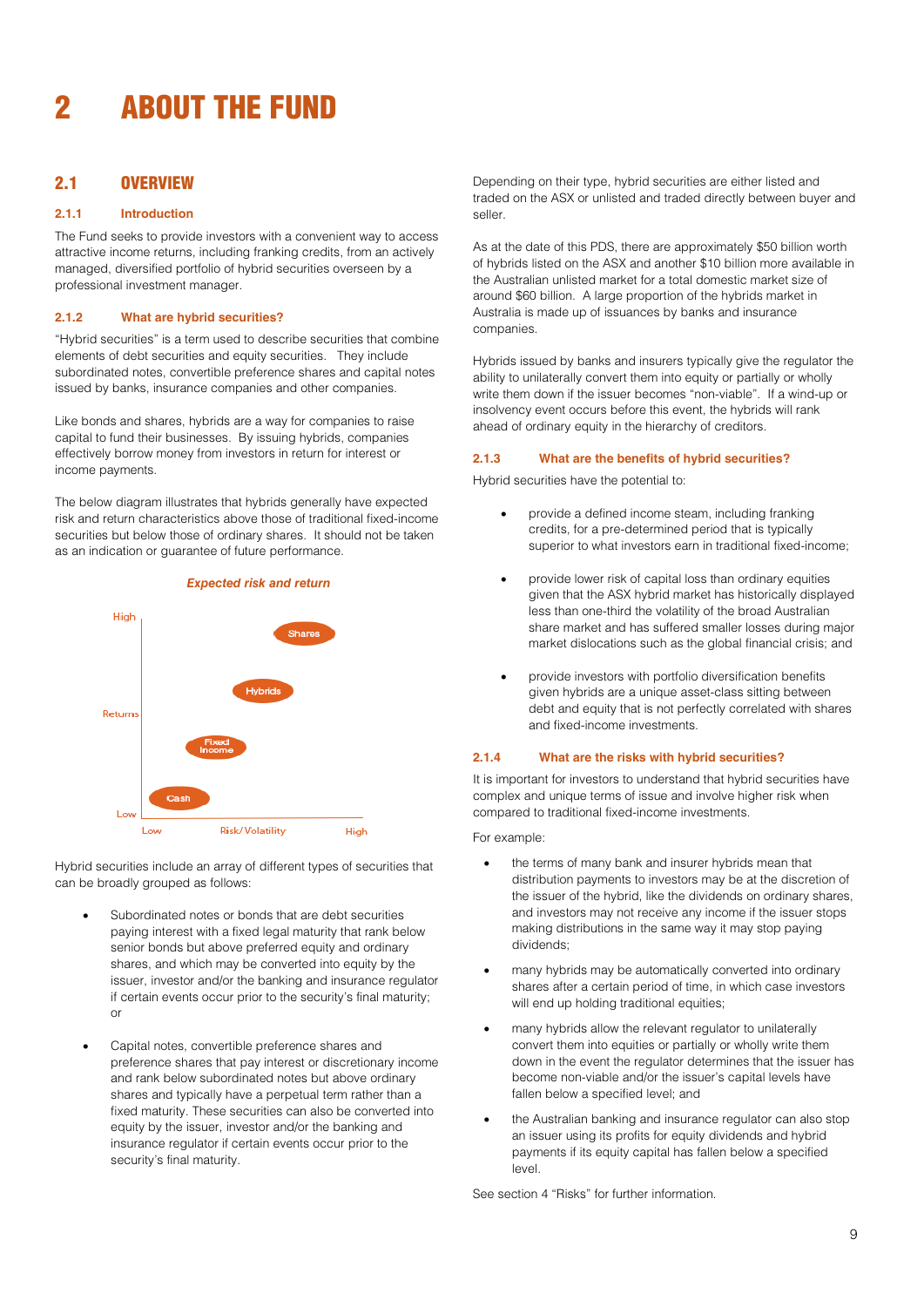For investors who understand these risks and wish to gain some exposure to the performance of hybrid securities, the Fund offers the opportunity to get access via a professionally managed, diversified portfolio that actively seeks to manage the risks associated with these securities.

## 2.2 INVESTMENT POLICY

#### **2.2.1 The Fund's investment objectives**

The Fund aims to provide investors with a convenient way to access an actively managed, diversified portfolio of Australian hybrid securities, while at the same time:

- reducing the volatility and downside risk associated with investing in hybrid securities given its ability to hold cash and higher-ranking bonds as a defensive measure if and when hybrids are assessed to be materially overvalued or to present heightened risk of capital loss;
- targeting a similar level of distribution income as may be achieved by an investor directly holding a diversified portfolio of hybrid securities;
- distributing to investors the franking credits associated with the Fund's holdings of hybrid securities; and
- minimising interest rate risk (known as "duration risk") when compared with conventional fixed-income funds that hold fixed-rate bonds, by investing primarily in floating-rate hybrids that deliver higher income when interest rates rise.

The Fund targets volatility of 3% to 4% p.a., which is less than onethird of that historically displayed by the Australian equities market.

Over time the Fund expects to deliver net returns after fees and expenses that exceed the RBA cash rate by at least 2.5% per year.

The Fund aims to achieve these objectives by adopting the investment strategy set out in section 2.2.2.

There is no assurance or guarantee that the Fund will meet its investment objectives.

## **2.2.2 The Fund's investment strategy**

The Fund will invest in an actively managed portfolio of hybrid securities, bonds and cash. If and when the hybrids market is assessed to be overvalued or to present heightened risk of capital loss, the Fund can allocate more of the portfolio to lower risk securities, including cash and Australian-issued senior bonds with investment-grade ratings.

Eligible hybrids for the Fund's portfolio include securities that are:

- ASX-listed subordinated notes, convertible preference shares, capital notes and preference shares;
- unlisted subordinated notes issued in Australia by investment-grade entities; and
- unlisted subordinated notes issued overseas by investment-grade Australian entities (with currency risk hedged),

provided they are also eligible investments under the AQUA Rules.

Cash includes bank deposits, negotiable certificates of deposit, treasury notes, commercial paper, senior bonds with less than 12 months to maturity that are eligible for repurchase with the Reserve Bank of Australia, and exchange traded funds (which may include ASX-quoted cash trusts managed by the Responsible Entity) that invest in the foregoing instruments.

The Fund may also invest in Australian-issued senior bonds with investment-grade ratings (including bonds with more than 12 months to maturity), which may include exchange traded funds (including ASX-quoted funds managed by the Responsible Entity) that invest in such bonds.

The Fund will actively aim to identify mispriced securities within the Australian hybrids market that may produce capital gains if and when prices converge towards the Investment Manager's estimates of fair value. This will entail the Investment Manager applying topdown and bottom-up fundamental valuation analysis to both issuers of the securities and the credit quality and structural features of the securities themselves to build an actively managed and diversified portfolio of hybrids that has the best chance of meeting its investment objectives.

The Fund will target holding around 20 to 50 hybrid securities when fully invested, although the actual number may vary from this target. The Fund will retain the ability to invest up to 100% in cash and/or higher-ranking bonds as a defensive measure with the aim of protecting investors' capital in the event it is assessed that hybrids are materially overvalued or that there is an unusually large amount of downside risk in the hybrids market.

The Fund aims to have a weighting below 15% to any individual hybrid security at the time of investment, and a weighting to any single hybrids issuer below 25% where the issuer is a "Big 4" bank (ANZ, Commonwealth, Westpac or National Australia Bank), below 15% where the issuer is another bank and below 10% where the issuer is not a bank.

The Fund will seek to minimise the interest rate duration risk associated with conventional fixed-income funds by investing in securities that are floating-rate or, if they are fixed-rate securities, by hedging that interest rate risk. This means that the Fund will aim to produce higher income returns when interest rates increase with less resulting impact on the prices of its floating-rate securities.

With a conventional fixed-rate bond, as interest rates increase the price of the bond declines to give a higher effective yield from its fixed income payments. In contrast, a floating-rate security typically pays a variable interest or income distribution that is linked to a variable reference rate and the floating-rate security can therefore pay a different amount on each interest or income payment date. As a result, movements in interest rates can be expected to have a lower impact on the prices of floating-rate securities, when compared to fixed-rate bonds.

The Fund will not use leverage or gearing to seek to enhance its returns.

Derivatives may only be used for hedging purposes, such as hedging currency risk on any hybrid securities issued overseas by Australian issuers or hedging interest rate duration on any securities held in the portfolio.

The assets of the Fund, whether hybrid securities, bonds or cash, will be held by the Fund's custodian, other than cash held as collateral for any derivative positions.

#### *Investment Manager*

The Responsible Entity has appointed Coolabah Capital Investments Pty Ltd's ("Coolabah") wholly-owned subsidiary, Coolabah Capital Institutional Investments Pty Ltd (the "Investment Manager"), to provide specialist investment management services in connection with the Fund under an institutional mandate.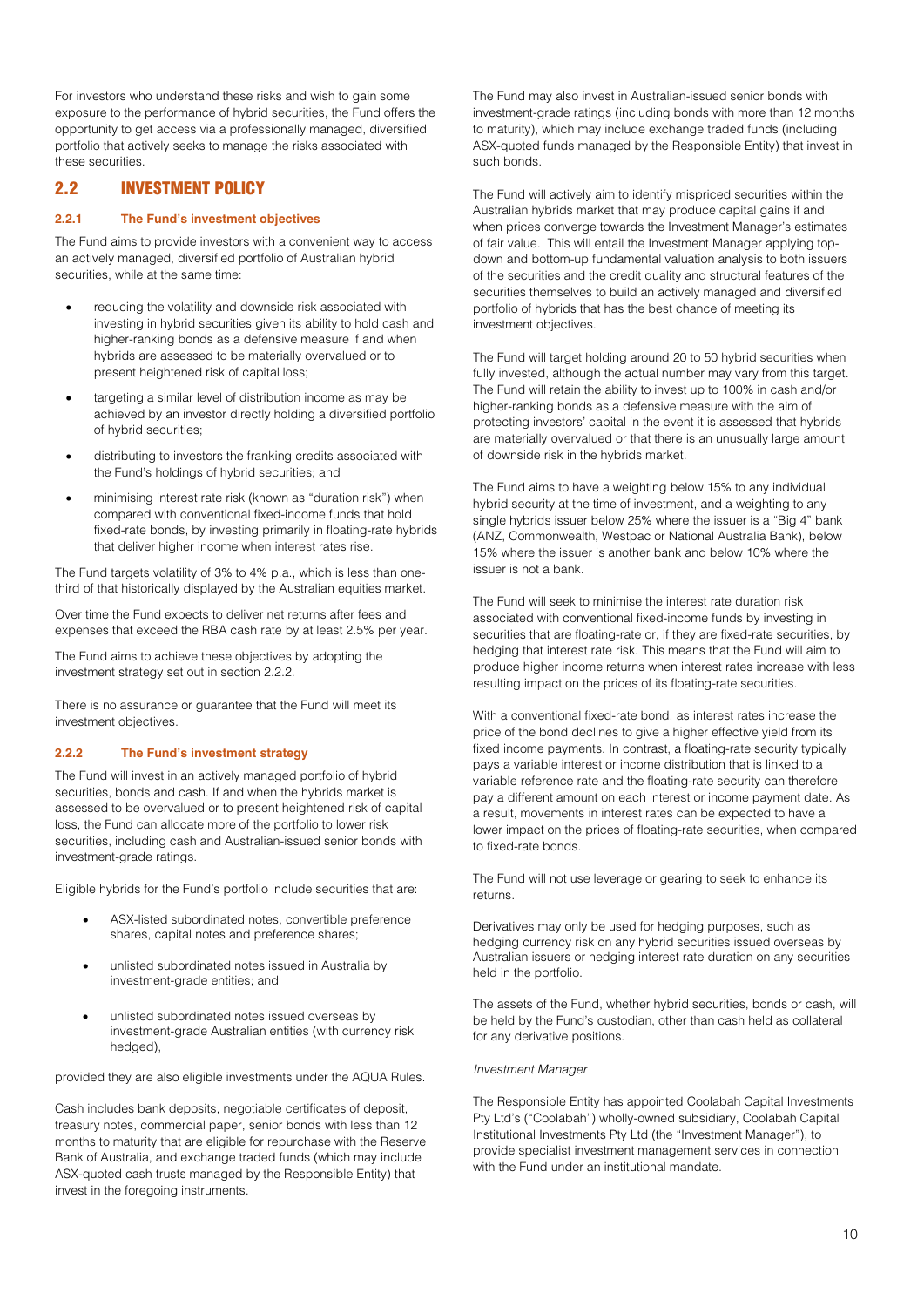Under this mandate, the Investment Manager will establish the Fund's portfolio and on an ongoing basis make active changes to the composition of the portfolio consistent with the Fund's investment strategy and the Investment Manager's active philosophy that involves the application of top-down and bottom-up quantitative valuation techniques combined with qualitative due diligence.

Coolabah is an independent, institutional active fixedincome manager founded in Australia in 2011, with expertise in actively managing portfolios that invest in cash, fixed-income and hybrid securities, amongst other types of investments. Coolabah is responsible for managing Smarter Money Investments Pty Ltd's portfolios and other institutional mandates which comprised assets under management of approximately \$1.8 billion as at 31 August 2017.

The fees for the Investment Manager's services will be an expense of the Fund (included in the recoverable expenses described in section 3.3.3) and/or paid by the Responsible Entity out of its management fee.

## **2.2.3 Environmental, social and ethical considerations**

The Responsible Entity does not take into account labour standards or environmental, social or ethical considerations when selecting, retaining or realising investments.

#### **2.2.4 Performance**

Performance information for the Fund and the Net Asset Value for the Fund will be published on the BetaShares website at [www.betashares.com.au.](http://www.betashares.com.au/) Information relating to past performance is not a reliable indicator of future performance. At the date of this PDS, the Fund has no material assets or liabilities and no performance information is available because the Fund is a new fund.

## **2.2.5 Changes to investment objectives and strategy**

The Responsible Entity may from time to time vary the investment mandate (i.e. the investment objectives and strategy as described in section 2.2.1 and 2.2.2) for the Fund as set out in this PDS.

Any significant change to the investment mandate will be notified to investors and potential investors via a supplementary or new PDS accessible through the ASX Market Announcements Platform.

## <span id="page-10-0"></span>2.3 DISTRIBUTIONS

The Fund intends to pay monthly distributions based on interest, distributions and other income earned by the Fund, after allowing for fees and expenses. Distribution amounts may also be adjusted for realised gains or losses, including on disposal of securities, or for other assessable income derived by the Fund.

## **2.3.1 Distributions**

Unitholders holding Units in the Fund at the end of a distribution period are entitled to a pro-rata share of the distributable income (if any) for that period based on the number of Units held in the Fund at the end of the distribution period.

The amount of distributable income at the end of any distribution period will be determined by the Responsible Entity.

The Fund's NAV per Unit will normally fall after the end of each distribution period. Consequently, if you invest just before the end of

a distribution period, some of your capital may be returned to you as income in the form of a distribution.

Distributions will generally be paid within 15 business days of the end of the distribution period to which they relate, by deposit to a Unitholder's nominated Australian bank, building society or credit union account.

The amount of the distribution paid by the Fund may vary from period to period, and there may be periods when the Fund will not pay a distribution.

Any franking credits available for distribution will be determined as at the end of the financial year and may differ from any estimates provided during the year due to various factors, including changes in the number of units on issue.

The Responsible Entity may, in its discretion, change the duration of a distribution period for the Fund (provided that distribution periods cannot be longer than one year).

Information about the timetable for each distribution and the declared distribution amount will be announced via the ASX Market Announcements Platform.

## **2.3.2 Tax statement**

The Responsible Entity will, as soon as reasonably practicable after the end of each financial year, issue to each Unitholder who received an entitlement to the distributable income of the Fund during a financial year, a tax statement which outlines the amount and composition of the taxable income of the Fund to which the Unitholder became entitled.

## **2.3.3 Distribution Reinvestment Plan**

The Responsible Entity has established a distribution reinvestment plan (DRP) for the Fund.

Participation in the DRP is subject to the terms and conditions of the DRP policy document, which is available at no charge by contacting BetaShares on 1300 487 577 (within Australia). The DRP is currently available only to Unitholders who have a registered address in Australia or New Zealand, unless otherwise determined by the Responsible Entity.

Unitholders can choose to:

- if eligible, participate in the DRP, meaning distributions from the Fund will be reinvested in additional Units in the Fund; or
- have the distributions paid directly to a nominated Australian bank, building society or credit union account.

Full or partial reinvestment is available. If no DRP election is made, the distributions will automatically be paid into the nominated Australian bank, building society or credit union account.

Eligible Unitholders can elect to participate in the DRP by completing an on-line form available on the Registrar's website or by contacting the Registrar (further information will be provided in the information pack you will receive when you become a Unitholder).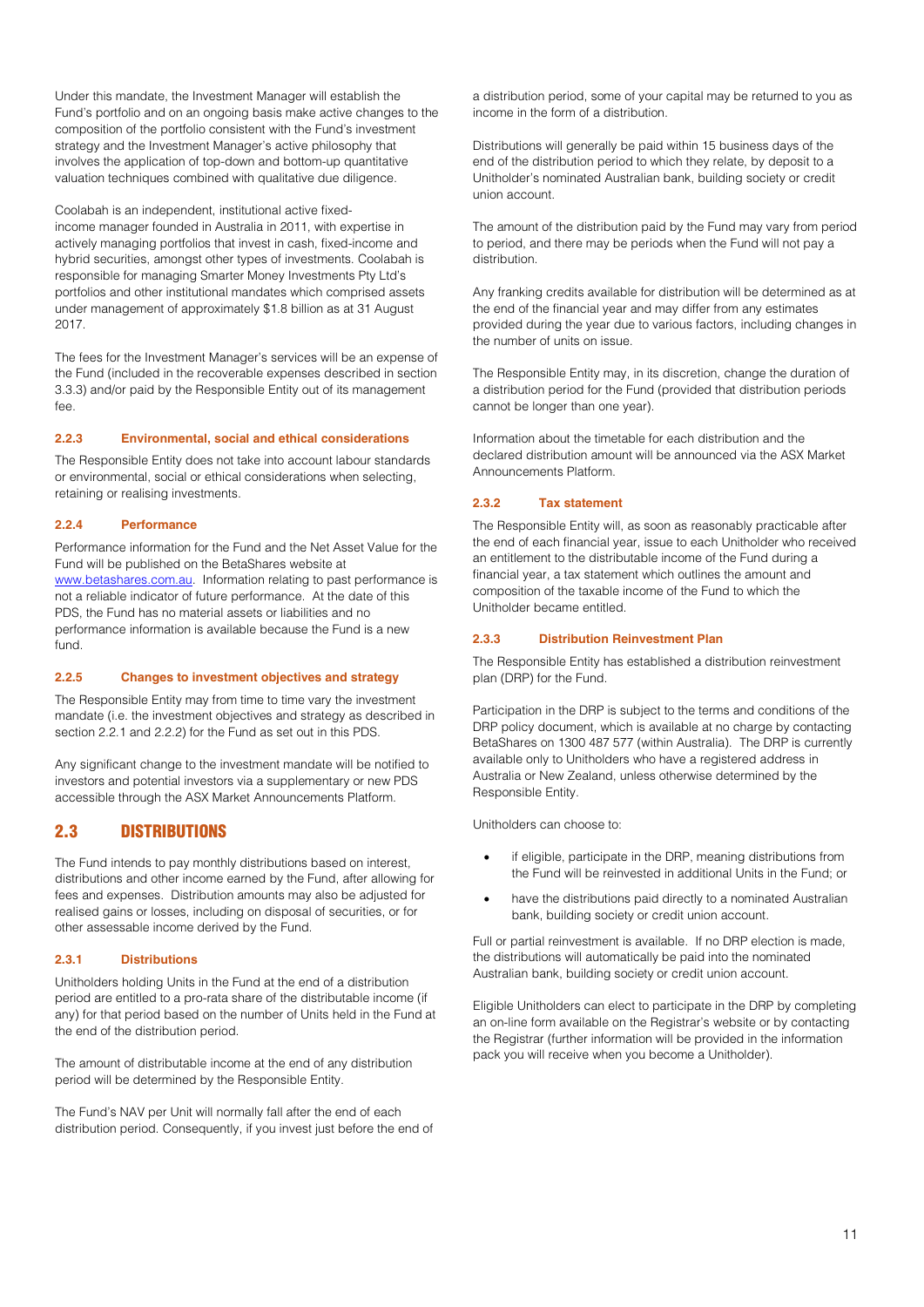# <span id="page-11-0"></span>3 FEES AND OTHER COSTS

## DID YOU KNOW?

Small differences in both investment performance and fees and costs can have a substantial impact on your long term returns.

For example, total annual fees and costs of 2% of your account balance rather than 1% could reduce your final return by up to 20% over a 30 year period (for example, reduce it from \$100,000 to \$80,000).

You should consider whether features such as superior investment performance or the provision of better member services justify higher fees and costs.

You may be able to negotiate to pay lower contribution fees and management costs where applicable. Ask the fund or your financial adviser.

## TO FIND OUT MORE

If you would like to find out more, or see the impact of the fees based on your own circumstances, the Australian Securities and Investments Commission (ASIC) website (www.moneysmart.gov.au) has a managed funds fee calculator to help you check out different fee options.

## <span id="page-11-1"></span>3.1 FEES AND OTHER COSTS

This PDS shows fees and other costs that you may be charged. These fees and costs may be deducted from your money, from the returns on your investment or from the assets of the managed investment scheme as a whole.

Taxes are set out in another part of this PDS.

You should read all the information about fees and costs because it is important to understand their impact on your investment.

#### TABLE 3.1: TABLE OF FEES AND OTHER COSTS

BetaShares Active Australian Hybrids Fund (managed fund)

| TYPE OF FEE OR COST                                                    | <b>AMOUNT</b>                                                 | HOW AND WHEN PAID                                 |  |
|------------------------------------------------------------------------|---------------------------------------------------------------|---------------------------------------------------|--|
| FEES WHEN YOUR MONEY MOVES IN OR OUT OF THE MANAGED INVESTMENT PRODUCT |                                                               |                                                   |  |
|                                                                        |                                                               |                                                   |  |
| <b>Establishment fee:</b>                                              | Nil                                                           | Not applicable                                    |  |
|                                                                        |                                                               |                                                   |  |
| The fee to open your investment                                        |                                                               |                                                   |  |
| <b>Contribution fee:</b>                                               | Nil                                                           | Not applicable                                    |  |
|                                                                        |                                                               |                                                   |  |
| The fee on each amount                                                 |                                                               |                                                   |  |
| contributed to your investment                                         |                                                               |                                                   |  |
|                                                                        |                                                               |                                                   |  |
| <b>Withdrawal fee:</b>                                                 | Nil.                                                          | Not applicable                                    |  |
|                                                                        |                                                               |                                                   |  |
| The fee on each amount you                                             |                                                               |                                                   |  |
| take out of your investment                                            |                                                               |                                                   |  |
|                                                                        |                                                               |                                                   |  |
| Exit fee:                                                              | Nil                                                           | Not applicable                                    |  |
|                                                                        |                                                               |                                                   |  |
| The fee to close your investment                                       |                                                               |                                                   |  |
|                                                                        |                                                               |                                                   |  |
| <b>Management costs:</b>                                               |                                                               |                                                   |  |
| The fees and costs for                                                 |                                                               | As at the date of this PDS, the management costs  |  |
| managing your investment                                               | Estimated at 0.55% per annum of the Fund's Net<br>Asset Value | of the Fund consist of the following components:  |  |
|                                                                        |                                                               |                                                   |  |
|                                                                        |                                                               | Management fee                                    |  |
|                                                                        |                                                               |                                                   |  |
|                                                                        |                                                               | 0.45% per annum of the Fund's Net Asset Value.    |  |
|                                                                        |                                                               | The management fee is calculated and accrued      |  |
|                                                                        |                                                               | daily as a percentage of the Fund's Net Asset     |  |
|                                                                        |                                                               | Value, and reflected in the daily Net Asset Value |  |
|                                                                        |                                                               |                                                   |  |
|                                                                        |                                                               | per Unit. The amount is deducted from the Fund's  |  |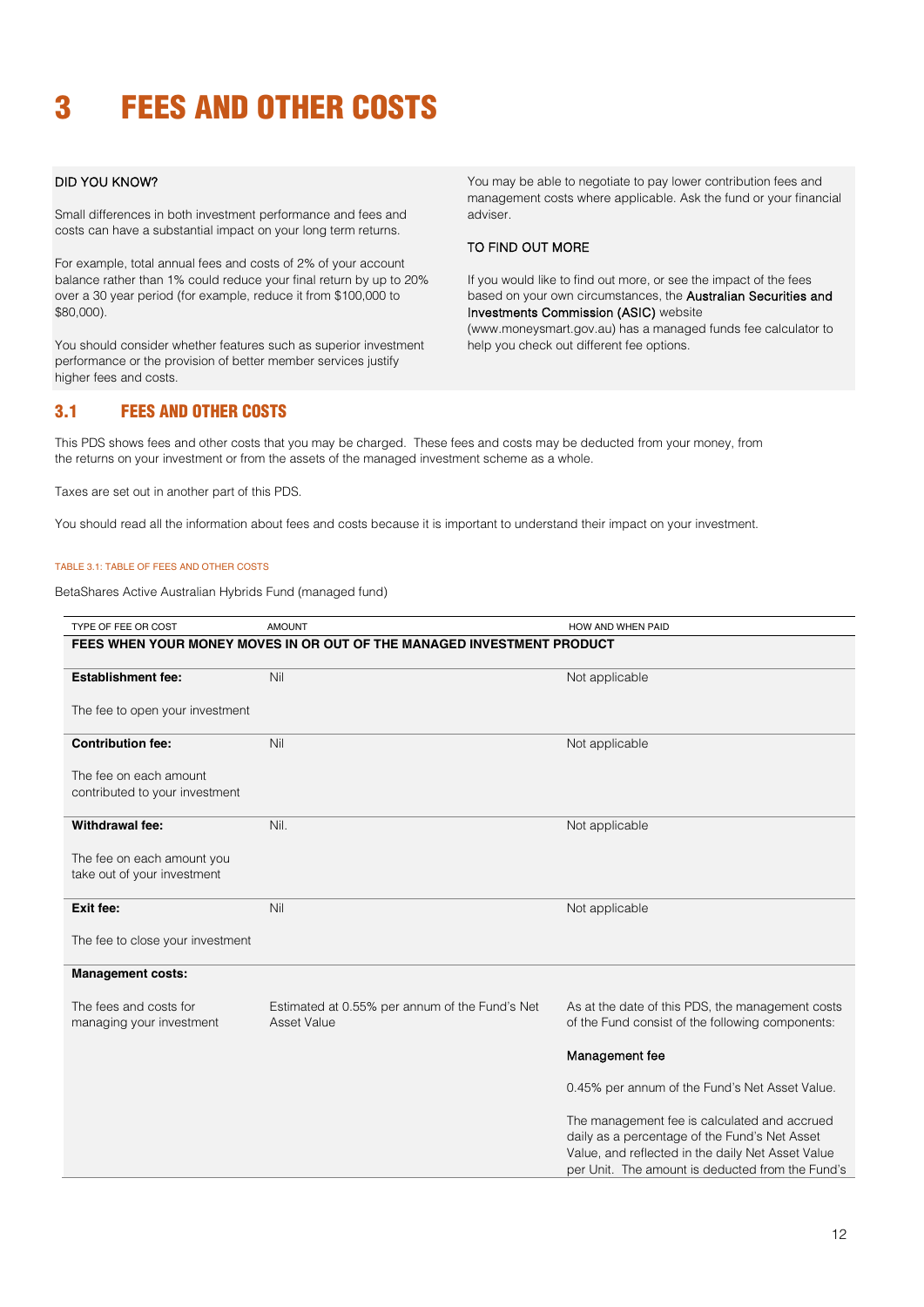#### TYPE OF FEE OR COST AMOUNT AMOUNT AND WHEN PAID

assets monthly on or after the first day of the following month.

## Plus

#### Recoverable expenses

Estimated at 0.10% per annum of the Fund's Net Asset Value.<sup>1</sup>

The recoverable expenses are calculated and accrued daily as a percentage of the Fund's Net Asset Value, and reflected in the daily Net Asset Value per Unit. The amount is deducted from the Fund's assets monthly on or after the first day of the following month.

## Plus

#### Performance fee

A performance fee may be payable. This fee is 15.5% of the Fund's performance above the performance benchmark in a calendar quarter, provided that a high water mark has been exceeded.

The performance fee is calculated and accrued each business day and reflected in the daily Net Asset Value per Unit. Paid quarterly out of the Fund's assets (if incurred).

As at the date of this PDS, a performance fee of 0.00% per annum of the Fund's Net Asset Value is estimated for the current financial year (adjusted to reflect a 12 month period).<sup>2</sup>

#### Plus

#### Indirect costs

Estimated at 0.00% per annum of the Fund's Net Asset Value<sup>3</sup>

#### **Service fees**

Switching fee**:**

Nil Nil Not applicable

The fee for changing investment options

<sup>1</sup> As the Fund is newly established, this figure reflects the Responsible Entity's reasonable estimate at the date of this PDS of those costs that will apply for the current financial year (adjusted to reflect a 12 month period).

<sup>2</sup> As the Fund is newly established, this figure reflects the Responsible Entity's reasonable estimate at the date of this PDS, taking into account the inherent difficulty in predicting the future performance of the Fund, particularly as it does not have a performance track record as at the date of this PDS. Despite this estimate, the actual performance of the Fund may well result in a performance fee being incurred. For more information on the performance fee, including a dollar worked example, see "Performance fee" in the "Additional Explanation of Fees and Costs" section below.

<sup>3</sup> As the Fund is newly established, this figure reflects the Responsible Entity's reasonable estimate at the date of this PDS of those costs that will apply for the current financial year (adjusted to reflect a 12 month period). Any ETF management costs borne by the Fund through its investment in ETFs will be reimbursed to the Fund by the Responsible Entity from its own resources. For more information on the meaning and calculation of indirect costs, see "Indirect costs" under the heading "Additional explanation of fees and costs".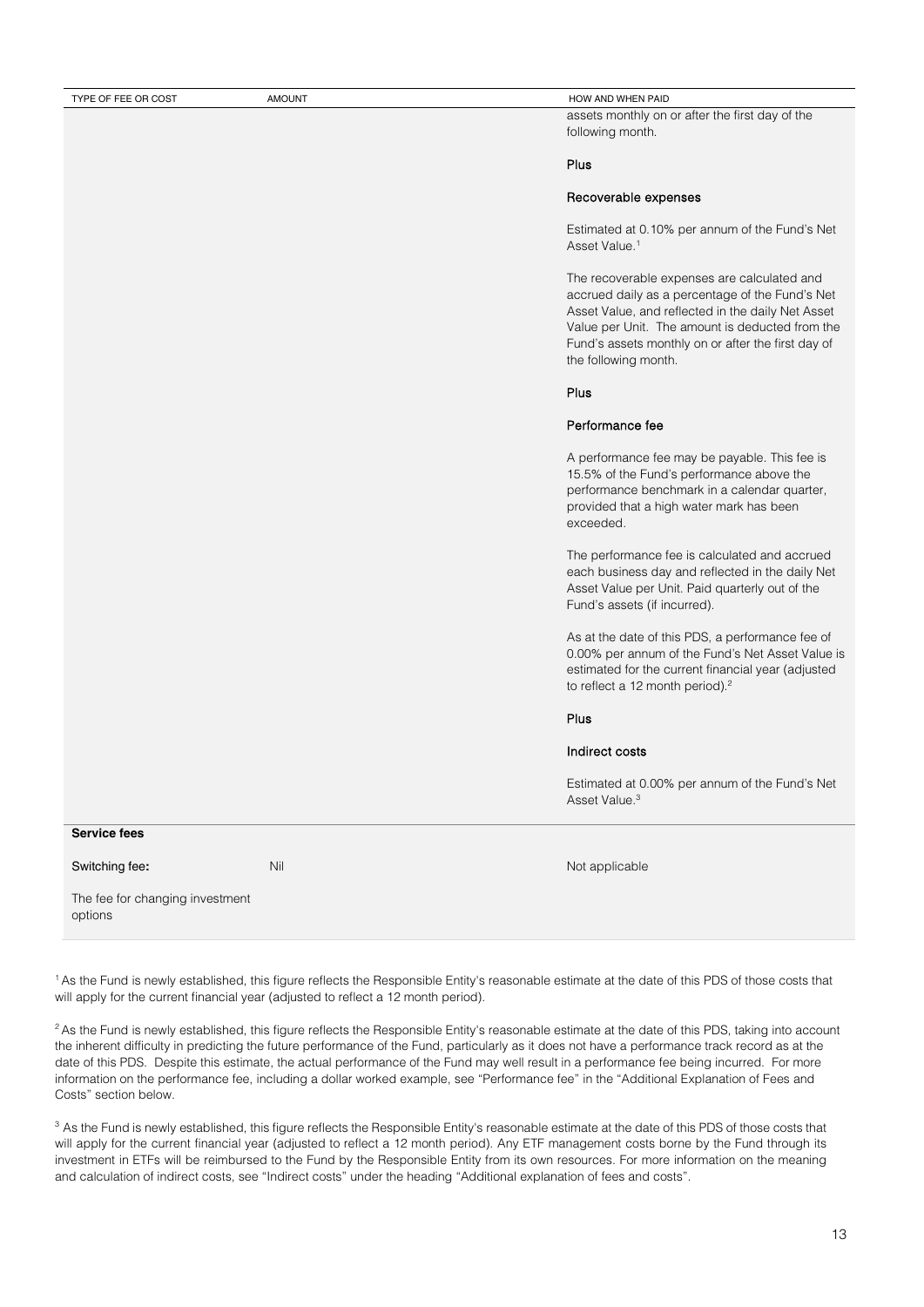Certain additional costs apply, such as transactional and operational costs. See "Additional Explanation of Fees and Costs" section below for more information.

Each fee set out in this table may in some cases be negotiated with wholesale clients. For more information, refer to the explanation of "Differential fees, rebates and related payments" in the "Additional Explanation of Fees and Costs" section below.

All fees and costs in the table above include Goods and Services Tax (GST) net of any input tax credits.

## 3.2 EXAMPLE OF ANNUAL FEES AND COSTS

This table gives an example of how the fees and costs can affect your investment over a one year period. You should use this table to compare this product with other managed investment products.

#### TABLE 3.2: EXAMPLE OF ANNUAL FEES AND COSTS

| <b>EXAMPLE - BETASHARES ACTIVE</b><br>AUSTRALIAN HYBRIDS FUND (MANAGED<br>FUND) | <b>AMOUNT</b>                                               | BALANCE OF \$50,000 WITH A CONTRIBUTION OF \$5,000 DURING THE YEAR                                                                                                              |
|---------------------------------------------------------------------------------|-------------------------------------------------------------|---------------------------------------------------------------------------------------------------------------------------------------------------------------------------------|
| <b>CONTRIBUTION FEES</b>                                                        | Nil                                                         | For every additional \$5,000 you put in, you will be charged \$0.                                                                                                               |
| <b>PLUS MANAGEMENT COSTS1</b>                                                   | Estimated at 0.55% p.a.<br>of the Fund's Net Asset<br>Value | And, for every \$50,000 you have in the Fund you will be charged \$275<br>each year.                                                                                            |
| <b>EQUALS COST OF FUND</b>                                                      |                                                             | If you had an investment of \$50,000 at the beginning of the year and you<br>put in an additional \$5,000 <sup>2</sup> during that year, you would be charged fees<br>of \$275. |
|                                                                                 |                                                             | What it costs you will depend on the investment option you choose<br>and the fees you negotiate.                                                                                |

<sup>1</sup> Management costs are made up of the management fee of 0.45% p.a., estimated recoverable expenses of 0.10% p.a., estimated performance fee of 0.00% p.a. and indirect costs of 0.00% p.a., of the Fund's Net Asset Value. As the Fund is newly established, the figure used for the management costs in the example above is the Responsible Entity's reasonable estimate (inclusive of GST less reduced input tax credits) of the typical ongoing amounts at the date of this PDS. Certain additional costs may apply, such as transactional and operational costs. For more information, refer to "Management costs" in the "Additional Explanation of Fees and Costs" section below.

<sup>2</sup> Assumes the \$50,000 is invested for the entire year and the \$5,000 investment occurs on the last day of the year.

The management fee and performance fee included in the management costs in the above table may in some cases be negotiated with wholesale clients. For more information, refer to the explanation of "Differential fees, rebates and related payments" in the "Additional Explanation of Fees and Costs" section below.

## 3.3 ADDITIONAL EXPLANATION OF FEES AND **COSTS**

#### **3.3.1 Management costs**

The management costs for the Fund incorporate all relevant ongoing fees and other costs involved in managing the Fund and deriving investment returns. The management costs comprise:

- Responsible Entity's management fee;
- recoverable expenses;
- a performance fee; and
- indirect costs.

Management costs do not include:

- transactional and operational costs, such as brokerage, transactional custodian fees, and other transaction fees associated with buying and selling the Fund's assets; and
- other costs that an investor would ordinarily incur when investing directly in the Fund's underlying assets,

(These costs are therefore not included in the management costs set out in Table 3.1 and Table 3.2 above, but they are paid out of the Fund's assets).

## **3.3.2 Management fee**

The management fee is charged by the Responsible Entity for managing the Fund and making it available to investors. It is calculated and accrued daily as a percentage of the Fund's Net Asset Value, and reflected in the daily Net Asset Value per Unit. The amount is deducted from the Fund's assets monthly on or after the first day of the following month.

#### **3.3.3 Recoverable expenses**

The recoverable expenses represent the operating expenses incurred in the operation of the Fund. The Fund's Constitution allows all properly incurred expenses to be recovered from the Fund and does not place any limit on the amount or types of expenses that can be recovered.

The expenses normally incurred in the day to day operation of the Fund include custodian, fund administration, unit registry, ASX and audit costs (other than transactional costs described above).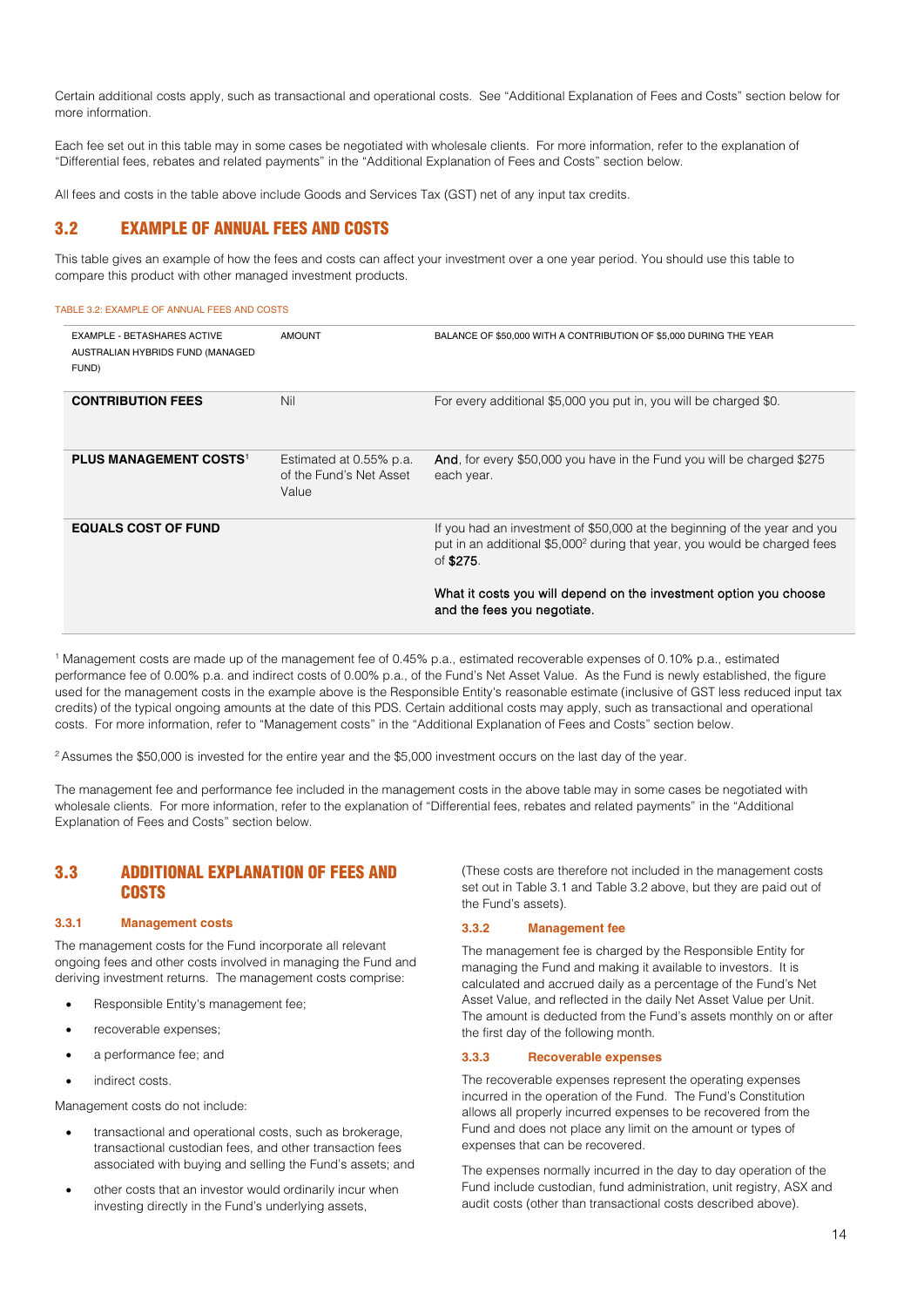At the date of this PDS the recoverable expenses of the Fund that will apply for the current financial year (adjusted to reflect a 12 month period) are estimated as set out in Table 3.1 above. Any such expenses in excess of the estimate will be borne by the Responsible Entity from its own resources, on the basis that the Responsible Entity has the right to be reimbursed for them at a later time, provided that the estimate will not be exceeded at the time of reimbursement.

Extraordinary expenses are expenses that are not normally incurred in the day to day operation of the Fund and are not necessarily incurred in any given year. They may include costs associated with holding unitholder meetings, changing the Fund's constitution, or defending or pursuing legal proceedings. Any such expenses will be recovered from the Fund and reflected in the Fund's Net Asset Value per Unit. At the date of this PDS the estimate of extraordinary expenses of the Fund that will apply for the current financial year (adjusted to reflect a 12 month period) is nil.

The fees for the Investment Manager's services will be an expense of the Fund included in the recoverable expenses described in this section 3.3.3 and/or paid by the Responsible Entity out of its management fee.

#### **3.3.4 Performance fee**

A performance fee of 15.5% (inclusive of GST less reduced input tax credits) of the outperformance of the Fund may be paid to the Responsible Entity, based on the Fund's return over the performance benchmark (being the Solactive Australian Hybrid Securities Index) in a calendar quarter. Outperformance is measured on an after management fee and recoverable expenses basis. See the Glossary in section 8 for more information about the performance benchmark.

Generally, the greater the investment performance of the Fund, the greater the potential performance fee and therefore the greater the potential overall management costs for the Fund. The performance fee is estimated as 0.00% p.a. of the Net Asset Value of the Fund. The actual performance fee payable (if any) will depend on the performance of the Fund over the relevant period.

The performance fee is normally calculated and accrued each business day and reflected in the daily NAV per Unit. The daily performance fee calculation can be a positive or negative amount depending on whether or not the benchmark return has been exceeded.

If the aggregate of all performance fee calculations for a calendar quarter ("performance differential") is positive, a performance fee is payable, provided the Fund's NAV per Unit as at the end of the quarter exceeds the applicable high water mark. If the performance differential is negative, no performance fee is payable and this negative amount will be carried forward to the next quarter and form part of the performance fee calculation. This means that any underperformance by the Fund relative to its benchmark (measured in percentage terms) must be made up before a performance fee is payable, provided that negative performance in a quarter will only be carried forward subsequently for up to three years.

The Responsible Entity will only be entitled to a performance fee if the Fund's NAV per Unit as at the end of the quarter exceeds the applicable high water mark. The high water mark is the NAV per Unit as at the end of the most recent quarter for which the Responsible Entity was entitled to a performance fee, adjusted for any intervening income or capital distributions. If the performance differential is positive but the applicable high water mark has not been exceeded as at the end of the quarter, no performance fee is payable and this positive amount will be carried forward to the next quarter and form part of the performance fee calculation.

#### *Performance fee examples*

The following examples assume you maintain a \$50,000 investment in the Fund for a calendar quarter and there is no negative performance differential that has been carried over from the previous quarter.

| <b>Fund</b>                 | <b>Benchmark</b>        | <b>High Water</b><br><b>Mark</b>            | <b>Performance Fee</b><br><b>Calculation</b>                                                                                                                                                                                                              | <b>How and</b><br><b>When Paid</b>                                                                                                                                 |
|-----------------------------|-------------------------|---------------------------------------------|-----------------------------------------------------------------------------------------------------------------------------------------------------------------------------------------------------------------------------------------------------------|--------------------------------------------------------------------------------------------------------------------------------------------------------------------|
| <b>Performance</b><br>$+5%$ | <b>Return</b><br>$+10%$ | High water mark<br>has been<br>exceeded     | No performance<br>fee is payable as<br>the Fund<br>performance is<br>below the<br>benchmark return.                                                                                                                                                       | A performance<br>fee will not be<br>charged and<br>the negative<br>performance<br>differential of -<br>5% will be<br>carried forward<br>into the next<br>quarter.  |
| $-5%$                       | $-10%$                  | High water mark<br>has not been<br>exceeded | No performance<br>fee is payable.<br><b>Although the Fund</b><br>performance is<br>above the<br>benchmark return.<br>the high water<br>mark has not been<br>exceeded.                                                                                     | A performance<br>fee will not be<br>charged and<br>the positive<br>performance<br>differential of<br>$+5%$ will be<br>carried forward<br>into the next<br>quarter. |
| $+10%$                      | $+5%$                   | High water mark<br>has been<br>exceeded     | A performance fee<br>is payable as the<br><b>Fund performance</b><br>is above the<br>benchmark return<br>and the applicable<br>high water mark<br>has also been<br>exceeded.<br>The performance<br>fee is \$50,000 x<br>15.5% x (10%-5%)<br>$=$ \$387.50. | The<br>performance<br>fee amount is<br>payable from<br>the Fund after<br>the end of the<br>quarter.                                                                |

The examples are for illustrative purposes only and are not estimates or forecasts. They do not take into account the timing of cash flows or the individual circumstances of investors, and should not be taken as an indication or guarantee of future performance nor an indication of the performance fees that could be charged in the future. Actual performance fees may be higher or lower than the examples or not payable at all.

## **3.3.5 Indirect costs**

Indirect costs are any amounts that we know or where required, reasonably estimate, will reduce the Fund's returns that are paid from the Fund's assets (other than the management fee, recoverable expenses, performance fee and transactional and operational costs described elsewhere in this section) or that are paid from the assets of any interposed vehicle (such as an underlying fund) in which the Fund may invest.

The Fund may incur indirect costs to the extent it invests in any ETF quoted on the ASX as described in section 2.2.2, which would be accrued and paid in the ETF and reflected in the value of the Fund's holding in that ETF. At the date of this PDS the indirect costs of the Fund that will apply for the current financial year (adjusted to reflect a 12 month period) are estimated to be 0.00% p.a. of Net Asset Value of the Fund, on the basis that any ETF management costs borne by the Fund through its investment in other ETFs will be reimbursed to the Fund by the Responsible Entity from its own resources.

## **3.3.6 Transactional and operational costs**

The Fund incurs transactional and operational costs associated with buying and selling the Fund's assets, such as brokerage, clearing costs, transactional custodian fees, market making agent costs, and bid-offer spread costs incurred when buying and selling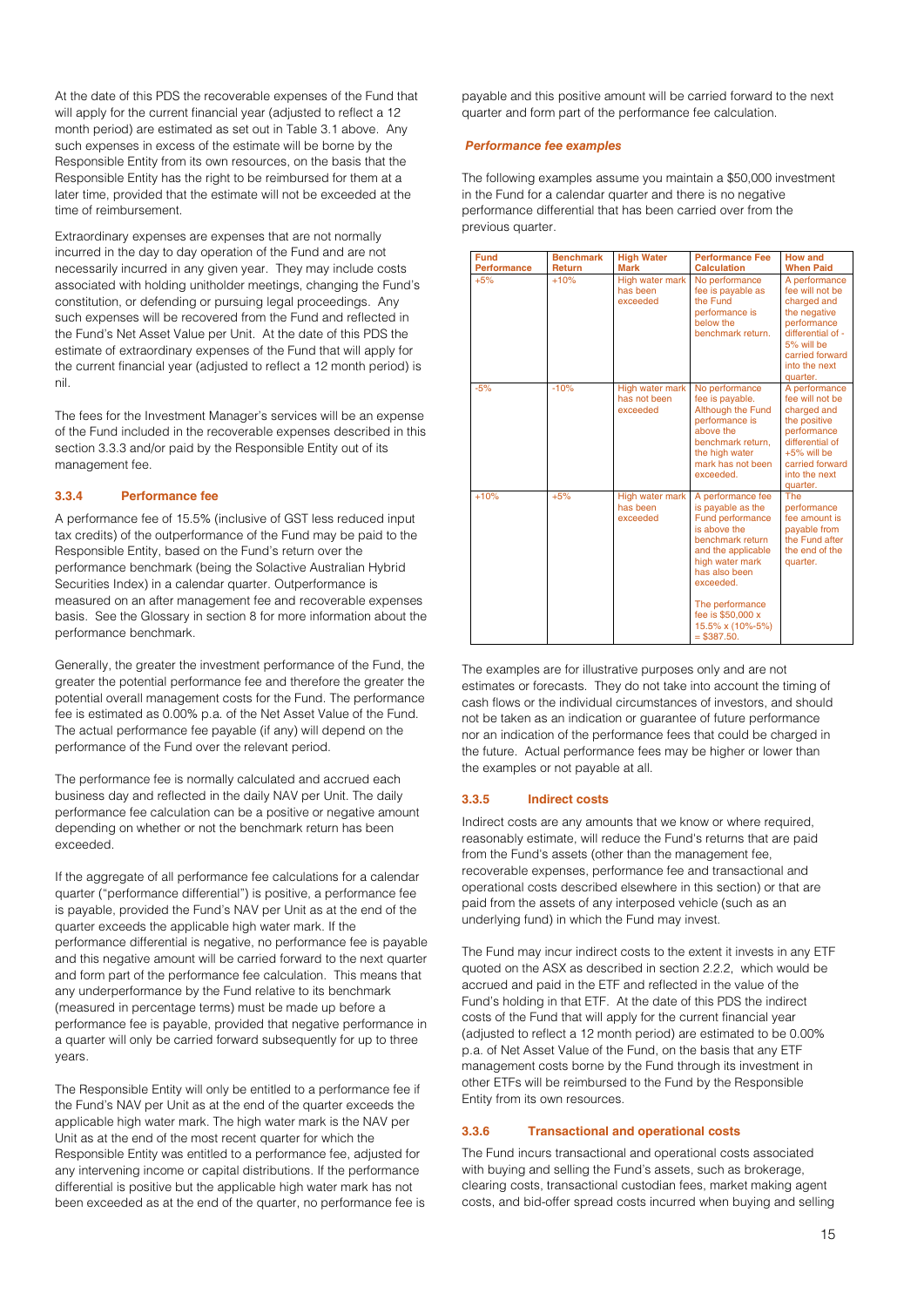assets. Transactional and operational costs are an additional cost and are not included in the management costs.

We estimate the Fund's total transactional and operational costs to be approximately 0.28% p.a. of the Fund's Net Asset Value for the current financial year (adjusted to reflect a 12 month period). These costs are in addition to the management costs set out in Table 3.1 and Table 3.2 above. This estimate includes an estimate of any transactional and operational costs that may be incurred indirectly in any ASX exchange traded fund in which the Fund may invest from time to time.

As described in section 5.4, the Responsible Entity intends that substantially all of the transactional and operational costs incurred in buying or selling underlying assets of the Fund as a result of the Fund's market making activities will be recovered from investors who buy or sell Units on the ASX, by including an allowance for such estimated costs in the "bid-offer spread" (the difference between the price at which the Responsible Entity is willing to buy Units and sell Units at any time).

Therefore, the Responsible Entity estimates the net transactional and operational costs of the Fund (representing the total transactional and operational costs minus the transaction costs recovered through the bid-offer spread) at approximately 0.15% p.a. of the Fund's Net Asset Value for the current financial year (adjusted to reflect a 12 month period), or \$75 for every \$50,000 you have in the Fund. These net transactional and operational costs are borne by the Fund.

The amount of these costs can be expected to vary from year to year depending on the volume and value of transactions undertaken.

#### **3.3.7 Sell spread for off-market withdrawals**

In the limited circumstances in which off-market withdrawals are available to investors, the Unit price at which an investor can withdraw their investment will include an allowance for actual or estimated transaction costs incurred in selling assets of the Fund to meet the withdrawal (a "sell-spread"). The sell-spread is a cost to the withdrawing investor, additional to the management costs noted in Table 3.1, and will be reflected in the withdrawal Unit price. The sell-spread will be retained within the Fund. As at the date of this PDS, a sell-spread of 0.25% (or \$125 for a \$50,000 withdrawal) will apply for off-market withdrawals. The sell-spread may change without prior notice. The current sell-spread can be obtained by contacting BetaShares.

See section 5.3 for more information.

#### **3.3.8 Stockbroker fees**

Investors may incur customary brokerage fees and commissions when buying and selling Units on the ASX, as for any listed or quoted security. Please consult a stockbroker for more information in relation to their fees and charges.

#### **3.3.9 Can fees and costs change and what are the maximums?**

Yes, fees and costs can change subject to maximums in the Fund's Constitution.

The Constitution limits the amount of the Responsible Entity's fee to a maximum of 3% p.a. of the Fund's Net Asset Value (plus GST). However, management costs (which include the Responsible

Entity's fee) are capped at the levels set out in the table in section [3.1](#page-11-1) while this PDS is current.

The Constitution provides for the following maximum fees:

- a maximum contribution fee of 5% of the aggregate issue price of the Units applied for (plus GST). Currently, no contribution fee is charged;
- a maximum withdrawal fee of 5% of the aggregate withdrawal amount of the relevant Units (plus GST). Currently, no withdrawal fee is charged;
- a maximum performance fee of 30% of the Fund's performance above the performance benchmark (plus GST). The current performance fee charged is 15.5% (inclusive of GST less reduced input tax credits) of the Fund's performance above the performance benchmark.

The Responsible Entity also has the right under the Constitution to recover from the Fund all expenses properly incurred in the performance of its duties.

As at the date of this PDS, the Responsible Entity does not have any intention to change the fees and costs described in this PDS, although it has the right to do so at any time. Any increase in the fees and costs for the Fund will be announced to the ASX via the Market Announcements Platform at least 30 days before it occurs (except that estimated fees and costs may be updated as described below).

As the Fund is newly established, any estimates of fees and costs in this PDS are based on information available as at the date of this PDS. As such, the actual fees and costs may differ and are subject to change from time to time. Information in this PDS that is not materially adverse to investors is subject to change from time to time and may be updated by the Responsible Entity by publishing such information on the BetaShares website at www.betashares.com.au. A paper copy of any updated information will be provided free of charge on request.

#### **3.3.10 Differential fees, rebates and related payments**

The Responsible Entity may, from time to time, agree with wholesale clients to rebate or reduce some of the management or other fees on a case by case basis. The amount of fee reduction is at the Responsible Entity's discretion. The Responsible Entity will achieve these reductions and meet any rebates in relation to management fees by payments from its own resources. For more information, please contact the Responsible Entity.

Any reduction in management fees offered by the Responsible Entity to a wrap platform or master trust operator may be passed on to the clients of the operator or retained by the operator.

Subject to applicable law, the Responsible Entity may also pay one-off or annual product access payments to wrap platform or master trust operators for including the Fund in their offering. As of the date of this PDS, no product access payments have been made. The Responsible Entity would make any such payment from its own resources.

#### **3.3.11 Indirect investors**

Indirect investors investing through a wrap platform or master trust should note that the fees outlined in this section 3 are in addition to any other fees and costs imposed by the wrap platform or master trust operator.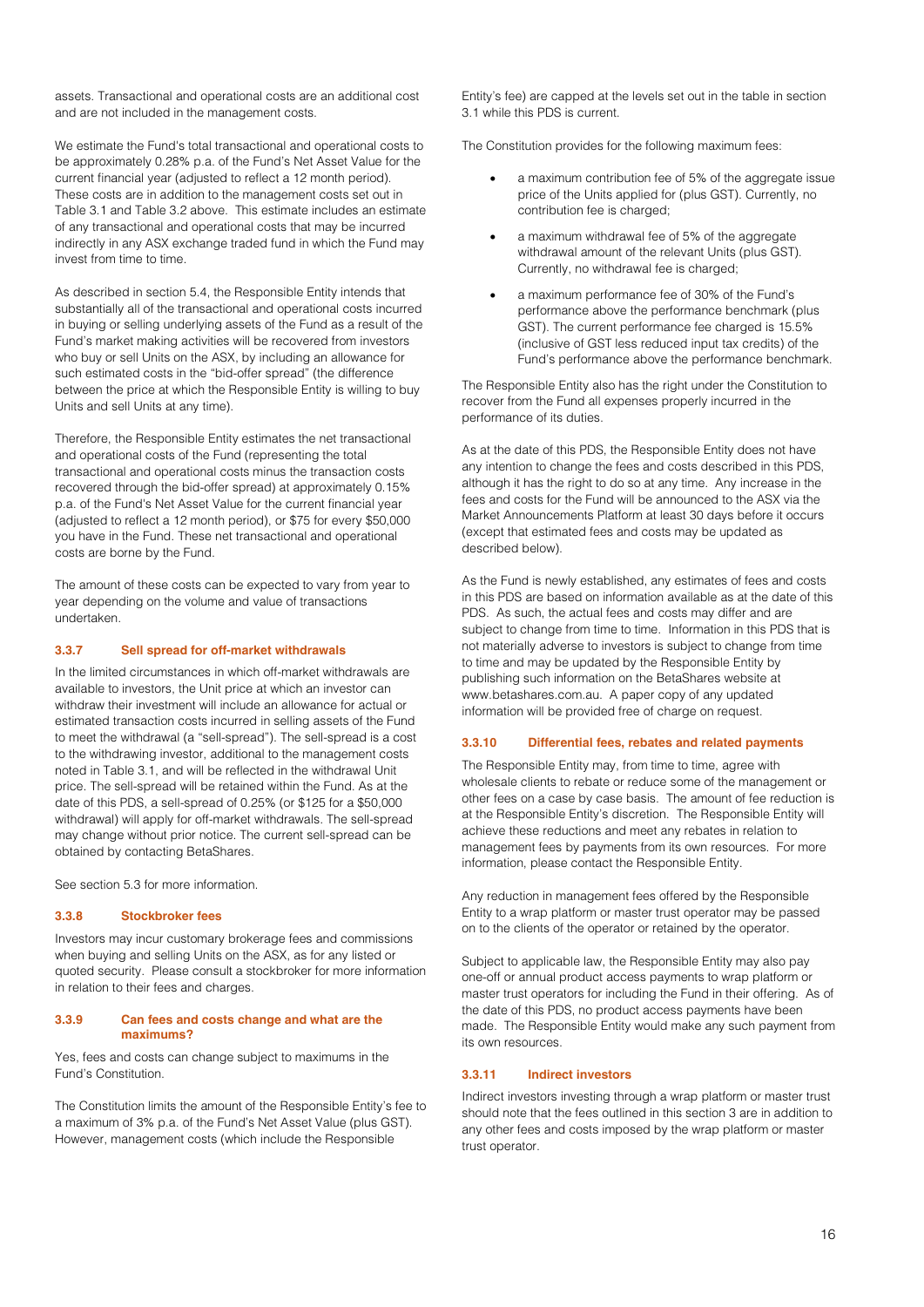<span id="page-16-0"></span>

Unitholders in the Fund face a number of investment risks. There are risks associated with any investment. Generally, the higher the expected return of an investment, the higher the risk and the greater the variability of returns.

The market price and Net Asset Value per Unit can fluctuate within a wide range. When considering an investment in the Fund, personal tolerance for fluctuating market values should be taken into account.

The most common risks associated with investing in the Fund are described below, but there could be other risks that affect the performance of the Fund. The discussion below is general in nature.

The Responsible Entity does not provide assurances or guarantees on future profitability, returns, distributions or return of capital. An investment in the Fund could lose money over short or long periods.

You should seek your own professional advice on the appropriateness of this investment to your circumstances. You should also consider how an investment in the Fund fits into your overall investment portfolio.

#### Investors should note that:

- hybrid securities have complex and unique terms of issue and involve higher risk when compared to traditional bond investments;
- an investment in the Fund may not be suitable for all investors and should only be made by investors who fully understand the features and risks of hybrid securities or after consulting a professional financial adviser; and
- an investment in the Fund should only be considered as a component of an investor's overall portfolio.

## 4.1 INVESTMENT OBJECTIVE RISK

There is no guarantee that the Fund's investment objectives will be achieved. There is no guarantee that an investment in the Fund will earn any positive return in the short or long-term.

## 4.2 INTEREST RATE RISK

Changes in interest rates can have a negative impact on the prices of hybrid securities as well as on their income returns. For example, as the hybrids held by the Fund are expected to be floating rate in nature, their income payments can be expected to vary over time, based on the movement in the relevant reference rate. In a period of falling interest rates, income payments can be expected to fall, reducing the Fund's returns.

However, movements in interest rates can be expected to have a relatively low impact on the prices of the hybrid securities held by the Fund, as the Fund is expected to have effective exposure only to floating rate hybrids, rather than fixed rate hybrids.

## 4.3 CREDIT RISK

The Fund will be exposed to the risk that an issuer of hybrid securities or cash instruments held by the Fund may default on its payment obligations or choose at its discretion not to make payments, due to financial difficulties, thereby reducing the value of the investment to which the Fund has exposure. The Fund seeks to reduce this risk by assessing the credit and other nonpayment risks inherent in any investment it makes.

Hybrid securities also expose the Fund to credit spread risk. This arises when investors demand a higher spread for securities with higher credit risks, causing a fall in their value. This is often associated with a deterioration in the financial performance of the issuer and/or a downturn in economic conditions, leading to an expectation of higher levels of default on higher risk securities.

## 4.4 MARKET PRICE VOLATILITY RISK

Like company shares, the market price of hybrid securities may fall below the price that the investor originally paid, especially if the company suspends or defers interest or income payments, or if its performance or prospects decline. Changes in the company's share price and in other interest rates may also be reflected in the price of the hybrid security.

## 4.5 HYBRID SECURITIES LIQUIDITY RISK

While most hybrids are traded on the ASX, they are often less liquid than shares in the company that issued them. This means that there may be fewer buyers and sellers in the market for this type of investment. There is therefore the risk that a security held by the Fund may be difficult or impossible to sell, preventing the Fund from exiting its position in a timely manner and at a fair price. This may be due to factors specific to that investment or to prevailing market conditions.

In addition, there is a risk that trading in one or more of the securities held by the Fund may cease due to action taken by the issuer of a security or by a regulatory authority, suspension of normal trading on the relevant exchange, or other reasons.

A lack of liquidity could potentially cause the Fund's Units to be suspended from trading on the ASX.

## 4.6 SUBORDINATED RANKING RISK

Hybrid securities are generally unsecured, meaning that repayment is not secured over any assets of the issuer. If the company issuing the hybrid securities becomes insolvent, hybrid investors (such as the Fund) generally rank behind senior bondholders and other creditors but ahead of ordinary shares. This means they will only be paid once the obligations of the seniorranking creditors have been paid, if there is anything left to pay hybrids holders and ordinary shareholders.

## 4.7 HYBRID SECURITY RISK

Hybrid securities have complex and unique terms of issue that set them apart from traditional fixed interest bonds on the one hand and ordinary shares on the other, and that can significantly affect the future value of the securities. Their complex features include:

- Perpetual terms: many hybrids have perpetual terms, which means they may never be repaid;
- Automatic conversion into equities: many hybrids are automatically converted into ordinary shares after a certain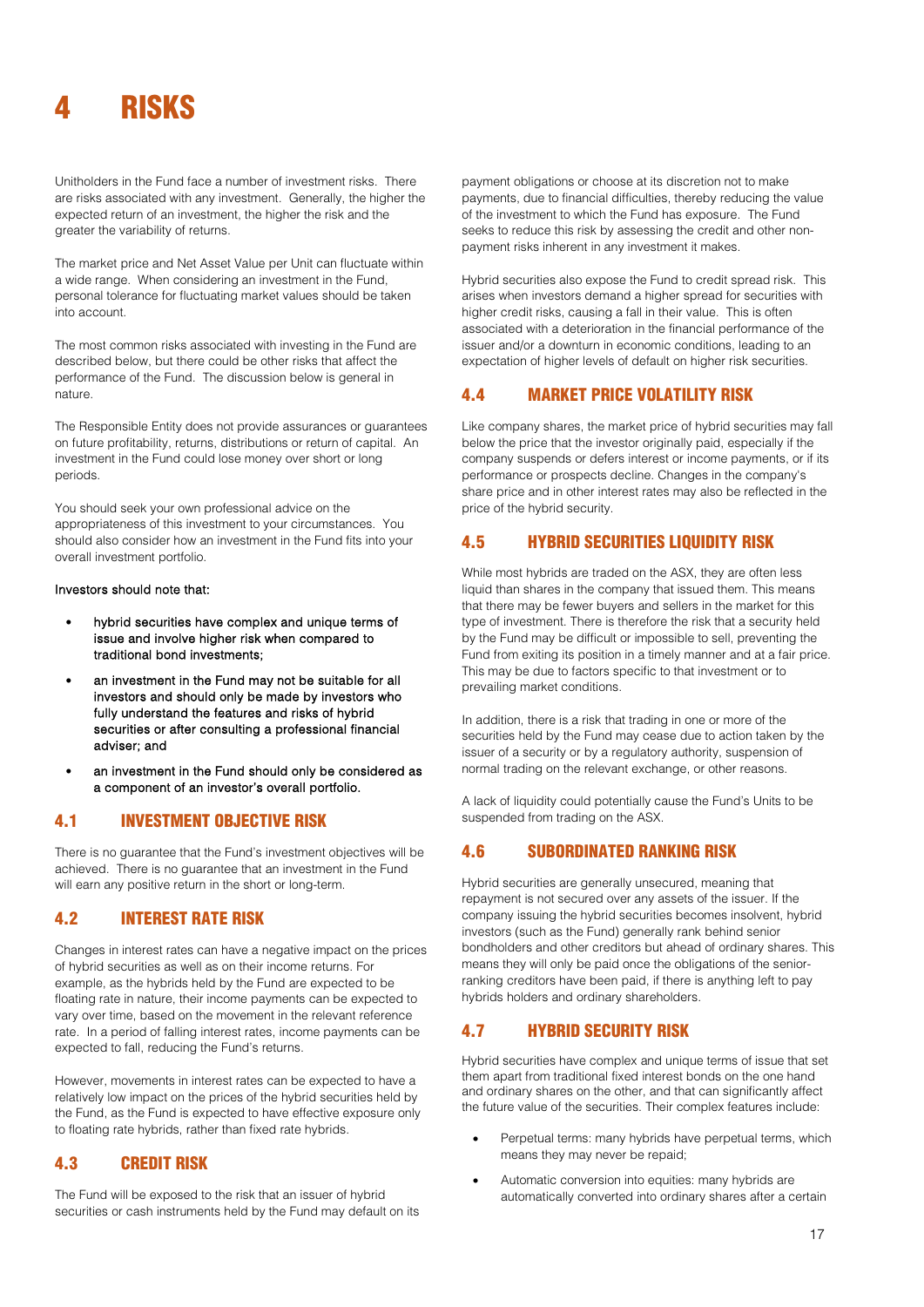period of time, which means they step-down into the lowest ranking securities in the issuer's hierarchy of creditors;

- Discretionary income payments: many hybrids involve the payment of discretionary income distributions, not legally binding interest, which the issuer can choose not to make (typically only if they pay no dividends to shareholders). The issuer may not make income payments if it suffers financial stress and/or in the case of a bank or insurer a regulator restricts its ability to make payments of income out of its earnings;
- Non-cumulative income distributions: in many cases the issuer of a hybrid can choose to not pay income for as long as they like (typically subject to not making dividend payments to shareholders), and if they ever do decide to continue making payments, they do not have to catch-up the payments they missed in the past, as is the case with non-payment of dividends to shareholders;
- Regulatory intervention: most bank and insurer issued hybrids contain clauses that allow the banking and insurance regulator to unilaterally convert them into ordinary shares, or partially or wholly write the value of the hybrid down, if the regulator judges that the issuer has become "non-viable". In some cases, the regulator may be able to force a partial or whole write-down of the hybrid before shareholders suffer losses. If any of these events occurs, investors in hybrids may lose some or all of their money.
- Early redemption: some hybrids allow the issuer to redeem or "buy back" the investment before its expected repayment date at a price that may be less than its current market value, and they do not offer investors the same right.

## 4.8 SECURITY SPECIFIC RISK

Factors specific to a particular hybrid security may cause its return to differ from that of the broader market. Such factors may include the issuer's business prospects, market estimations of potential future profitability, and market sentiment. The Fund may be sensitive to security specific risk for those securities which form a material component of the portfolio.

## 4.9 INDUSTRY SPECIFIC RISK

A large proportion of the hybrids market in Australia is made up of issuances by banks and insurance companies.

The banking industry in Australia is relatively concentrated and can be subject to rapid change. Companies in the banking sector can be significantly affected by the availability and cost of capital, changes in interest rates, the rate of corporate and consumer debt defaults, and price competition between different participants. In addition, the banking industry is highly regulated and the impact of laws or regulations (including those relating to required levels of bank capital and liquidity) may have an adverse effect on the banking industry and on the value of hybrid securities issued by banks.

## 4.10 SHARE PRICE RISK (FOR CONVERTIBLE SECURITIES)

Convertible debt securities, capital notes and convertible preference shares are hybrids that are typically convertible into equity, normally ordinary shares in the issuer, at the option of the issuer or the investor at a specified date in the future. As a result, the value of the hybrid may be affected by changes in the market value in the issuer's shares.

## 4.11 CONCENTRATION RISK

The Fund's investments may be concentrated in a relatively small number of hybrid securities, from a relatively small number of issuers. Therefore there is greater potential for the overall returns of the investment portfolio to be adversely affected due to the poor performance of only one or a few of the issuers or securities held in the Fund.

## 4.12 MARKET MAKING RISK

The Responsible Entity intends to act as market maker in the Units on behalf of the Fund. The Fund will bear the risk and cost of the market making activities undertaken by the Responsible Entity on the Fund's behalf. There is a risk that the Fund could suffer a material cost as a result of these market making activities which may adversely affect the NAV of the Fund. Such a cost could be caused by either an error in the execution of market making activities or as a result of the price at which Units are transacted on the ASX. It may not be possible for the Responsible Entity to hedge the Fund's market making activities. The Fund will bear some pricing risk for any net Units it has traded on the ASX (reflecting delays in entering investment transactions). In order to reduce this risk, the Responsible Entity has the discretion to increase the bid-offer spread at which it makes a market and also has the right to cease market making subject to its obligations under the AQUA Rules and the ASX Operating Rules - in these circumstances the market price at which an investor buys Units may be materially higher, and the market price at which an investor sells Units may be materially lower, than the Fund's NAV per Unit at the time of the transaction.

The size of the bid-offer spread at which the Responsible Entity makes a market in the Units will also be affected by the liquidity and bid-offer spreads in the underlying market for the securities held by the Fund. The bid-offer spread for Units can be expected to increase if there is decreased liquidity for underlying securities and/or their bid-offer spreads widen due to market conditions.

The Fund's monthly average bid-offer spread is reported in the ASX Investment Products Monthly Update, which can be viewed on the ASX's website at www.asx.com.au.

## 4.13 MARKET MAKING AGENT RISK

The Responsible Entity has appointed a market making agent to execute the Fund's market making activities and provide settlement processing services in respect of on-market trading of Units. The Fund could incur loss if the market making agent executes these activities incorrectly or fails to comply with settlement processing obligations, including where settlement of a trade has not occurred on time and the Fund has entered into investment transactions in reliance on settlement occurring.

## 4.14 DERIVATIVES RISK

The Fund may use derivatives for hedging purposes. The primary risks associated with the use of derivative contracts are:

- the values of the derivative failing to move in line with the underlying asset;
- the potential lack of liquidity of the derivative;
- the potential to incur substantial losses in excess of the initial amount invested;
- the possibility that the derivative position is difficult or costly to manage or reverse;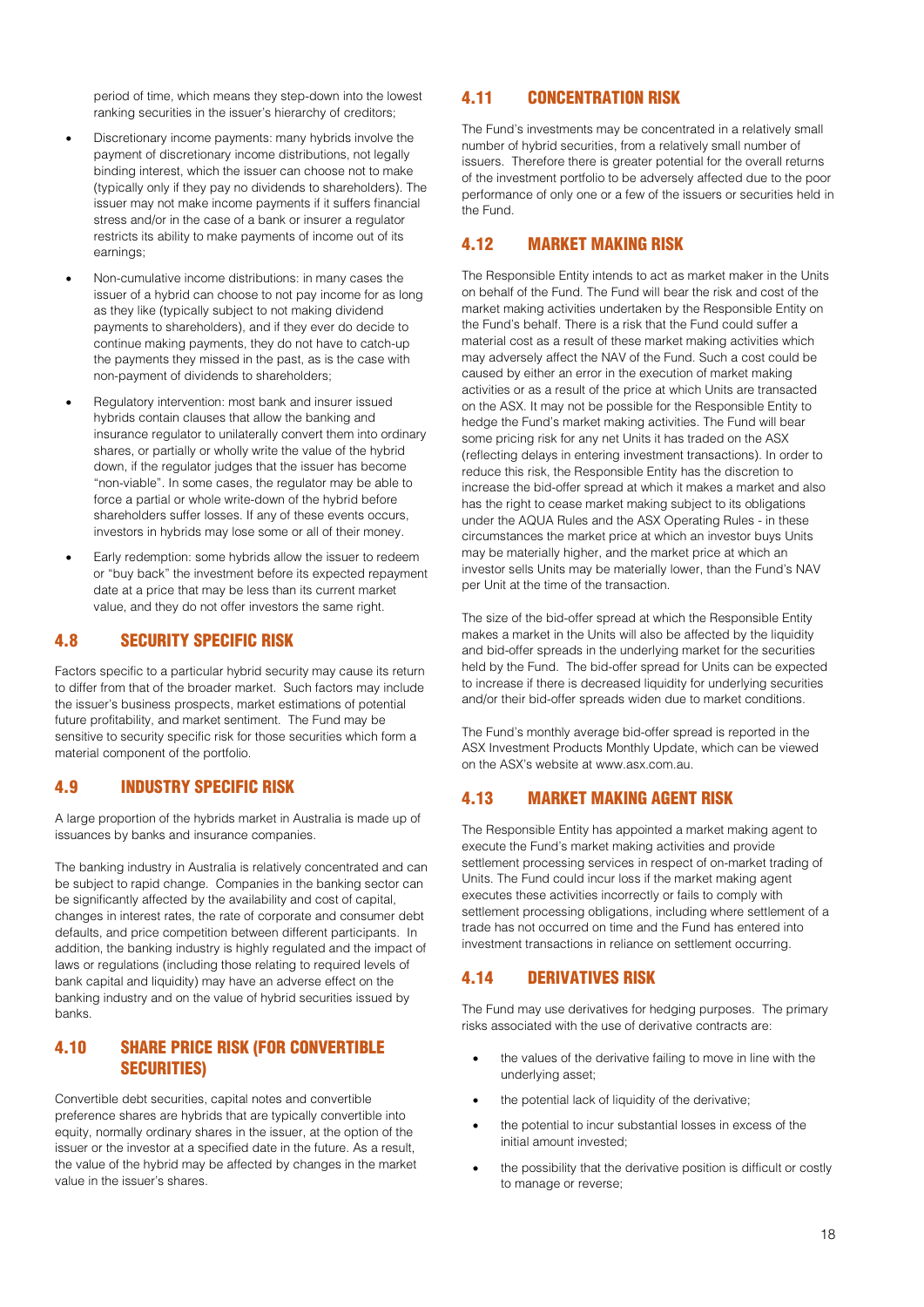- the Fund may not be able to meet payment obligations as they arise, including any requirements to make margin payments to the futures broker;
- the counterparty to the derivative contract may not meet its obligations under the contract; and
- the electronic platforms on which exchange traded derivatives are traded are subject to risks related to system access, varying response times, security and system failure.

Any of the above factors could cause the Fund to incur losses, suffer increased costs, fail to realise gains or otherwise fail to achieve its investment objectives.

## 4.15 VALUATION RISK

There is a risk that the value of the Fund's underlying investments used to calculate the Fund's Net Asset Value, as obtained from independent valuation sources, may not accurately reflect the realisable value of those investments.

## 4.16 FUND TRADING RISK

In certain circumstances, the ASX may suspend trading of the Units of the Fund and in that event Unitholders would not be able to buy or sell Units of the Fund on the ASX. In these circumstances, the Responsible Entity may suspend the issue and withdrawal of Units.

The ASX also imposes certain requirements for Units to continue to be quoted. The Responsible Entity will endeavour to meet these requirements at all times to ensure the Units remain quoted, although there can be no assurance that Units will remain quoted on the ASX. Under these circumstances, the Responsible Entity may take measures such as suspending the issue and withdrawal of Units or potentially terminating the Fund.

## 4.17 FUND LIQUIDITY RISK

Although the Units will be quoted on the AQUA market of the ASX, there can be no assurances that there will be a liquid market for Units, and an investor's ability to buy or sell Units may be restricted. Although the Responsible Entity intends to act as market maker in the Units on behalf of the Fund to assist in maintaining liquidity for the Fund on the ASX, this service may not be available at all times or the Responsible Entity may be unable to provide these services (such as where there are operational disruptions, market disruptions or unusual conditions, or other events set out in the ASX Operating Rules). Also, in certain circumstances the Units may be suspended from trading on the ASX, including where factors prevent the accurate calculation of Unit prices, such as the suspension or restriction of trading in securities that form a material part of the Fund's portfolio.

Further, where trading in the Fund's Units has been suspended for more than five consecutive ASX Trading Days, the availability of the Fund's off-market redemption facility will be subject to the provisions of the Fund's Constitution and the Corporations Act.

## 4.18 TRADING PRICE OF UNITS MAY DIFFER FROM NET ASSET VALUE PER UNIT

As with any exchange traded managed fund, it is possible that the trading price of Units on the ASX may differ from the Net Asset Value per Unit and the iNAV. The trading price is dependent on a number of factors including the demand for and supply of Units, investor confidence, the availability of market maker services during the course of the trading day, and the bid-offer spread for Units on the ASX.

Periods of increased market volatility or disruptions to the market making function may result in wider bid-offer spreads for Units and trading prices that differ significantly from the Fund's Net Asset Value per Unit. This risk may be higher in the period shortly after the ASX opens for trading and near the close of trading. If an investor purchases Units at a time when the market price is at a premium to the Net Asset Value per Unit or sells at a time when the market price is at a discount to the Net Asset Value per Unit, then the investor may sustain losses. Investors should consider placing "limit orders" to reduce the risk of trading at unfavourable prices.

## 4.19 INAV RISK

The iNAV published by the Fund is indicative only, may not be up to date and may not reflect the true value of a Unit.

## 4.20 EFFECT OF UNIT ISSUANCE AND CANCELLATION ON DISTRIBUTIONS

The distribution per Unit amount for a distribution period may be affected by the issuance or cancellation of Units during the period. The issue of Units during a distribution period will tend to reduce the amount of the distribution per Unit for that period (which will be associated with a smaller decline in the NAV per Unit at the time of the distribution). Conversely, the cancellation of Units during a distribution period will tend to increase the amount of the distribution per Unit for that period (which will be associated with a larger decline in the NAV per Unit at the time of the distribution).

## 4.21 MANAGER RISK

This is the risk that the Responsible Entity's investment strategy is not successful, or not successfully implemented, resulting in the Fund failing to meet its objectives. No assurance can be given that the trading systems and strategies utilised by the Responsible Entity will prove successful under all or any market conditions.

The Fund will be newly established, with no previous operating history that might provide investors with more information on which to evaluate an investment in the Fund.

## 4.22 FUND RISK

There is a risk that the Fund could terminate, that fees and expenses could change or that the Responsible Entity may not be able to continue to act, for example if it loses its Australian financial services licence (in which case it could be replaced as responsible entity of the Fund or the Fund could be wound up). Any replacement responsible entity might achieve different results for investors, positive or negative, than would otherwise be the case.

## 4.23 GENERAL REGULATORY RISK

This is the risk that a government or regulator may introduce regulatory and/or tax changes, or a court makes a decision regarding the interpretation of the law, which affects the value of the Units or the tax treatment of the Fund and its Unitholders.

The Fund may be affected by changes to legislation or government policy both in Australia and in other countries. These changes are monitored by the Responsible Entity and action is taken, where appropriate, to facilitate the achievement of the investment objectives of the Fund. The Responsible Entity may not always be in a position to take such action.

## 4.24 TAX RISK

Taxation law is complex and subject to changes by the Australian Government, possibly with retrospective effect.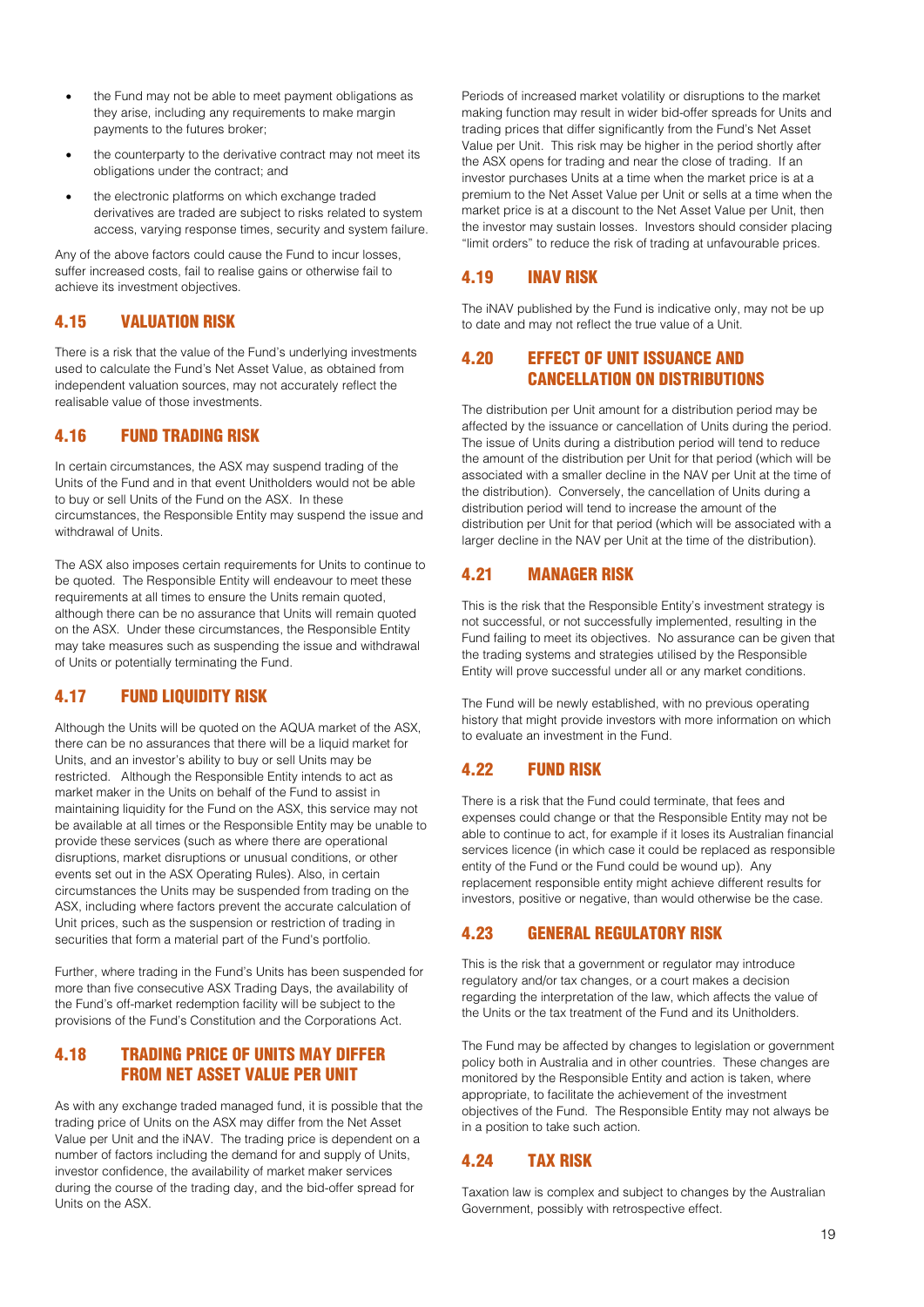As the circumstances of each investor are different, the Responsible Entity strongly recommends that investors obtain professional independent tax advice relating to the tax implications of investing in and dealing in Units.

For more information on taxation matters, see section 7 of this PDS.

## 4.25 OPERATIONAL RISK

The Fund's day to day operations may be adversely affected by circumstances beyond the reasonable control of the Responsible Entity, such as failure of technology or infrastructure, or natural disasters. A breakdown in administrative procedures and risk control measures implemented by the Responsible Entity or its service providers, including with respect to cyber-security, may also adversely affect the operation and performance of the Fund.

## 4.26 COUNTERPARTY RISK

Counterparties used in connection with the Fund's investment activities may default on their obligations, for instance by failing to make a payment when due. This may be due to insolvency or other events of default. Such counterparties may include service providers and derivatives counterparties, as well as the Fund's custodian. Default on the part of a counterparty could result in financial loss to the Fund.

## 4.27 CONFLICTS OF INTEREST

The Responsible Entity intends to act as market maker to the Fund. A conflict might arise between the Fund and investors buying or selling Units from the Fund on the ASX, due to the Fund's desire to benefit from its market making activities. The Responsible Entity maintains a conflicts of interest policy to ensure that it manages its obligations to the Fund such that any conflicts are resolved fairly.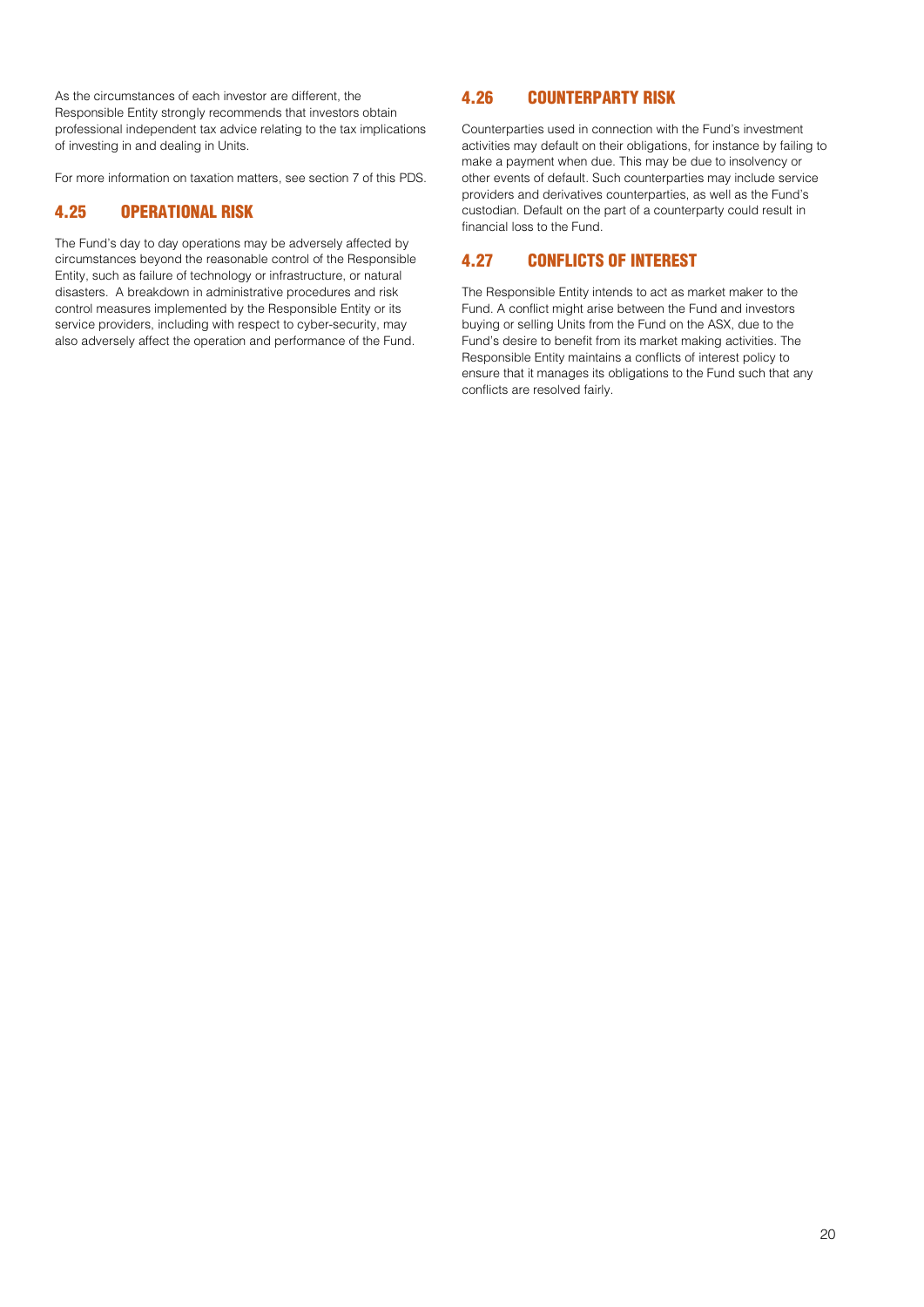## <span id="page-20-0"></span>5 HOW TO BUY AND SELL UNITS

## 5.1 HOW TO INVEST IN THE FUND

As the Fund's Units will be quoted on the ASX under the AQUA Rules, subject to market conditions, investors may buy Units by trading on the ASX through a stockbroker, much like listed shares. The purchase of Units will be settled via the ASX's CHESS settlement service.

The price at which an investor buys Units on the ASX will be the prevailing market price for purchase of the Units at the time of the transaction. While the Fund's market making activities (see section 5.4 below) and the Responsible Entity's ability to increase the number of Units on issue if investor demand for Units increases (or cancel Units if demand decreases) seeks to ensure that the market price of Units will be close to the underlying value of the Fund, the market price at any time may not reflect either the NAV per Unit or the iNAV (see section 5.5 below).

There is no minimum number of Units required by the Responsible Entity for purchase transactions on the ASX.

"Cooling off" rights do not apply to purchases of Units on the ASX.

The Responsible Entity may in its discretion agree to accept an application for Units off-market, in accordance with the Fund's constitution.

## 5.2 HOW TO WITHDRAW YOUR INVESTMENT

Subject to market conditions, investors may sell their Units by trading on the ASX through a stockbroker. The sale of Units will be settled via the ASX's CHESS settlement service.

The price at which an investor sells Units on the ASX will be the prevailing market price for sale of the Units at the time of the transaction. The market price at any time may not reflect either the NAV per Unit or the iNAV.

There is no minimum number of Units required by the Responsible Entity for sale transactions on the ASX.

## 5.3 OFF-MARKET WITHDRAWAL OF UNITS

If trading in the Fund's Units has been suspended for more than five consecutive ASX Trading Days, investors will have a right to apply to the Responsible Entity directly ("off-market") to withdraw their investment from the Fund, by completing a withdrawal form available from the Registrar. The Unit price at which withdrawal of Units would occur would be the NAV per Unit calculated for the date of withdrawal less an allowance for actual or estimated transaction costs incurred in selling assets of the Fund to meet the withdrawal (a "sell-spread").

However, the ability to withdraw from the Fund off-market will not be available in the following situations:

If the Fund ceases to be "liquid" as defined in the Corporations Act, in which case investors will only be able to withdraw if the Responsible Entity makes a withdrawal offer to investors in accordance with the Corporations Act. The Responsible Entity will not be obliged to make such offers.

- If the Responsible Entity has suspended withdrawals in certain circumstances set out in the Fund's Constitution, such as where there are factors which prevent the accurate calculation of Unit prices.
- If the Fund is being wound up.

Unless trading in the Fund's Units has been suspended for more than five consecutive ASX Trading Days as described above or the law requires, there is no right to request withdrawal of Units from the Fund off-market.

## 5.4 ASX MARKET LIQUIDITY

Market liquidity refers to the availability of sellers or buyers on the ASX if an investor wishes to buy or sell Units.

The Responsible Entity on behalf of the Fund intends to provide liquidity to investors by acting as a buyer and seller of Units on the ASX. This is referred to as "market making". At the end of each ASX Trading Day, the Responsible Entity will issue or cancel Units according to its net position in Units bought or sold on the ASX on that day. The Responsible Entity has appointed a market participant to act as its agent to transact on-market and facilitate settlement of transactions on its behalf.

The price at which the Responsible Entity may buy or sell Units will reflect the Responsible Entity's view of the Fund's NAV per Unit, market conditions and the supply and demand for Units during the trading day. The difference between the price at which the Responsible Entity is willing to buy Units and sell Units at any time is known as the "bid-offer spread". The Fund's monthly average bid-offer spread is reported in the ASX Investment Products Monthly Update, which can be viewed on the ASX's website at www.asx.com.au.

The Fund will bear the risk and costs of market making activities undertaken by the Responsible Entity on the Fund's behalf, which may result in either a cost or benefit to the Fund. See the "Risks" section for more information on the risks of market making. The Fund will also bear any transaction costs incurred in buying or selling underlying assets of the Fund as a result of the Fund's market making activities.

## 5.5 NET ASSET VALUE PER UNIT AND INAV

The Fund's NAV per Unit will be published daily by the Responsible Entity at [www.betashares.com.au](http://www.betashares.com.au/) prior to the commencement of trading on the ASX. This value will reflect the NAV of the Fund as at the close of trading on the previous day, divided by the number of Units on issue at that time. The NAV of the Fund is calculated by deducting from the aggregate value of the assets of the Fund all liabilities such as accrued fees and other costs, and provisions relating to the Fund. Fees and other costs, including the Responsible Entity's fees, are normally accrued daily. The Fund's assets reflect their market value.

The valuation methods applied by the Responsible Entity to value the Fund's assets and liabilities must be consistent with the range of ordinary commercial practice for valuing them and be reasonably current.

The Responsible Entity has engaged an agent to calculate an estimated indicative NAV per Unit (iNAV) for the Fund during an ASX Trading Day. Investors may wish to check the market price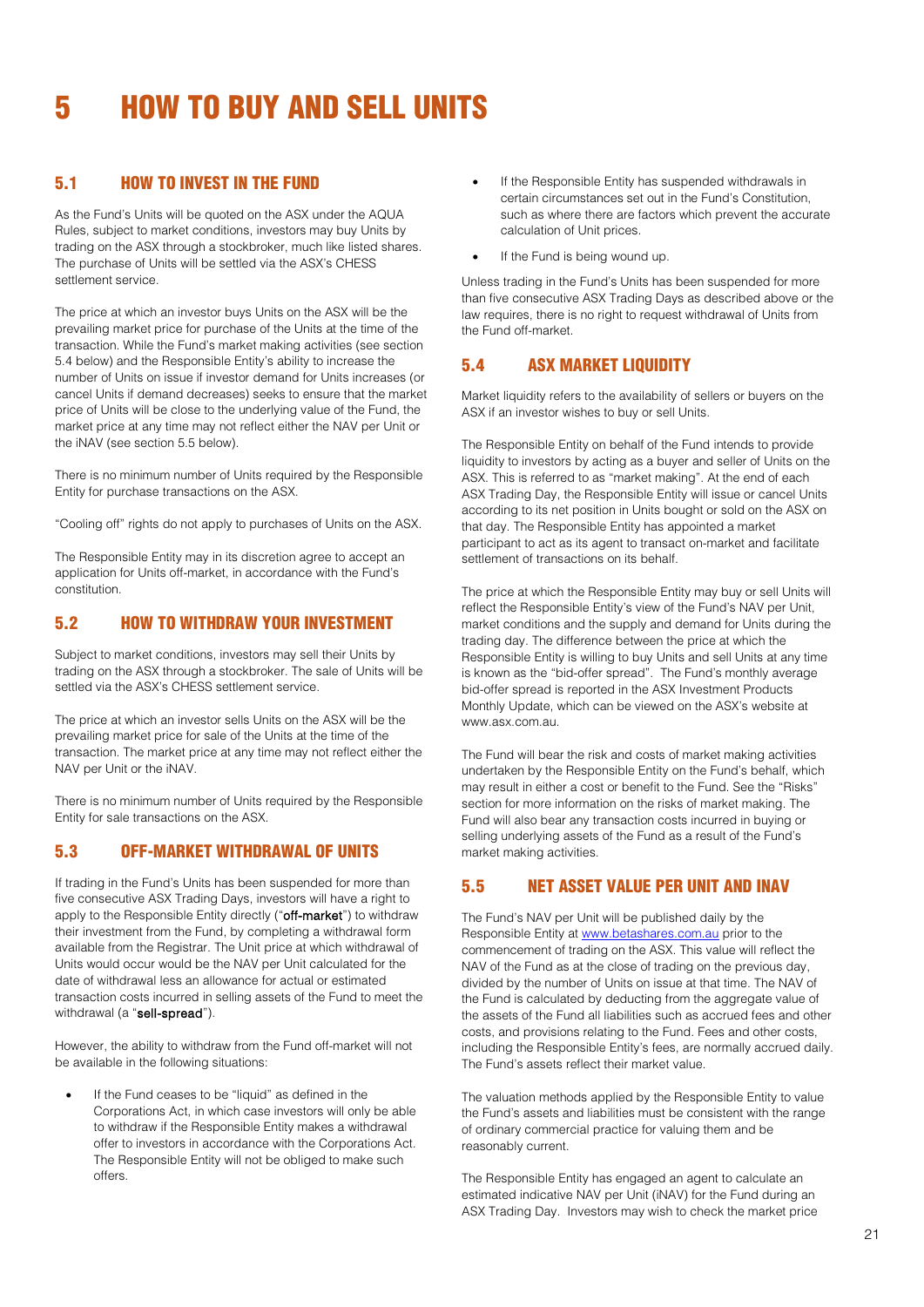against the Fund's iNAV as a reference before trading. The iNAV calculations are based on the portfolio of assets held by the Fund as at the open of trading on the relevant day. The iNAV will be published on the BetaShares website at [www.betashares.com.au.](http://www.betashares.com.au/)

Investors will be notified via the ASX Market Announcements Platform if there is any material change to the methodology for calculating the iNAV.

Any iNAV is not, and should not, be taken to be or relied on as being the price at which Units may be bought or sold on the ASX, and may not reflect the true value of a Unit. Investors should not rely on any iNAV which is made available in making investment

decisions but should consider other market information and relevant economic factors. To the extent permitted by law, neither the Responsible Entity nor its calculation agent shall be liable to any person who relies on the iNAV. No assurance can be given that any iNAV will be published continuously, will be up to date or free from error.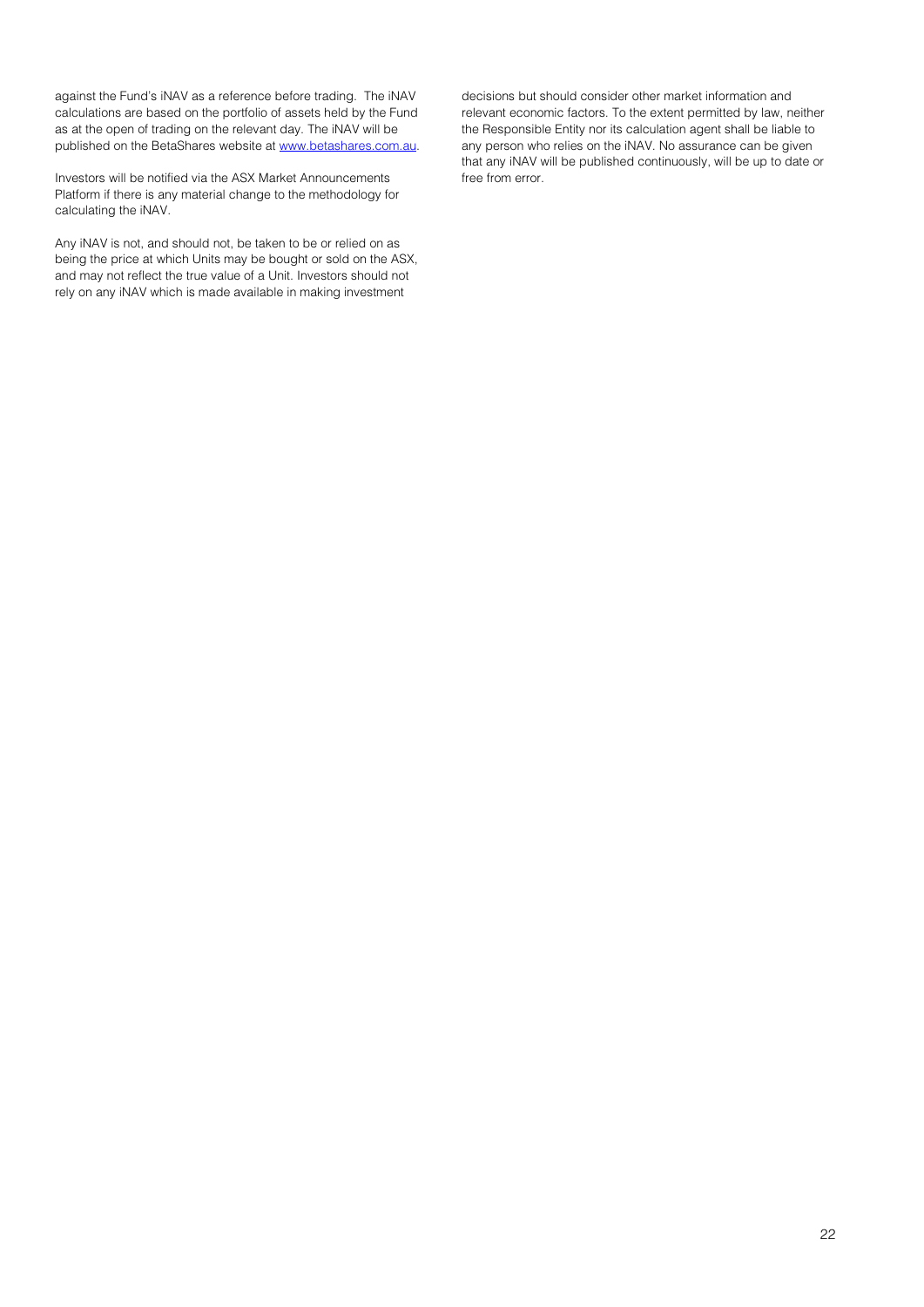## <span id="page-22-0"></span>6 ADDITIONAL INFORMATION

## 6.1 THE ROLE OF CERTAIN ENTITIES IN REGARD TO THE FUND

There are a number of parties, in addition to the Responsible Entity, involved in the ongoing operation and administration of the Fund or who otherwise provide services in connection with the Fund:

## **6.1.1 Custodian and fund administrator**

The Responsible Entity has appointed RBC Investor Services Trust (the Custodian) under a custody agreement to provide custodial services for the Fund, including holding the assets of the Fund.

The Custodian's services will include facilitating the settlement of transactions on the Responsible Entity's behalf with the market making agent.

The Custodian has a limited role and has no obligation to monitor whether the Responsible Entity is complying with its obligations as Responsible Entity of the Fund. The Custodian may, from time to time, appoint sub-custodians. The Responsible Entity may change the Custodian without prior notice to Unitholders.

The Responsible Entity has also appointed RBC Investor Services Trust (the Fund Administrator) under an investment administration agreement to provide fund administration services for the Fund, including fund accounting, maintenance of books and records, calculating distribution amounts, valuing the Fund's assets and liabilities, calculating the Fund's NAV, taxation and other services. The Responsible Entity may change the Fund Administrator without prior notice to Unitholders.

The Custodian and the Fund Administrator have no supervisory role in relation to the operation of the Fund and have no liability or responsibility to Unitholders for any act done or omission made in accordance with the relevant service agreements. They were not involved in preparing, nor take any responsibility for this PDS and make no guarantee of the success of the Fund nor the repayment of capital or any particular rate of capital or income return.

## **6.1.2 Registrar**

The Responsible Entity has appointed Link Market Services Limited under a registry services agreement to provide Unit registry services for the Fund, including keeping a record of the Unitholders in the Fund. This includes details such as the quantity of Units held, tax file numbers (if provided) and details of distribution reinvestment plan participation. The Responsible Entity may change the Unit Registrar without prior notice to Unitholders

## **6.1.3 Auditor**

The Responsible Entity has appointed KPMG as the auditor of the financial statements of the Fund and of the Responsible Entity's compliance plan for the Fund.

## **6.1.4 Monitoring of service providers**

The Responsible Entity has procedures in place to monitor the performance of those service providers to whom functions have been outsourced. Monitoring methods include, where appropriate, daily observation of service provider performance, review of regular compliance and audit reports, regular meetings with service providers and performance assessments.

## 6.2 OTHER INFORMATION YOU NEED TO KNOW

#### **6.2.1 BetaShares as the responsible entity**

BetaShares, as the responsible entity, is responsible for the management and administration of the Fund. The Responsible Entity holds an Australian Financial Services Licence (AFSL 341181) that authorises it to act as the responsible entity of the Fund. The powers and duties of the Responsible Entity are set out in the Constitution of the Fund, the *Corporations Act* and general trust law.

The Responsible Entity has the power to appoint an agent, or otherwise engage a person, to do anything that it is authorised to do in connection with the Fund and, for the purpose of determining whether the Responsible Entity has properly performed its duties as responsible entity, the Responsible Entity is taken to have done (or failed to do) anything that the agent or person has done (or failed to do) because of the appointment or engagement, even if they were acting fraudulently or outside the scope of their authority or engagement.

## **6.2.2 The Constitution**

The Fund is a registered managed investment scheme governed by a Constitution. Under the Fund's Constitution, the Responsible Entity has all the powers it is possible to confer on a trustee as though it were the absolute owner of the Fund's assets and acting in its personal capacity. The Constitution sets out the rights of the Unitholders and the obligations of the Responsible Entity, as responsible entity of the Fund. This PDS outlines some of the more important provisions of the Constitution.

A copy of the Constitution may be inspected by Unitholders at the Responsible Entity's office, during business hours. The Responsible Entity will provide Unitholders with a copy of the Constitution upon request.

## **6.2.3 Amendments to the Constitution**

The Responsible Entity may amend the Constitution of the Fund from time to time, subject to the provisions of the Constitution and the *Corporations Act.* Generally, the Responsible Entity can only amend the Constitution where the Responsible Entity reasonably considers that the change will not adversely affect the rights of Unitholders. Otherwise the Constitution can only be amended if approved at a meeting of Unitholders by a resolution approved by at least 75% of the votes cast by Unitholders entitled to vote on the resolution.

## **6.2.4 The compliance plan**

The Responsible Entity has prepared and lodged a compliance plan for the Fund with ASIC. The compliance plan sets out the key criteria that the Responsible Entity will follow to ensure that it is complying with the *Corporations Act* and the Constitution of the Fund. Each year the compliance plan, and the Responsible Entity's compliance with the compliance plan, will be independently audited, as required by the *Corporations Act,* and the auditor's report will be lodged with ASIC.

## **6.2.5 The compliance committee**

The Responsible Entity has established a compliance committee with a majority of members that are external to the Responsible Entity. The compliance committee's functions include: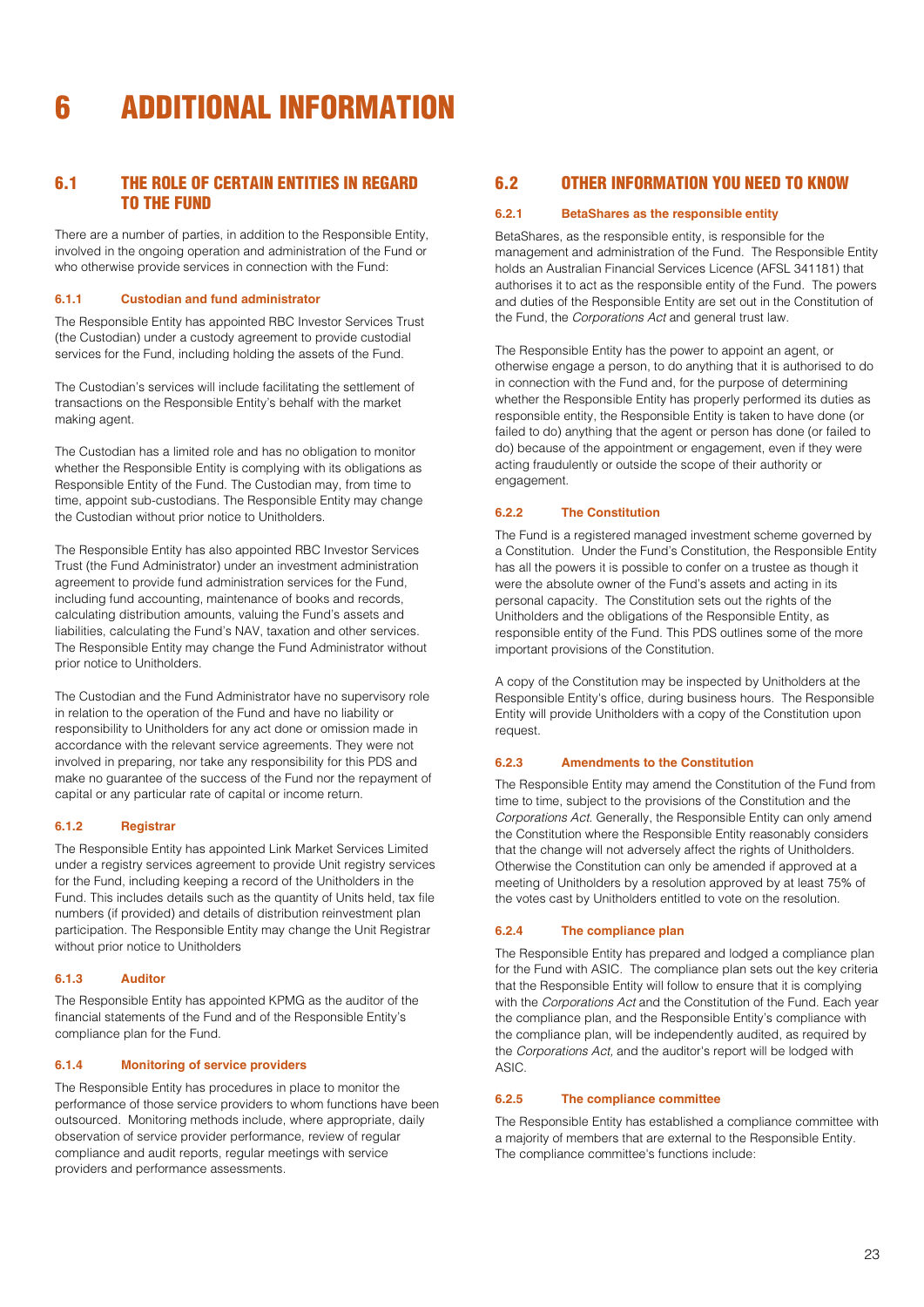- monitoring the Responsible Entity's compliance with the compliance plan and reporting its findings to the Responsible Entity;
- reporting breaches of the *Corporations Act* or the Constitution to the Responsible Entity;
- reporting to ASIC if the committee is of the view that the Responsible Entity has not taken or does not propose to take appropriate actions to deal with breaches reported to it by the committee; and
- assessing the adequacy of the compliance plan, recommending any changes and reporting these to the Responsible Entity.

## **6.2.6 Unit pricing policy**

The Responsible Entity has documented its policy on how it exercises discretions when determining Unit prices for the Fund. The policy has been designed to meet the ASIC requirements and is available on request to all Unitholders and prospective Unitholders at no charge.

#### **6.2.7 Suspensions of off-market withdrawals**

The Constitution of the Fund provides that, in some circumstances, the period for satisfaction of off-market redemption requests may be extended, or that redemption requests may be suspended or rejected for as long as the relevant circumstances apply. Those circumstances are where:

- i. the Responsible Entity has taken all reasonable steps to realise sufficient assets to pay amounts due in respect of Units to which a redemption request applies and is unable to do so due to circumstances outside its control, such as restricted or suspended trading in the market for an asset;
- ii. the Responsible Entity believes that it is impracticable or not possible to transfer, in the manner acceptable to the Responsible Entity, sufficient assets to satisfy the redemption request (for example, because of disruption to a settlement or clearing system);
- iii. the Responsible Entity believes that it is not practicable or desirable to carry out the calculations necessary to satisfy the redemption request (for example, because it is impracticable or undesirable to calculate the Net Asset Value because of restricted or suspended trading in the market for an asset or because the value of any asset cannot otherwise promptly or accurately be ascertained);
	- iv. the quotation of any Units on the ASX is suspended or the trading of any Units is otherwise halted, interrupted or restricted by the ASX, or the trading of any Units is subject to a period of deferred settlement, or there is a period during which the Units are subject to a consolidation or division;
	- v. the Units cease to be admitted to trading status on the ASX;
	- vi. a withdrawal request is received during any period before or after a distribution date which period the Responsible Entity determines to be necessary or desirable to facilitate the calculation and distribution of distributable income;
	- vii. the Responsible Entity anticipates that a significant amount of the assets will need to be realised to meet withdrawal requests and if met, would create a disproportionate burden of capital gains tax or other expenses or be disadvantageous to existing Unitholders;
- viii. the Responsible Entity does not consider that it is in the best interests of Unitholders of the Fund taken as a whole to transfer or realise sufficient assets to satisfy the redemption request;
- ix. the Responsible Entity believes that assets cannot be realised at prices that would be obtained if assets were realised in an orderly fashion over a reasonable period in a stable market; or
- x. it is otherwise legally permitted.

The redemption period may be extended for so long as the relevant circumstances apply.

#### **6.2.8 Information relating to off-market redemptions**

The information in section 5 relating to off-market redemptions assumes that the Fund is liquid within the meaning of section 601KA of the *Corporations Act*. The Fund will be liquid if at least 80% of its assets, by value, are liquid assets under the *Corporations Act*. Broadly, liquid assets include money in an account or on deposit with a bank, bank accepted bills, marketable securities and other property which the Responsible Entity reasonably expects can be realised for its market value within the period specified in the Constitution for satisfying redemption requests. At the date of this PDS, the Responsible Entity expects that the Fund will be liquid under the *Corporations Act*. If the Fund is not liquid, a Unitholder will not have a right to redeem Units off-market and can only redeem where the Responsible Entity makes a withdrawal offer to Unitholders in accordance with the *Corporations Act*. The Responsible Entity is not obliged to make such offers.

#### **6.2.9 Rights of a Unitholder**

A Unit confers a beneficial interest on a Unitholder in the assets of the Fund but not an entitlement or interest in any particular part of the Fund or any asset.

The terms and conditions of the Fund's Constitution are binding on each Unitholder in the Fund and all persons claiming through them respectively, as if the Unitholder or person were a party to the Constitution.

#### **6.2.10 Reimbursement of expenses**

In addition to any other indemnity which the Responsible Entity may have under the Fund's Constitution or at law, the Responsible Entity is indemnified and entitled to be reimbursed out of, or paid from, the assets of the Fund for all liabilities, losses and expenses incurred by it in relation to the proper performance of its duties as responsible entity of the Fund.

#### **6.2.11 Retirement of BetaShares**

BetaShares may retire as responsible entity of the Fund by calling a meeting of Unitholders to enable Unitholders to vote on a resolution to choose a company to be the new responsible entity. The Responsible Entity may be removed from office by an extraordinary resolution (i.e. a resolution passed by at least 50% of the total votes that may be cast by Unitholders entitled to vote on the resolution) passed at a meeting of Unitholders, in accordance with the *Corporations Act.* 

### **6.2.12 Termination**

The Responsible Entity may wind up the Fund at any time. Following winding up, the net proceeds will be distributed to Unitholders prorata according to the number of Units they hold.

## **6.2.13 Limitation of liability of Unitholders**

The Constitution of the Fund provides that the liability of each Unitholder is limited to the amount subscribed, or agreed to be subscribed, by the Unitholder, subject to: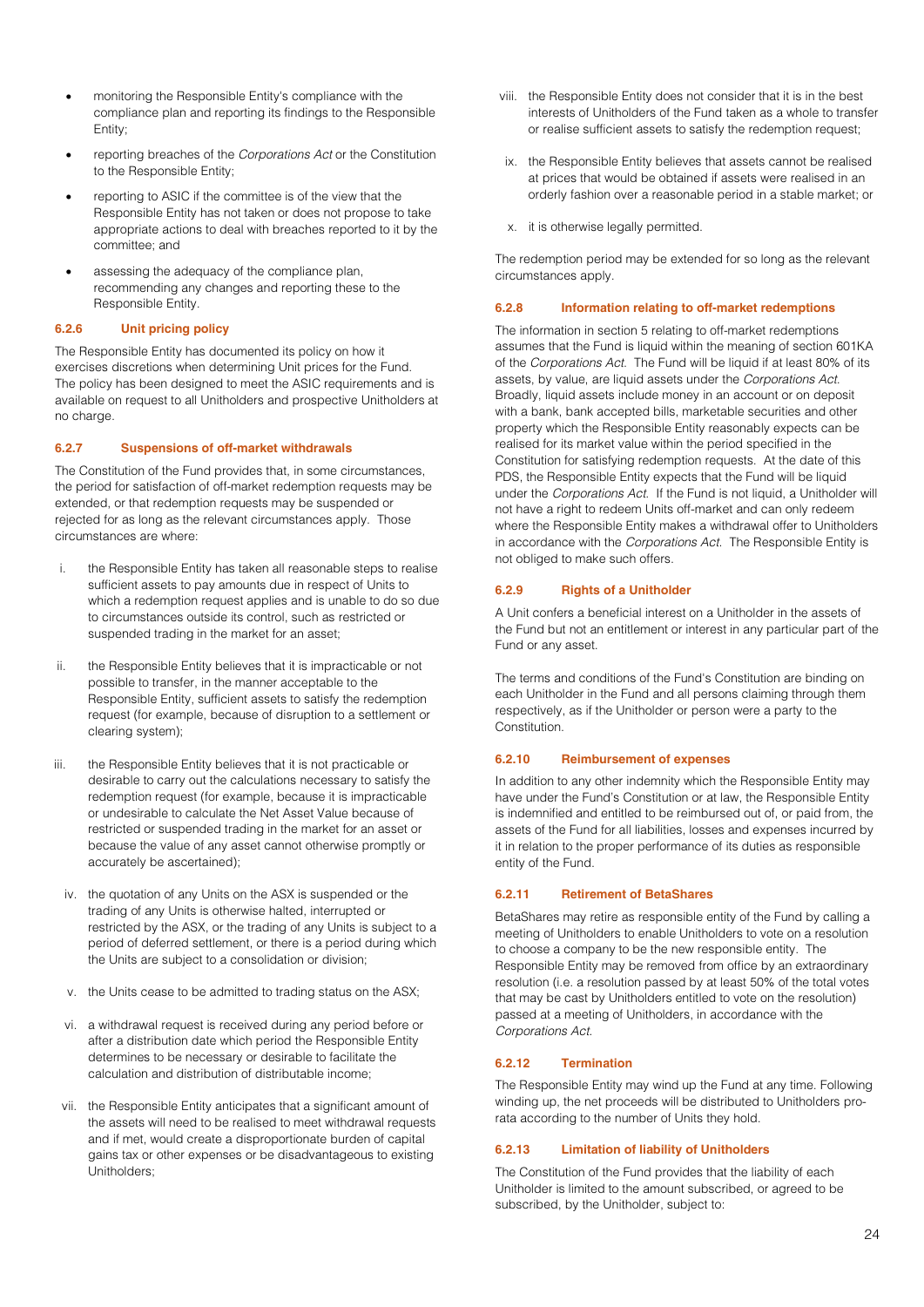- the indemnities each Unitholder gives the Responsible Entity for losses or liabilities incurred by the Responsible Entity:
	- a. in relation to the Unitholder's failure to provide requested information;
	- b. for tax or user pays fees as a result of a Unitholder's action or inaction, any act or omission by the Unitholder or any matter arising in connection with the Units held by the Unitholder;
	- c. in relation to the Unitholder paying or failing to pay the issue price or application or redemption fees in accordance with the constitution or otherwise failing to comply with the constitution; and
- ii. execution and settlement procedures prescribed by the Responsible Entity that relate to the issue and redemption of Units.

Subject to the matters described above, a Unitholder is not required to indemnify the Responsible Entity or a creditor of the Responsible Entity against any liability of the Responsible Entity in respect of the Fund. However, no complete assurance can be given in this regard, as the ultimate liability of a Unitholder has not been finally determined by the courts.

#### **6.2.14 Meeting of Unitholders**

The Responsible Entity may convene a meeting of Unitholders of the Fund at any time, (e.g. to approve certain amendments to the Fund's Constitution or to wind up the Fund). Unitholders also have limited rights to call meetings and have the right to vote at any Unitholder meetings. Except where the Fund's Constitution provides otherwise, or the *Corporations Act* requires otherwise, a resolution of Unitholders must be passed by Unitholders who hold Units exceeding 50% in value of the total value of all Units held by Unitholders who vote on the resolution.

A resolution passed at a meeting of Unitholders held in accordance with the Fund's Constitution binds all Unitholders of the Fund.

#### **6.2.15 Indemnities and limitation of liability of the Responsible Entity**

The Responsible Entity is indemnified out of the assets of the Fund for any liability incurred by it in properly performing or exercising any of its powers or duties in relation to the Fund. To the extent permitted by the *Corporations Act*, the indemnity includes any liability incurred by the Responsible Entity as a result of any act or omission of a delegate or agent appointed by the Responsible Entity.

The Responsible Entity is not liable in contract, tort or otherwise to Unitholders for any loss suffered in any way relating to the Fund except to the extent that the *Corporations Act* imposes such liability.

#### **6.2.16 Discretionary redemptions**

The Constitution of the Fund allows the Responsible Entity to redeem some or all of a Unitholder's Units at any time. The Responsible Entity will give the Unitholder at least 60 days' notice of such redemption, unless the Unitholder is not entitled to hold Units under any applicable law.

#### **6.2.17 Information from Unitholders**

The Constitution of the Fund provides that the Responsible Entity may request any information from Unitholders where it believes that such information is necessary to (a) comply with any law or regulatory request; or (b) lessen the risk of the Fund or any Unitholder suffering a material detriment. If a Unitholder fails to provide the requested information, the Unitholder must indemnify the

Responsible Entity for any loss suffered by the Responsible Entity in relation to such failure.

## **6.2.18 Borrowings**

The Fund's Constitution places no formal limits on borrowing. It is not the Responsible Entity's intention to enter into borrowing for the Fund, except that temporary borrowings may be used occasionally to manage certain cash flows. Any borrowing may be on a secured or unsecured basis and any borrowing costs would be borne by the Fund.

## **6.2.19 If you have a complaint**

If a Unitholder has a complaint regarding the Fund or services provided by the Responsible Entity, please contact Client Services on 1300 487 577 (within Australia) or +61 2 9290 6888 (outside Australia) from 9:00 am to 5:00 pm Sydney time, Monday to Friday. A copy of the complaints handling policy can also be obtained at no charge by contacting the Responsible Entity.

If the complaint is not satisfactorily resolved within three business days, a Unitholder may refer the matter in writing to:

Manager Client Services BetaShares Capital Ltd Level 11, 50 Margaret Street Sydney NSW 2000

To expedite a resolution of the matter, copies of all relevant documentation and other materials supporting the complaint should be provided with the complaint.

The Responsible Entity will try to resolve complaints as soon as possible, but in any event, will inform the Unitholder in writing of its determination regarding the complaint within 45 days of receiving the initial complaint.

In the event that a Unitholder is not satisfied with the outcome of a complaint, the Unitholder has the right to request the Responsible Entity to review their decision or to refer the matter to an external complaints resolution scheme. The Responsible Entity is a member of the Financial Ombudsman Services (FOS). Unitholders can contact FOS on 1800 367 287, or at the following address:

Financial Ombudsman Service GPO Box 3 Melbourne VIC 3001 Email: [info@fos.org.au](mailto:info@fos.org.au)

Information may also be obtained at www.fos.org.au. To be considered by FOS, the claim involved must fall within FOS's jurisdiction as set out in their Terms of Reference (published on the above website), including that any claim must not exceed \$500,000 (as may be amended by FOS from time to time).

## **6.2.20 Protecting your privacy**

Privacy laws regulate, among other matters, the way organisations collect, use, disclose, keep secure and give people access to their personal information.

The Responsible Entity is committed to respecting the privacy of a Unitholder's personal information. The Responsible Entity's privacy policy states how the Responsible Entity manages personal information.

The Responsible Entity may collect personal information in the course of managing the Fund. Some information must be collected for the purposes of compliance with the *Anti-Money Laundering and Counter Terrorism Financing Act 2006.*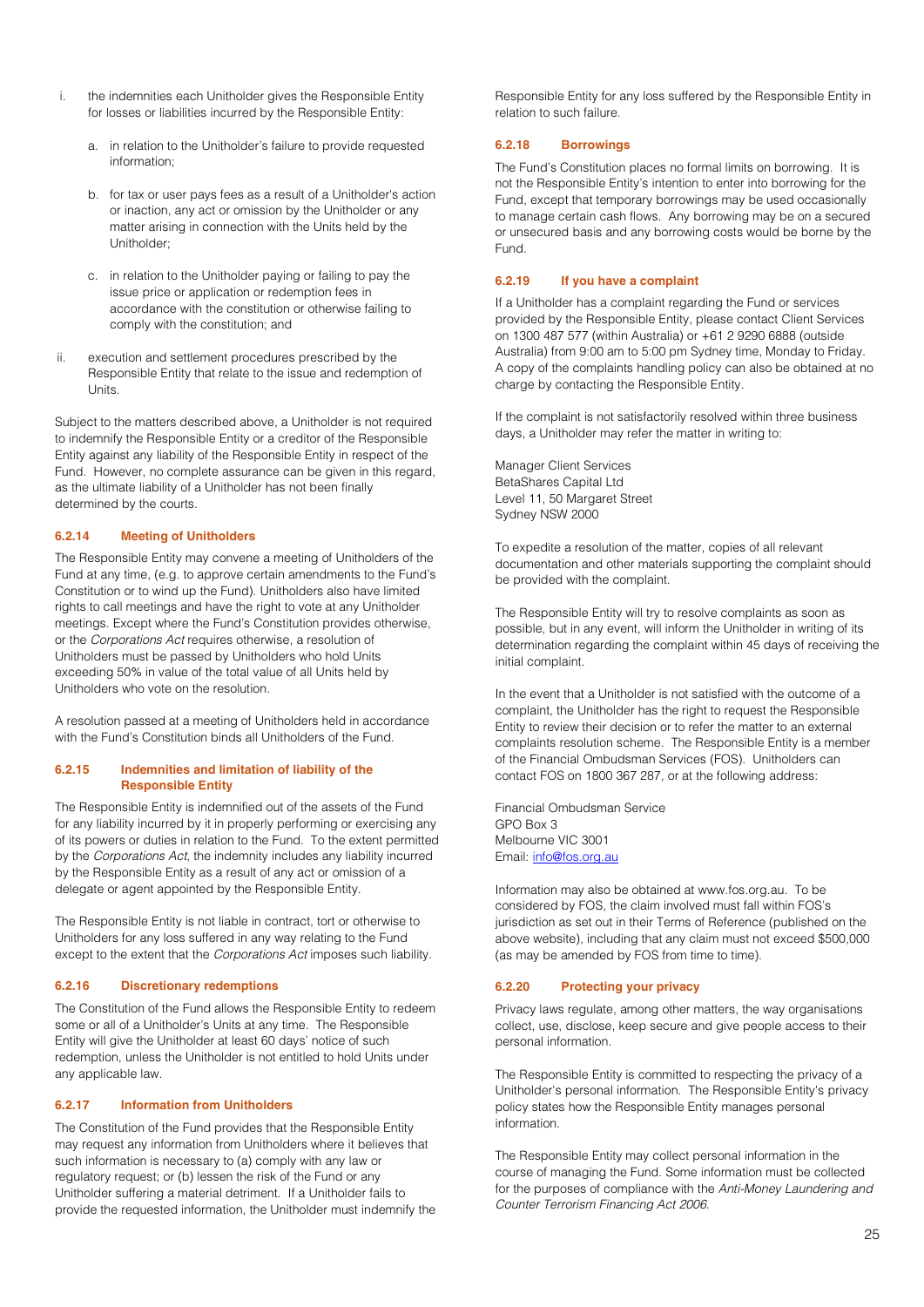The Responsible Entity may provide personal information to a Unitholder's adviser if written consent is provided to the Responsible Entity. The Responsible Entity may disclose personal information to authorities investigating criminal or suspicious activity and to the Australian Transaction Reports and Analysis Centre (AUSTRAC) in connection with anti-money laundering and counter-terrorism financing.

The Responsible Entity may provide a Unitholder's personal information to its service providers for certain related purposes (as described under the *Privacy Act* 1988) such as account administration and the production and mailing of statements. The Responsible Entity may also use a Unitholder's personal information and disclose it to its service providers to improve customer service (including companies conducting market research) and to keep Unitholders informed of the Responsible Entity's or its partners' products and services, or to their financial adviser or broker to provide financial advice and ongoing service.

The Responsible Entity will assume consent to personal information being used for the purposes of providing information on services offered by the Responsible Entity and being disclosed to market research companies for the purposes of analysing the Responsible Entity's investor base unless otherwise advised.

Unitholders may request access to the personal information held about them at any time and ask the Responsible Entity to correct this information if it is incomplete, incorrect or out of date.

To obtain a copy of the privacy policy at no charge, contact the Responsible Entity on 1300 487 577 (within Australia) or +61 2 9290 6888 (outside Australia).

#### **6.2.21 Anti-money laundering**

The Responsible Entity is bound by laws regarding the prevention of money laundering and the financing of terrorism, including the *Anti-Money Laundering and Counter-Terrorism Financing Act 2006*  (AML/CTF Laws). Each Unitholder agrees that:

- it does not subscribe to the Fund under an assumed name;
- any money used to invest in the Units is not derived from or related to any criminal activities;
- any proceeds of the investment will not be used in relation to any criminal activities;
- if the Responsible Entity requests, the Unitholder will provide to it any additional information that is reasonably required for the purposes of AML/CTF Laws (including information about the investor, any beneficial interest in the Units, or the source of funds used to invest);
- the Responsible Entity may obtain information about the Unitholder or any beneficial owner of a Unit from third parties if it is believed this is necessary to comply with AML/CTF Laws; and
- in order to comply with AML/CTF Laws, the Responsible Entity may be required to take action, including:
	- o delaying or refusing the processing of any application or redemption; or
	- o disclosing information that the Responsible Entity holds about the Unitholder or any beneficial owner of the Units to the Responsible Entity's related bodies corporate or service providers, or relevant regulators of AML/CTF Laws (whether in or outside of Australia).

#### **6.2.22 Other services**

The Responsible Entity in its personal capacity, or companies related to the Responsible Entity, may invest in the Fund or provide services to the Fund. Any such services will be provided on terms that would be reasonable if the parties were dealing at arm's length.

#### **6.2.23 Warning statement for New Zealand investors**

The following disclosure is made to enable the Fund's Units to be offered by the Responsible Entity in New Zealand under the mutual recognition scheme between Australia and New Zealand:

- 1. This offer to New Zealand investors is a regulated offer made under Australian and New Zealand law. In Australia, this is Chapter 8 of the Corporations Act 2001 (Aust) and regulations made under that Act. In New Zealand, this is subpart 6 of Part 9 of the Financial Markets Conduct Act 2013 and Part 9 of the Financial Markets Conduct Regulations 2014.
- 2. This offer and the content of the offer document are principally governed by Australian rather than New Zealand law. In the main, the Corporations Act 2001 (Aust) and the regulations made under that Act set out how the offer must be made.
- 3. There are differences in how financial products are regulated under Australian law. For example, the disclosure of fees for managed investment schemes is different under the Australian regime.
- 4. The rights, remedies, and compensation arrangements available to New Zealand investors in Australian financial products may differ from the rights, remedies, and compensation arrangements for New Zealand financial products.
- 5. Both the Australian and New Zealand financial markets regulators have enforcement responsibilities in relation to this offer. If you need to make a complaint about this offer, please contact the Financial Markets Authority, New Zealand [\(http://www.fma.govt.nz\)](http://www.fma.govt.nz/). The Australian and New Zealand regulators will work together to settle your complaint.
- 6. The taxation treatment of Australian financial products is not the same as for New Zealand financial products.
- 7. If you are uncertain about whether this investment is appropriate for you, you should seek the advice of an appropriately qualified financial adviser.

#### **Currency exchange risk**

- 1. The offer may involve a currency exchange risk. The currency for the financial products is not New Zealand dollars. The value of the financial products will go up or down according to changes in the exchange rate between that currency and New Zealand dollars. These changes may be significant.
- 2. If you expect the financial products to pay any amounts in a currency that is not New Zealand dollars, you may incur significant fees in having the funds credited to a bank account in New Zealand in New Zealand dollars.

#### **Trading on financial product market**

If the financial products are able to be traded on a financial product market and you wish to trade the financial products through that market, you will have to make arrangements for a participant in that market to sell the financial products on your behalf. If the financial product market does not operate in New Zealand, the way in which the market operates, the regulation of participants in that market, and the information available to you about the financial products and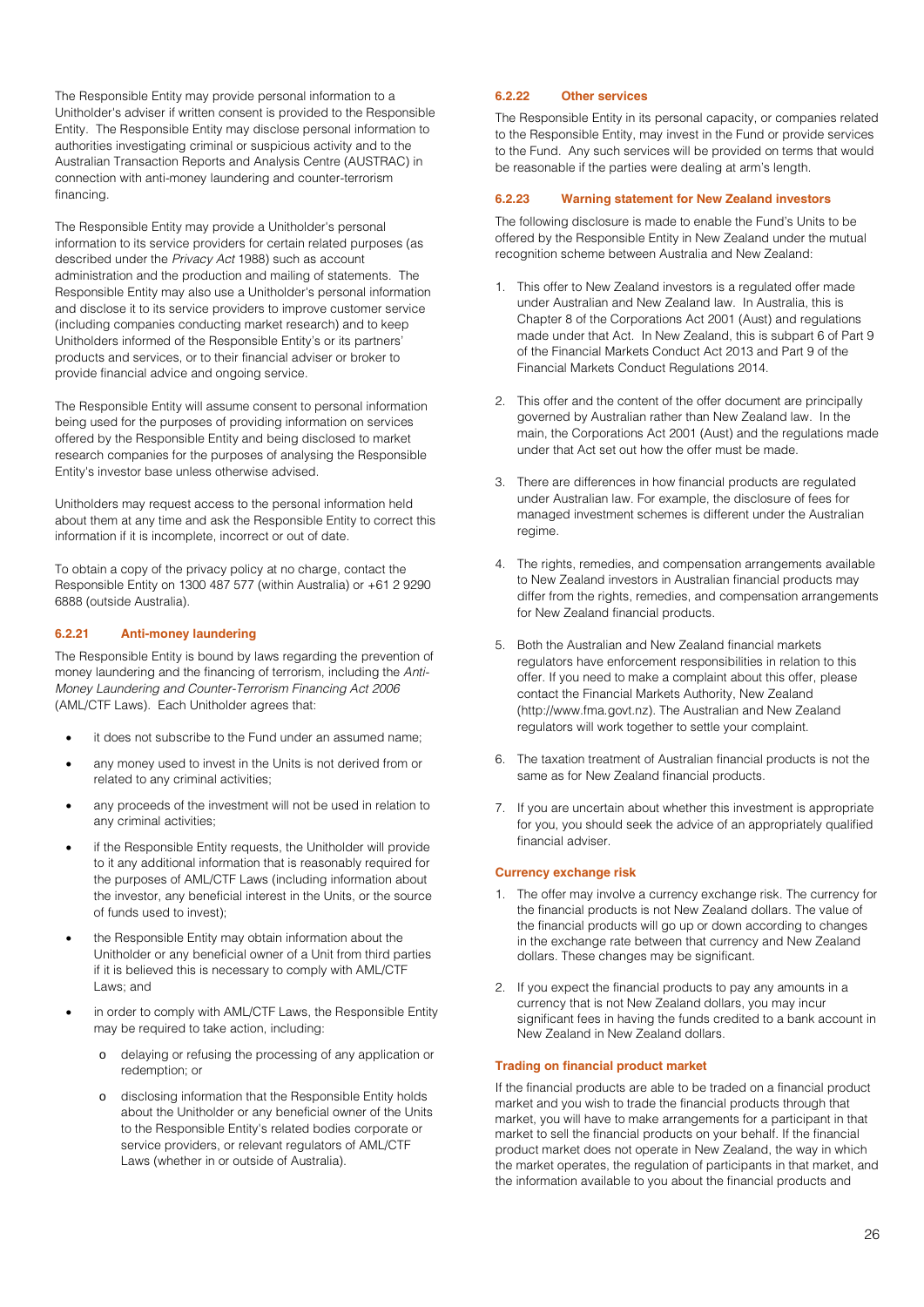trading may differ from financial product markets that operate in New Zealand.

## **Dispute resolution process**

The dispute resolution process described in this offer document is available only in Australia and is not available in New Zealand.

## 6.3 ASIC RELIEF

## **Ongoing Disclosure Relief**

ASIC has granted relief under section 1020F of the Corporations Act from ongoing disclosure requirements in section 1017B on the condition that the Responsible Entity complies with the continuous disclosure provisions of the Corporations Act that apply to an unlisted disclosing entity as if the Fund were an unlisted disclosing entity. The Responsible Entity will comply with these continuous disclosure provisions as if the Fund were an unlisted disclosing entity.

#### **Periodic Statements Relief**

ASIC Class Order 13/1200 exempts the Responsible Entity from certain periodic statement requirements. In particular, the Responsible Entity is not required (and does not propose) to include in periodic statements details of the price at which an investor transacts in Units on the ASX, or information on the return on an investment in Units acquired on the ASX (for the year in which the Units are acquired), if the Responsible Entity is not able to calculate this and the periodic statement explains why the information was not included and how it can be obtained.

## 6.4 ASX RELIEF

As at the date of this PDS, the Responsible Entity has applied to the ASX for a waiver which, if granted, would enable the Fund to have its capital value or distributions linked to unlisted bonds that are issued by a related body corporate of an entity admitted to listing on an exchange which is a member of the World Federation of Exchanges or Federation of European Securities Exchanges, where the related body corporate's payment obligations under the bond are guaranteed by the listed entity.

## 6.5 DOCUMENTS LODGED WITH ASIC

The Responsible Entity is subject to certain regular reporting and disclosure obligations in relation to the Fund under the *Corporations Act*. Copies of documents lodged with ASIC in relation to the Fund may be obtained from, or inspected at, an ASIC office.

As an investor in the Fund, a Unitholder may obtain the following documents from the Responsible Entity (as at the date of this PDS, no such documents have been lodged with ASIC):

- the annual report most recently lodged with ASIC in respect of the Fund;
- any half-year financial report lodged with ASIC in respect of the Fund after the lodgement of the abovementioned annual report and before the date of this Product Disclosure Statement; and
- any continuous disclosure notices given in respect of the Fund after the lodgement of the abovementioned annual report and before the date of this PDS.

The Responsible Entity will send a requesting Unitholder a printed or electronic copy of any of the above documents free of charge within 5 business days of the request.

## 6.6 COOLING OFF

There is no cooling off period in relation to an investment in Units in the Fund.

## 6.7 INDIRECT INVESTORS

When an investor invests through a master trust or wrap platform or an IDPS, the operator of the trust, platform or IDPS is investing on the investor's behalf. Consequently the operator (or the custodian of the platform), and not the investor as an indirect investor, holds the Units and therefore has the rights of a Unitholder in the Fund. For example, if an investor is an indirect investor they will not have rights to attend and vote at Unitholder meetings, to withdraw Units or receive distributions. Instead the platform operator will exercise those rights in accordance with their arrangements with the investor. For information about their investment, an investor should contact their platform operator.

## 6.8 INFORMATION AVAILABLE FROM BETASHARES

The Responsible Entity is subject to regular reporting and disclosure obligations, in its capacity as responsible entity of the Fund and issuer of the Units. The following information can be obtained from the Responsible Entity by visiting the BetaShares website at [www.betashares.com.au](http://www.betashares.com.au/) or by contacting BetaShares on 1300 487 577 (within Australia) or +61 2 9290 6888 (outside Australia):

- The daily Net Asset Value (NAV) for the Fund;
- The daily NAV per Unit for the Fund;
- The iNAV for the Fund published during an ASX Trading Day;
- Quarterly portfolio information for the Fund within two months of the end of each quarter;
- The Responsible Entity's Unit pricing policy;
- The latest PDS for the Fund:
- Copies of announcements made to the ASX via the ASX Market Announcements Platform (including continuous disclosure notices and distribution information);
- Information about distributions as soon as possible after they are declared;
- Information about redemptions from the Fund;
- Annual and any half-year reports and financial statements for the Fund; and
- Details of the Distribution Reinvestment Plan.

## 6.9 DISCLAIMERS

Coolabah Capital Institutional Investments Pty Limited (the "Investment Manager") has given, before the date of this PDS, and has not withdrawn, its consent to the references to it in section 2.2.2 of this PDS under the heading "Investment Manager" and to certain other references about its investment approach in the form and context in which they have been included. The Investment Manager has not caused or authorised the issue of this PDS and does not take any responsibility for any part of this PDS, other than those references to which it has consented.

RBC Investor Services Trust has been appointed as the Fund's custodian and administrator. RBC Investor Services' role as custodian is limited to holding assets of the Fund. As administrator, RBC Investor Services is responsible for the day to day administration of the Fund. RBC Investor Services has no supervisory role in relation to the operation of the Fund and has no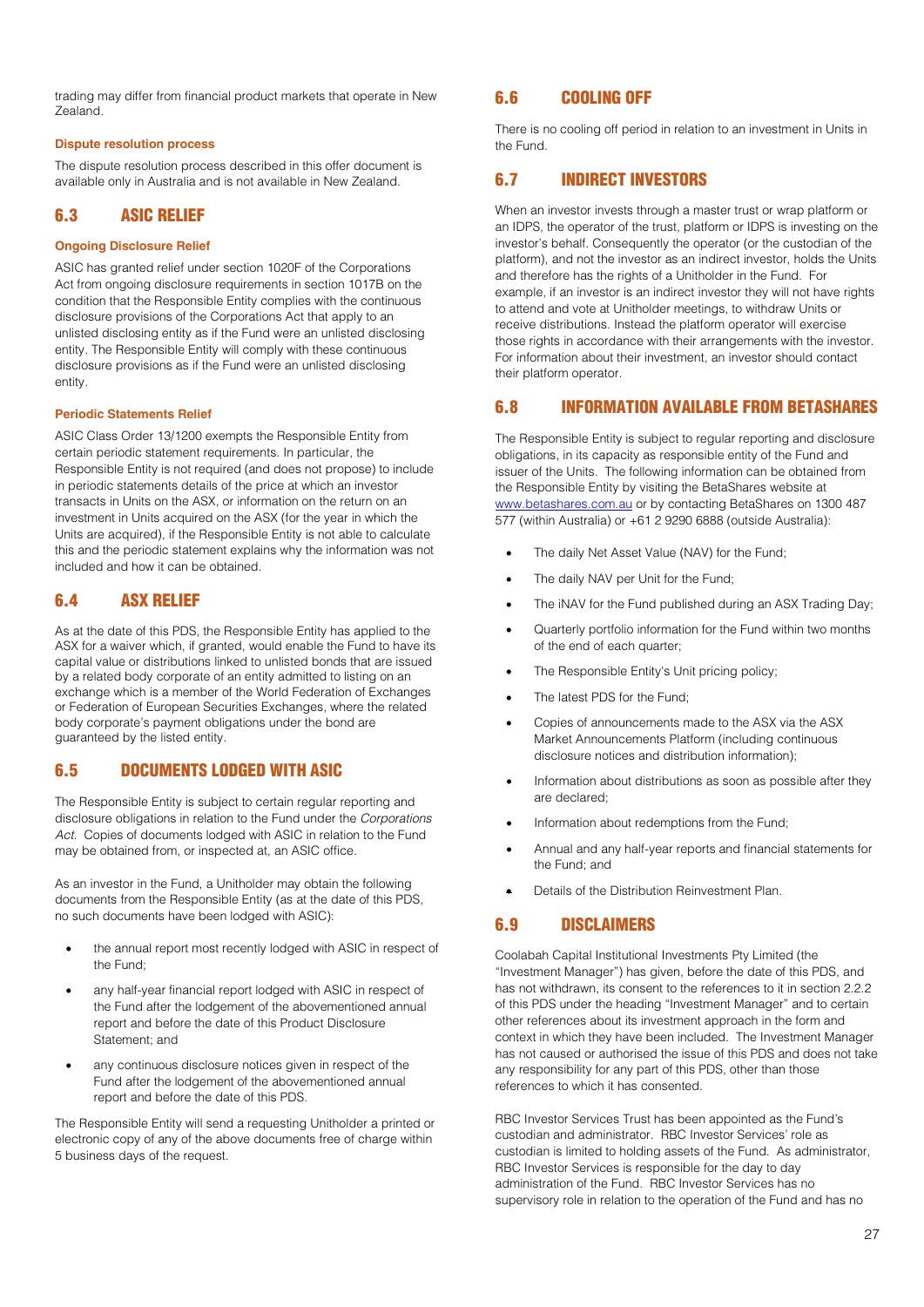liability or responsibility to Unitholders for any act done or omission made in accordance with the custody and investment administration agreements.

RBC Investor Services was not involved in preparing, nor takes any responsibility for this PDS and RBC Investor Services makes no guarantee of the success of the Fund nor the repayment of capital or any particular rate of capital or income return.

The Fund is not sponsored, promoted, sold or supported in any other manner by Solactive AG nor does Solactive AG offer any express or implicit guarantee or assurance either with regard to the results of using the Solactive Australian Hybrid Securities Index ("Index")

and/or Index trade mark or the Index price at any time or in any other respect. The Index is calculated and published by Solactive AG. Solactive AG uses its best efforts to ensure that the Index is calculated correctly. Irrespective of its obligations towards the issuer, Solactive AG has no obligation to point out errors in the Index to third parties including but not limited to investors and/or financial intermediaries of the Fund. Neither publication of the Index by Solactive AG nor the licensing of the Index or Index trade mark for the purpose of use in connection with the Fund constitutes a recommendation by Solactive AG to invest capital in the Fund nor does it in any way represent an assurance or opinion of Solactive AG with regard to any investment in the Fund.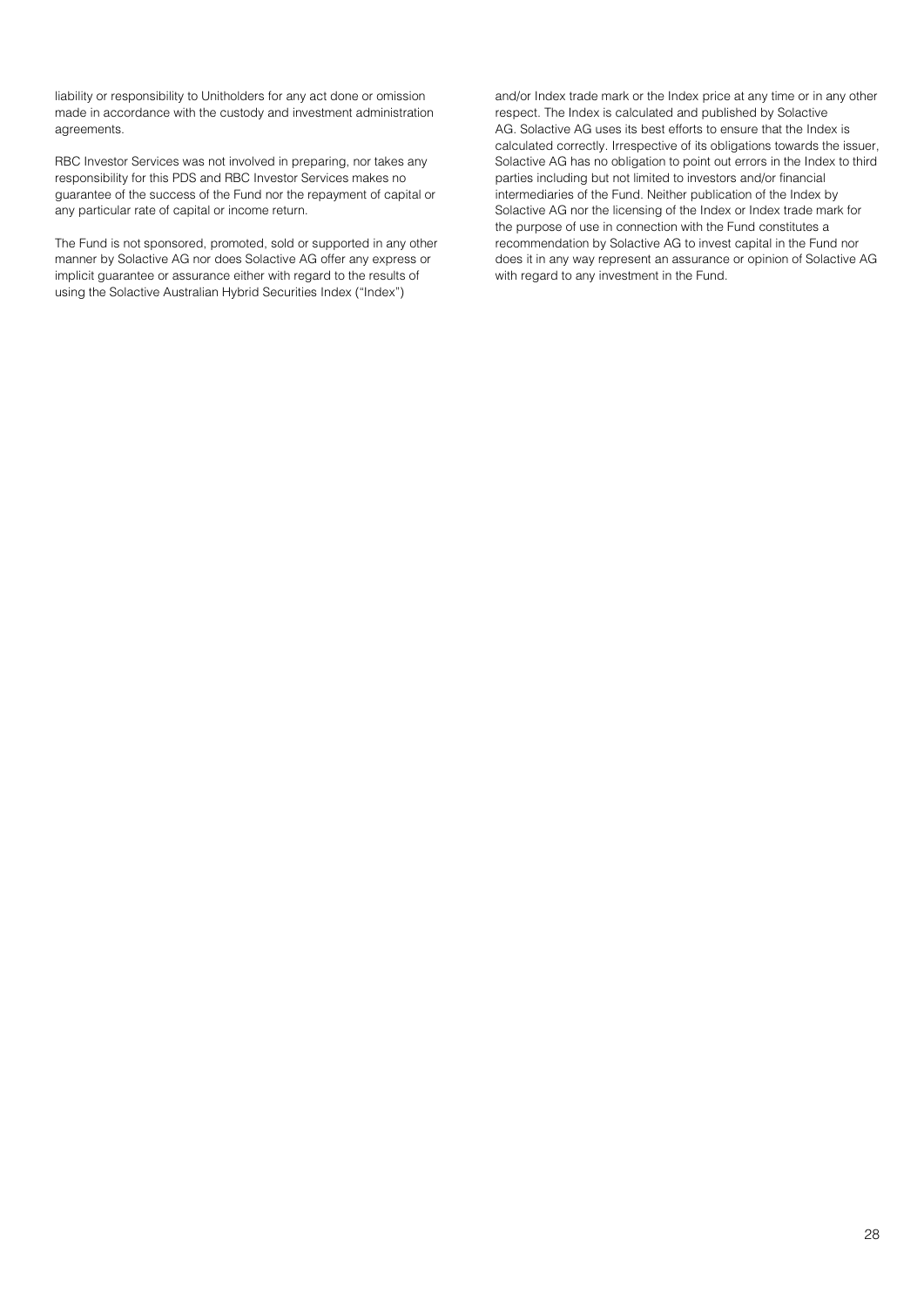## <span id="page-28-0"></span>**TAXATION**

## 7.1 TAXATION TREATMENT OF YOUR INVESTMENT

It is important that you seek professional taxation advice before you invest or deal with your investment, as the taxation system is complex, and the taxation treatment of your investment will be specific to your circumstances and to the nature of your investment.

These comments are intended for investors who hold their investment on capital account for income tax purposes having regard to Australian taxation laws and administrative practices at the date of publication of this PDS.

Generally, you will be liable to pay tax on your share of the taxable income of the Fund whether or not distributions are reinvested.

The tax impact for a Unitholder of receiving an entitlement to the income of the Fund depends upon the components of the distribution. The components of a distribution may be comprised of a combination of income and capital amounts, or may be comprised solely of amounts of the same character.

You may be entitled to tax offsets, which reduce the tax payable by you, and concessional rates of tax may apply to certain forms of income such as discount capital gains. Australian resident individuals are liable to pay tax at their marginal rates on their share of the taxable income of the Fund. Generally, tax is not paid on behalf of investors. If you are not an Australian resident for income tax purposes, withholding tax may be deducted from your share of the taxable income of the Fund at prescribed rates dependent on the components of the Fund's taxable income.

Please note that at the time of your initial or additional investment there may be unrealised capital gains or accrued income in the Fund. If these amounts are subsequently realised, they may be paid to you as part of a distribution from the Fund. In addition, there may be realised but undistributed capital gains or income in the Fund.

These amounts may be returned to you as part of the next distribution from the Fund.

You may also be liable to pay capital gains tax on any capital gains in respect of your investment, such as from disposing of your investment. You may instead realise a capital loss in respect of your investment, which may be used to reduce capital gains in the same or later years. The cost base of your investment, which is relevant when calculating any such capital gains or capital losses, may change over the duration of holding your investment.

For example, certain non-assessable distributions have the effect of reducing your cost base.

If the Fund holds investments which are located outside of Australia, the Fund's income may include non-Australian sourced income.

You may be entitled to foreign income tax offsets for foreign tax already paid.

Any losses generated by the Fund cannot be passed onto investors. However, where specific requirements are satisfied, the Fund should be eligible to offset losses to reduce later year income or capital gains.

## 7.2 ATTRIBUTION MANAGED INVESTMENT TRUST (AMIT) REGIME

The Tax Laws Amendment (New Tax System for Managed Investment Trusts) Act 2016 introduced into taxation law the new Attribution Managed Investment Trust (AMIT) regime. An AMIT, in broad terms, is a managed investment trust (MIT) whose unitholders have clearly defined interests in relation to the income and capital of the trust and the responsible entity has made an irrevocable election to apply the regime.

The regime can apply to a trust from 1 July 2016, and had an optional early start date of 1 July 2015.

The AMIT rules contain a number of provisions that will impact on the taxation treatment of the Fund. The key features of the new tax system include:

- an attribution model for determining member tax liabilities, which allows amounts to retain their tax character as they flow through a MIT to its unitholders;
- the ability to carry forward understatements and overstatements of taxable income, instead of re-issuing investor statements;
- deemed fixed trust treatment under the income tax law;
- upwards cost base adjustments to units to address double taxation; and
- legislative certainty about the treatment of tax deferred distributions.

BetaShares will monitor the impact of the AMIT rules on the Fund in order to determine if it should elect into the regime.

Reforms to the taxation of trusts are generally ongoing. Investors should seek their own advice and monitor the progress of announcements and proposed legislative changes to assess their potential impact.

## 7.3 PROVIDING A TAX FILE NUMBER (TFN)

You do not have to provide a TFN, exemption code or Australian Business Number (ABN) when you invest or reinvest in the Fund. However, if you do not provide any of these, the Responsible Entity may be required to deduct tax from most distributions, including where those distributions are reinvested, at the highest marginal tax rate (including applicable levies). The collection of your TFN or ABN is authorised by Australian tax laws and its use and disclosure are strictly regulated by tax and privacy laws.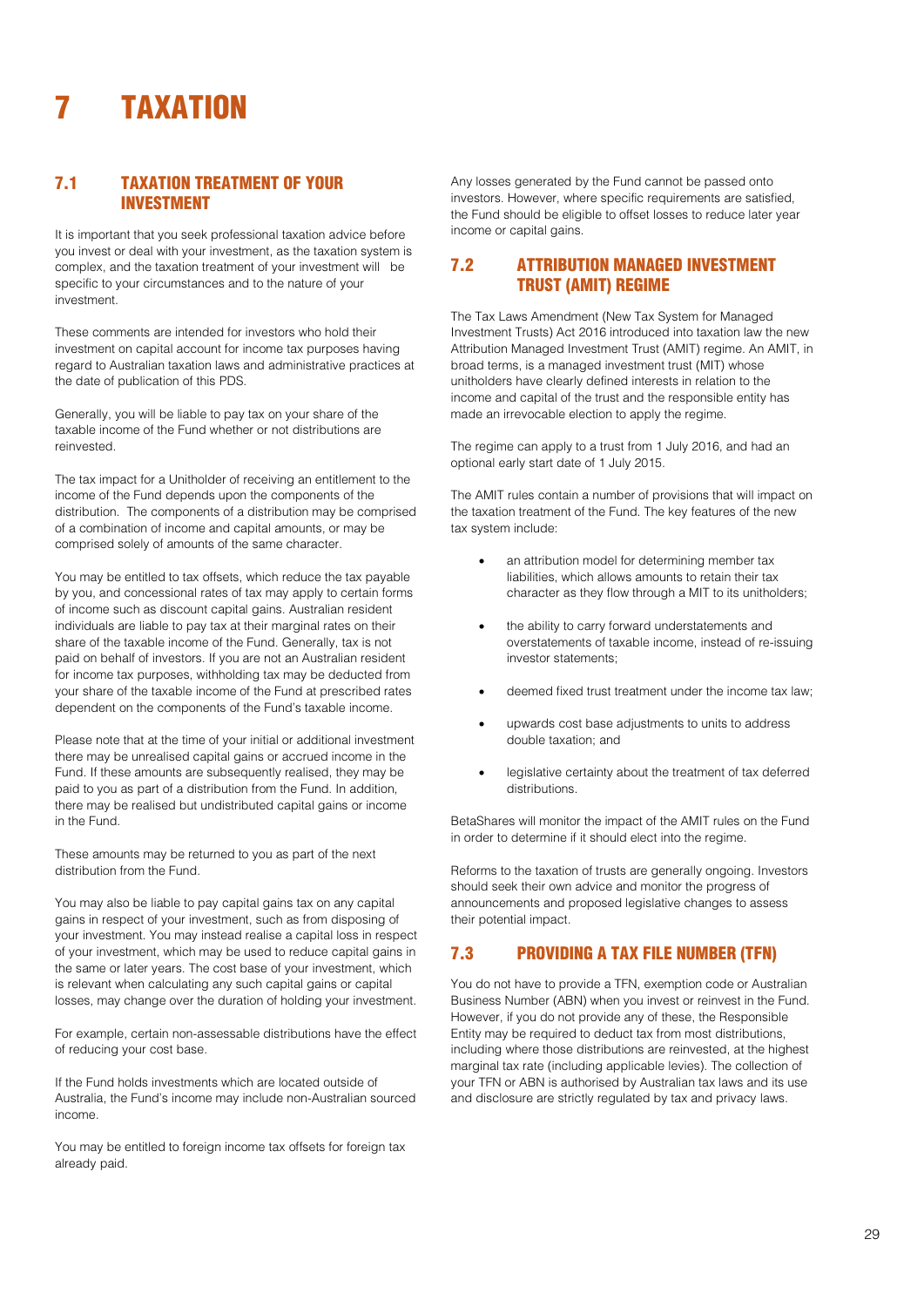## 7.4 FOREIGN ACCOUNT TAX COMPLIANCE ACT (FATCA) & OECD COMMON REPORTING STANDARD (CRS)

FATCA was enacted by the U.S. Congress to target noncompliance by US taxpayers using foreign accounts. In order to prevent FATCA withholding tax being applied to any US connected payments made to the Fund in Australia, the Fund is required to collect and report information to the Australian Taxation Office relating to certain U.S. accounts, which may be exchanged with the U.S. Internal Revenue Service.

Similar to FATCA, the CRS is the single global standard for the collection, reporting and exchange of financial account information on foreign tax residents. Australian financial institutions need to collect and report financial account information regarding non-residents to the Australian Taxation Office.

Accordingly, the Fund may request that you provide certain information about yourself (for individual investors) or your controlling persons (where you are an entity) in order for the Fund to comply with its FATCA or CRS compliance obligations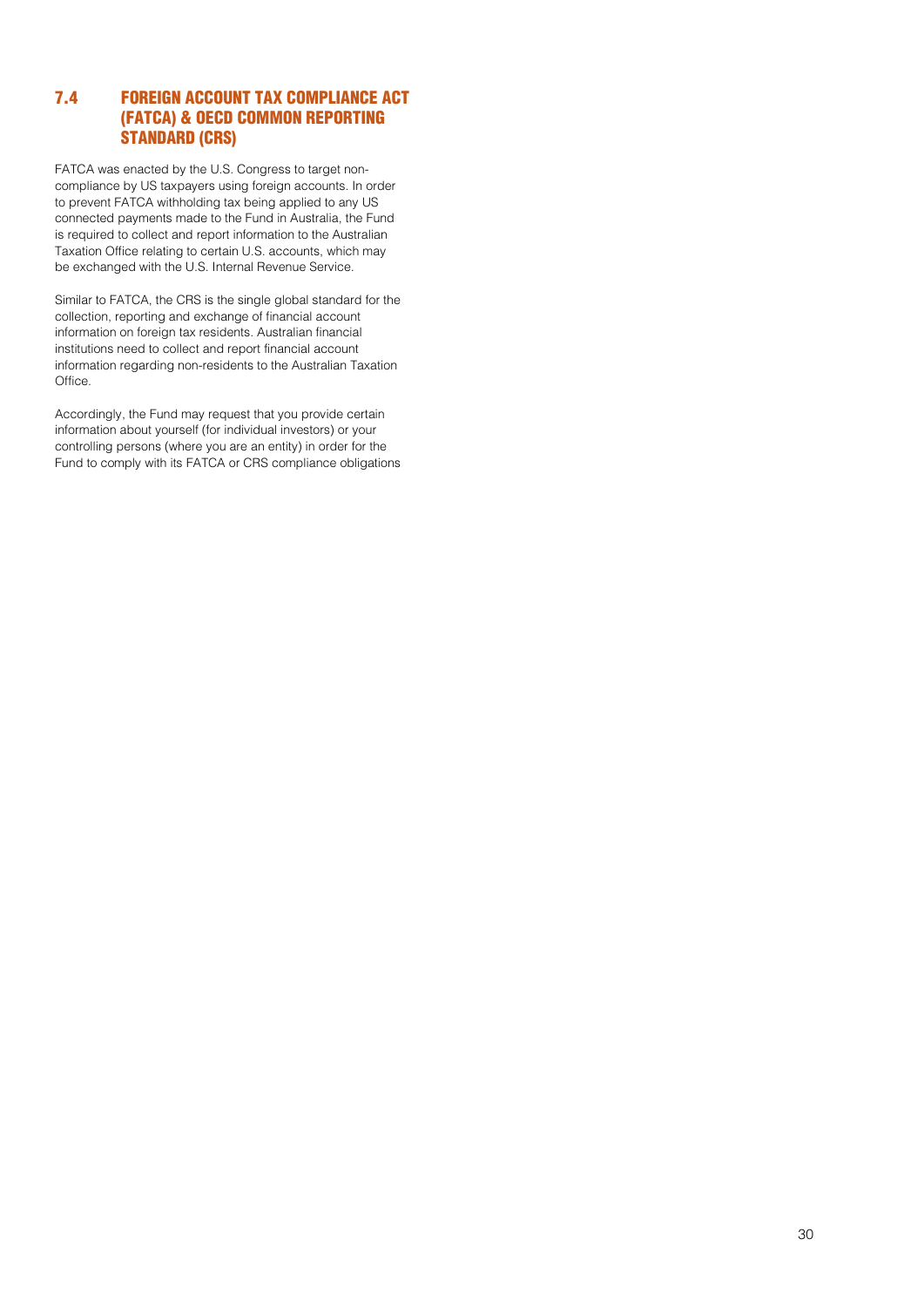## <span id="page-30-0"></span>8 GLOSSARY

These definitions are provided to assist investors in understanding some of the expressions used in this PDS:

| <b>AQUA Product</b>                                           | A product admitted under the ASX Operating Rules to the AQUA market of the ASX.                                                                                                                                                                                                                                                                                                                                                                                                                                                                                                                                               |  |  |
|---------------------------------------------------------------|-------------------------------------------------------------------------------------------------------------------------------------------------------------------------------------------------------------------------------------------------------------------------------------------------------------------------------------------------------------------------------------------------------------------------------------------------------------------------------------------------------------------------------------------------------------------------------------------------------------------------------|--|--|
| <b>AQUA Rules</b>                                             | Schedule 10A of the ASX Operating Rules and related rules and procedures, as amended,<br>varied or waived from time to time.                                                                                                                                                                                                                                                                                                                                                                                                                                                                                                  |  |  |
| <b>ASIC</b>                                                   | Australian Securities and Investments Commission.                                                                                                                                                                                                                                                                                                                                                                                                                                                                                                                                                                             |  |  |
| <b>ASX</b>                                                    | ASX Limited or the Australian Securities Exchange, as the case requires.                                                                                                                                                                                                                                                                                                                                                                                                                                                                                                                                                      |  |  |
| <b>ASX Business Day</b>                                       | A "Business Day" as defined in the ASX Operating Rules, unless determined otherwise by<br>the Responsible Entity.                                                                                                                                                                                                                                                                                                                                                                                                                                                                                                             |  |  |
| <b>ASX Listing Rules</b>                                      | The listing rules of the ASX as amended, varied or waived from time to time.                                                                                                                                                                                                                                                                                                                                                                                                                                                                                                                                                  |  |  |
| <b>ASX Operating Rules</b>                                    | The operating rules of the ASX as amended, varied or waived from time to time.                                                                                                                                                                                                                                                                                                                                                                                                                                                                                                                                                |  |  |
| <b>ASX Trading Day</b>                                        | Has the meaning given in the ASX Operating Rules.                                                                                                                                                                                                                                                                                                                                                                                                                                                                                                                                                                             |  |  |
| <b>CHESS</b>                                                  | The Clearing House Electronic Subregister System.                                                                                                                                                                                                                                                                                                                                                                                                                                                                                                                                                                             |  |  |
| <b>Constitution</b>                                           | The constitution governing the Fund, as amended or replaced from time to time.                                                                                                                                                                                                                                                                                                                                                                                                                                                                                                                                                |  |  |
| <b>Corporations Act</b>                                       | Corporations Act 2001 (Cth)                                                                                                                                                                                                                                                                                                                                                                                                                                                                                                                                                                                                   |  |  |
| Fund                                                          | The fund offered under this PDS, specifically, BetaShares Active Australian Hybrids Fund<br>(managed fund).                                                                                                                                                                                                                                                                                                                                                                                                                                                                                                                   |  |  |
| <b>iNAV</b>                                                   | Indicative NAV per Unit.                                                                                                                                                                                                                                                                                                                                                                                                                                                                                                                                                                                                      |  |  |
| <b>Net Asset Value/NAV</b>                                    | The net asset value for the Fund calculated in accordance with section 5.5.                                                                                                                                                                                                                                                                                                                                                                                                                                                                                                                                                   |  |  |
| <b>PDS</b>                                                    | Product Disclosure Statement.                                                                                                                                                                                                                                                                                                                                                                                                                                                                                                                                                                                                 |  |  |
| Registrar                                                     | Link Market Services Limited (ABN 54 083 214 537), or any other registry that the<br>Responsible Entity appoints to maintain the register.                                                                                                                                                                                                                                                                                                                                                                                                                                                                                    |  |  |
| <b>Solactive Australian Hybrid</b><br><b>Securities Index</b> | An index which measures the total return performance of a portfolio comprising the largest<br>hybrid securities (including subordinated notes, convertible preference shares, capital notes<br>and preference shares) listed on the ASX, weighted by market capitalisation. It is the<br>performance benchmark used to determine whether a performance fee is payable from the<br>Fund, as described in section 3. The index is calculated by Solactive AG, a leading global<br>provider of index solutions. Further information about the index can be found on the<br>Solactive website at www.solactive.com and sub-pages. |  |  |
| <b>Tax Act</b>                                                | The Income Tax Assessment Act 1936 (Cth), the Income Tax Assessment Act 1997 (Cth) or<br>both, as appropriate.                                                                                                                                                                                                                                                                                                                                                                                                                                                                                                                |  |  |
| Unit                                                          | A unit in the Fund.                                                                                                                                                                                                                                                                                                                                                                                                                                                                                                                                                                                                           |  |  |
| <b>Unitholder</b>                                             | A holder of a Unit.                                                                                                                                                                                                                                                                                                                                                                                                                                                                                                                                                                                                           |  |  |